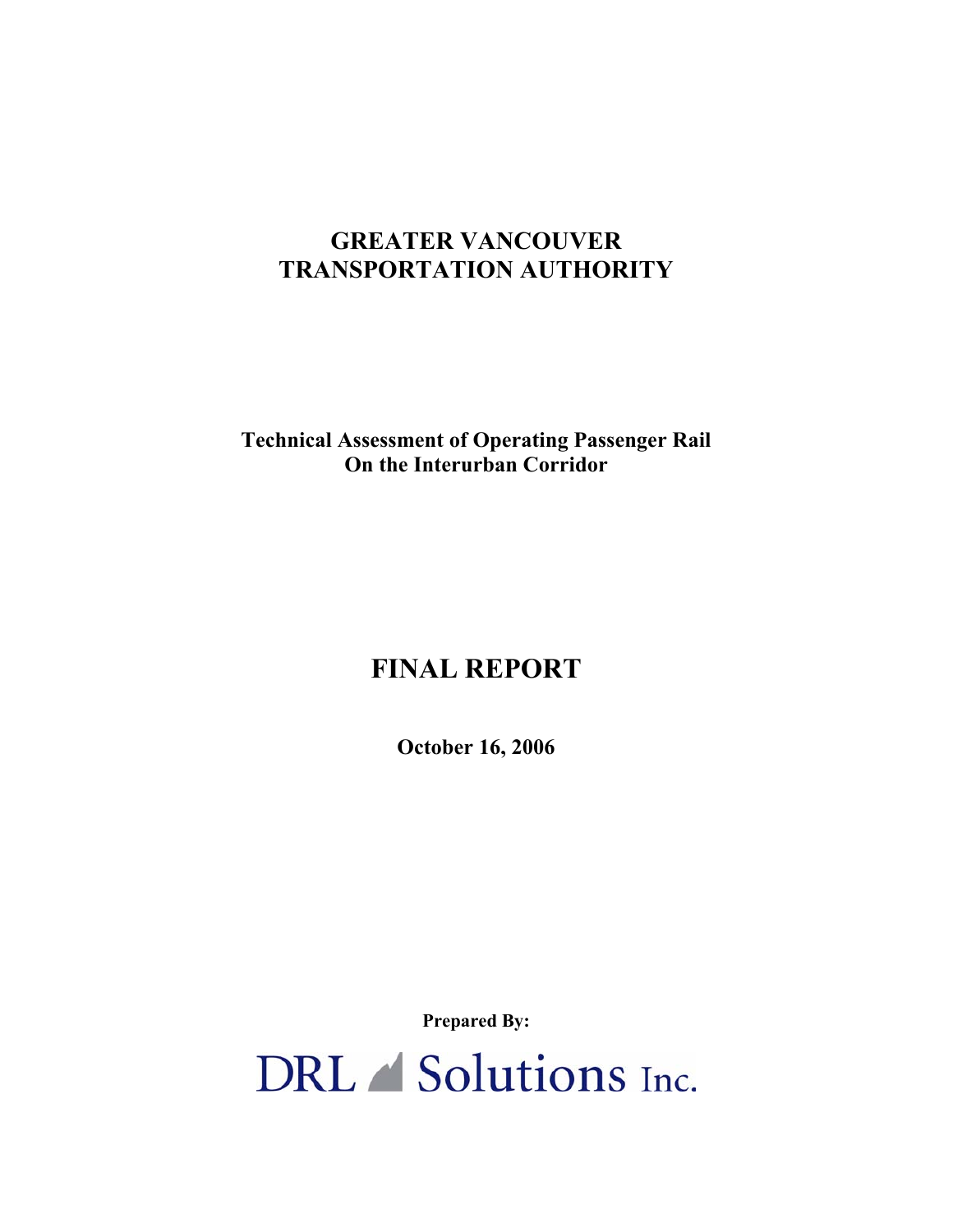### **GREATER VANCOUVER TRANSPORTATION AUTHORITY Technical Assessment of Operating Passenger Rail On the Interurban Corridor**

# **TABLE OF CONTENTS**

| <b>Section</b> | <b>Description</b>                                     | Page |
|----------------|--------------------------------------------------------|------|
| 1.0            | <b>Executive Summary</b>                               | 3    |
| 2.0            | <b>Objective and Scope of Study</b>                    | 6    |
| 3.0            | <b>Physical Inventory of the Existing Corridor</b>     | 9    |
| 4.0            | <b>Description of Passenger Rail Mode Alternatives</b> | 13   |
| 5.0            | <b>Technical and Constructability Issues</b>           | 18   |
| 6.0            | <b>Alternative Analysis by Transit Mode</b>            | 38   |
|                | <b>Appendices</b>                                      | 42   |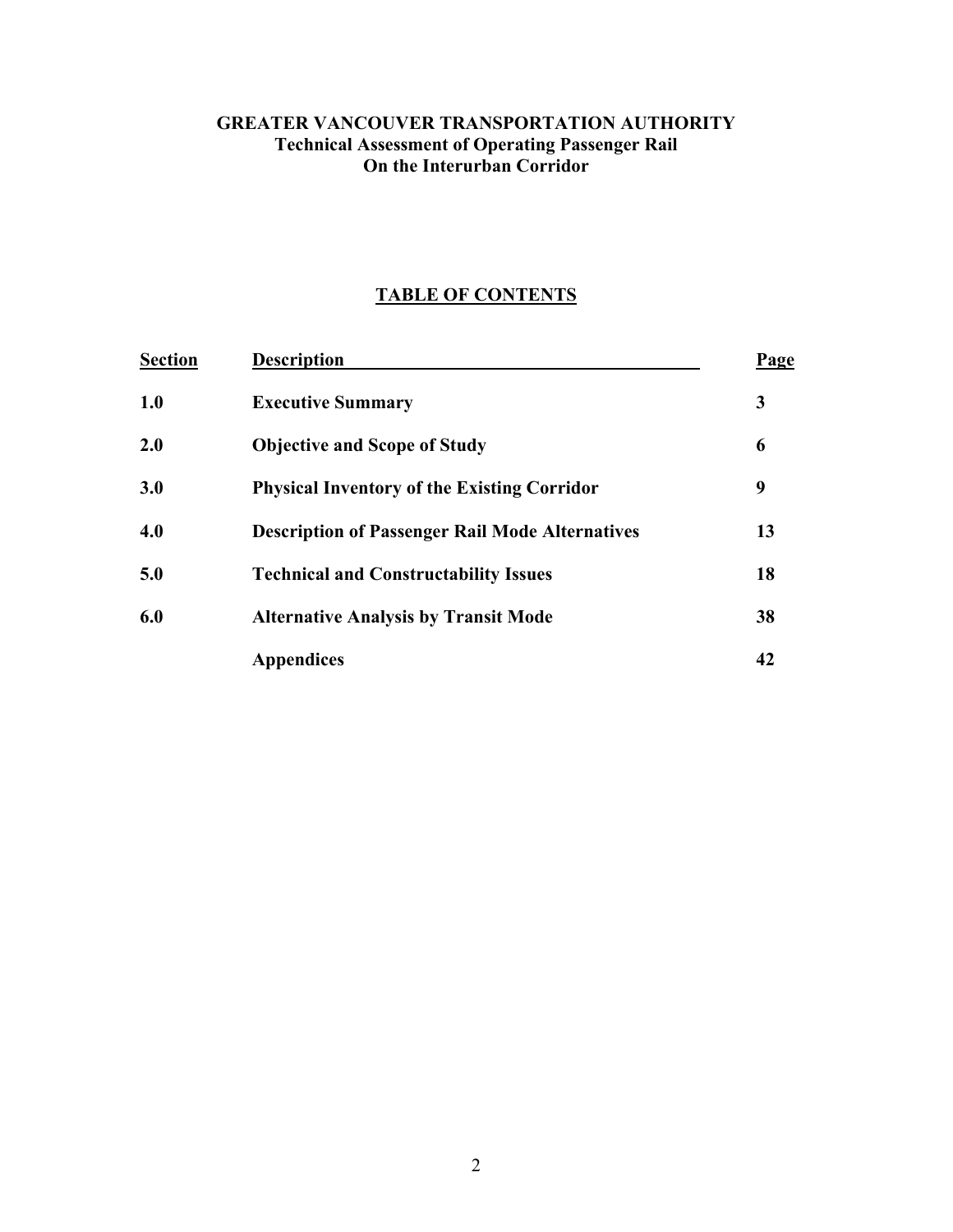#### **Section 1 Executive Summary:**

The Greater Vancouver Transportation Authority commissioned this Technical Assessment of Operating Passenger Rail on the Interurban Corridor. It did so as a result of recent public interest that the corridor could be used as a relatively inexpensive means of providing passenger rail service to the South of Fraser area.

The objective of the study is to determine the technical elements and the construction costs that would be involved in developing passenger rail service between the Scott Road SkyTrain station in Surrey and a terminal in Langley City. The study strives to present these elements in a non-technical, easily understood format.

The scope of the study includes:

- Conducting an inventory of the existing rail corridor known as the Interurban Corridor. (See Section 3);
- Describing the rail transit mode alternatives including potential station locations, service frequencies and passenger capacities for each mode. (See Section 4);
- Identifying technical and constructability issues. (See Section 5); and
- Preparing an alternative analysis by transit mode, including rough order of magnitude (ROM) costs for the construction of each mode. (See Section 6).

The scope of the study does not include determining the cost of engineering, design, project management or the costs involved with property acquisition. Each of these cost categories can be expected to add significant expense to the project cost estimates that have been prepared as a part of this report. The scope also does not include estimating the cost to operate or maintain the passenger rail service. The scope does not include the conduct of a ridership survey. The study was prepared without the benefit of ridership projections, using the assumptions defined in this report.

The Interurban Corridor for the purposes of this study includes the right of way and track of the Southern Railway of British Columbia (SRY) from the Scott Road SkyTrain station to Pratt Junction, located in the vicinity of  $180<sup>th</sup>$  Street and  $54<sup>th</sup>$  Avenue. From Pratt Junction the corridor extends east on right of way and track owned by the Canadian Pacific Railway (CPR) to a point to be determined in or east of Langley City. This track is used jointly by CPR, Canadian National Railway (CN) and SRY.

To complete the rail passenger corridor, approximately one half mile of new right of way and track would need to be built from the Scott Road SkyTrain station to a junction with the SRY in the Fraser Shops area near South Westminster. Additional new right of way and trackage would also be needed in the Langley City area for an overnight layover facility. Additional property, right of way and track would also be needed for separate Light Rail Transit (LRT) right of way from Pratt Junction to Langley if either of the light rail mode alternatives were to be selected.

A physical inventory of the Interurban Corridor was conducted. The inventory includes a description of the existing railroads in the corridor, the identification and evaluation of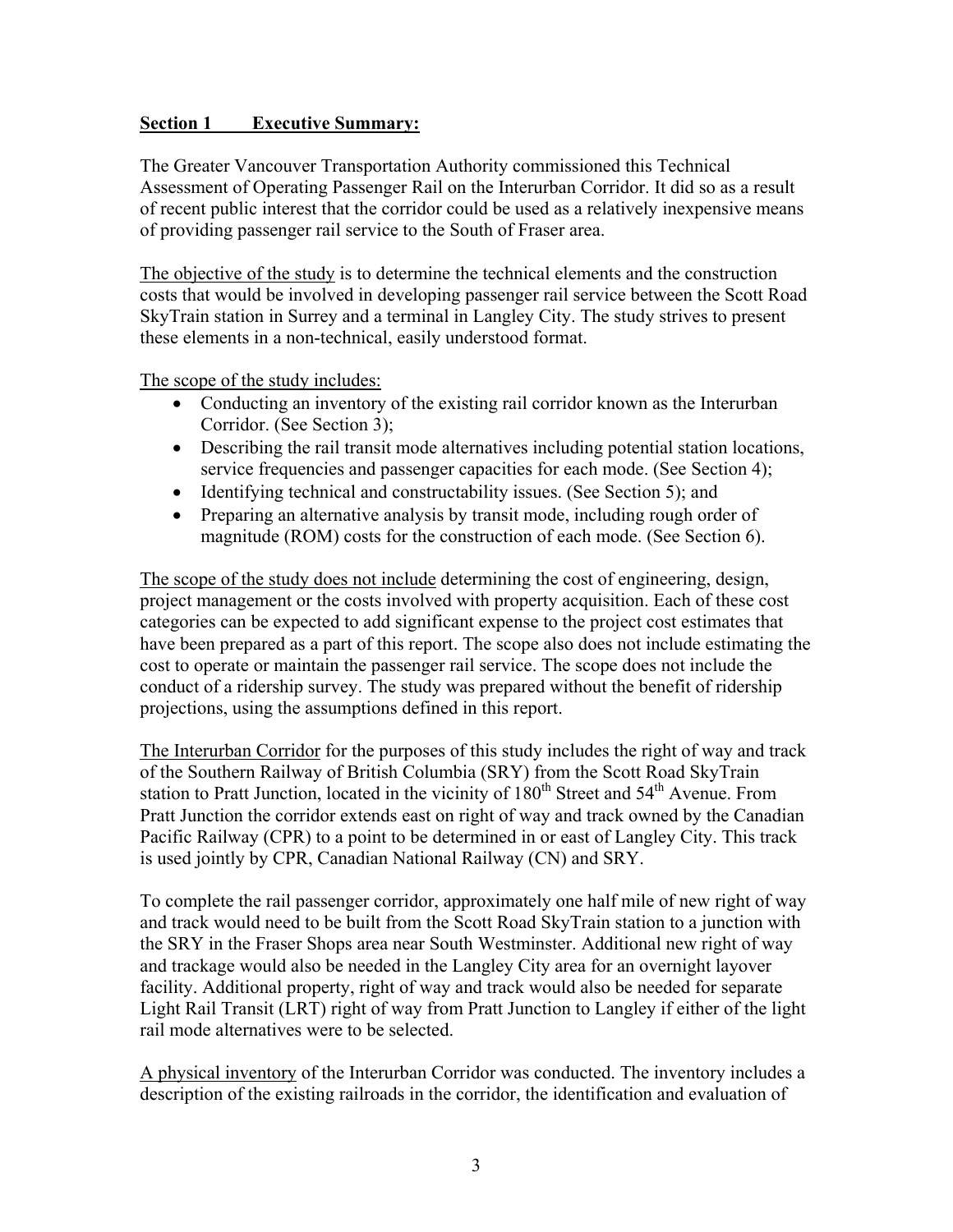each of the grade crossings and the identification and evaluation of each of the industrial tracks in both the northern and southern segments of the corridor. A photographic inventory from north to south with a focus on grade crossing and potential station locations was also prepared for the corridor. Please refer to Section 3 for an in-depth description of the inventory of the Interurban Corridor. Please refer to the appendices for the details of each of the aspects of the physical inventory including:

- Grade crossing inventory;
- Industry track inventory diagrams; and
- Photographic inventory of the Interurban Corridor.

The following four passenger rail modes have been evaluated in this study:

- Heavy rail diesel push-pull commuter such as is used on the West Coast Express (WCE). A recent preliminary feasibility study developed much of the information necessary for this mode. That information has been used in this report;
- Heavy rail diesel multiple unit (DMU) commuter such as with Budd cars as used on Vancouver Island or with other compliant DMUs;
- Light rail transit with diesel multiple unit DMU vehicles such as those which are used in Ottawa; and
- Light rail transit with electric multiple unit (EMU) vehicles such as those which are used in Calgary.

For the purposes of this study and preparing ROM cost estimates, potential station sites were located for both the heavy rail and light rail alternatives. These station sites are shown in Section 4, Table 4-1.

Comparative statistics and quantified assumptions for each of the four passenger rail modes being evaluated are shown in Section 4, Table 4-2. The information shown in Tables 4-1 and 4-2 were used in preparing the ROM cost estimates shown in Section 6 of this report.

Technical and Constructability Issues are listed and discussed in detail in Section 5. Each of the 19 issues describes factors that were observed during the study that could pose significant technical obstacles to be overcome by the project should it be undertaken. Other issues presented significant cost implications. Some issues were both technically difficult and very expensive to resolve. Several of the issues that were presented may prove to be fatal flaws for one or more of the modes being evaluated. In some cases, actions could be taken to reduce the potential effects of a specific issue. Suggestions were made where appropriate indicating actions that could be considered for further investigation.

As the reader will see from the technical discussions in Section 5, there are two very important issues among the 19 discussed that have a major bearing on all four of the alternatives evaluated and the overall feasibility of the project. The first of these two issues is the fact that the SRY Fraser Valley Subdivision was originally constructed as a light density interurban line. The right of way has two parallel BC Hydro electric transmission pole lines from one end to the other that seriously restrict the ability to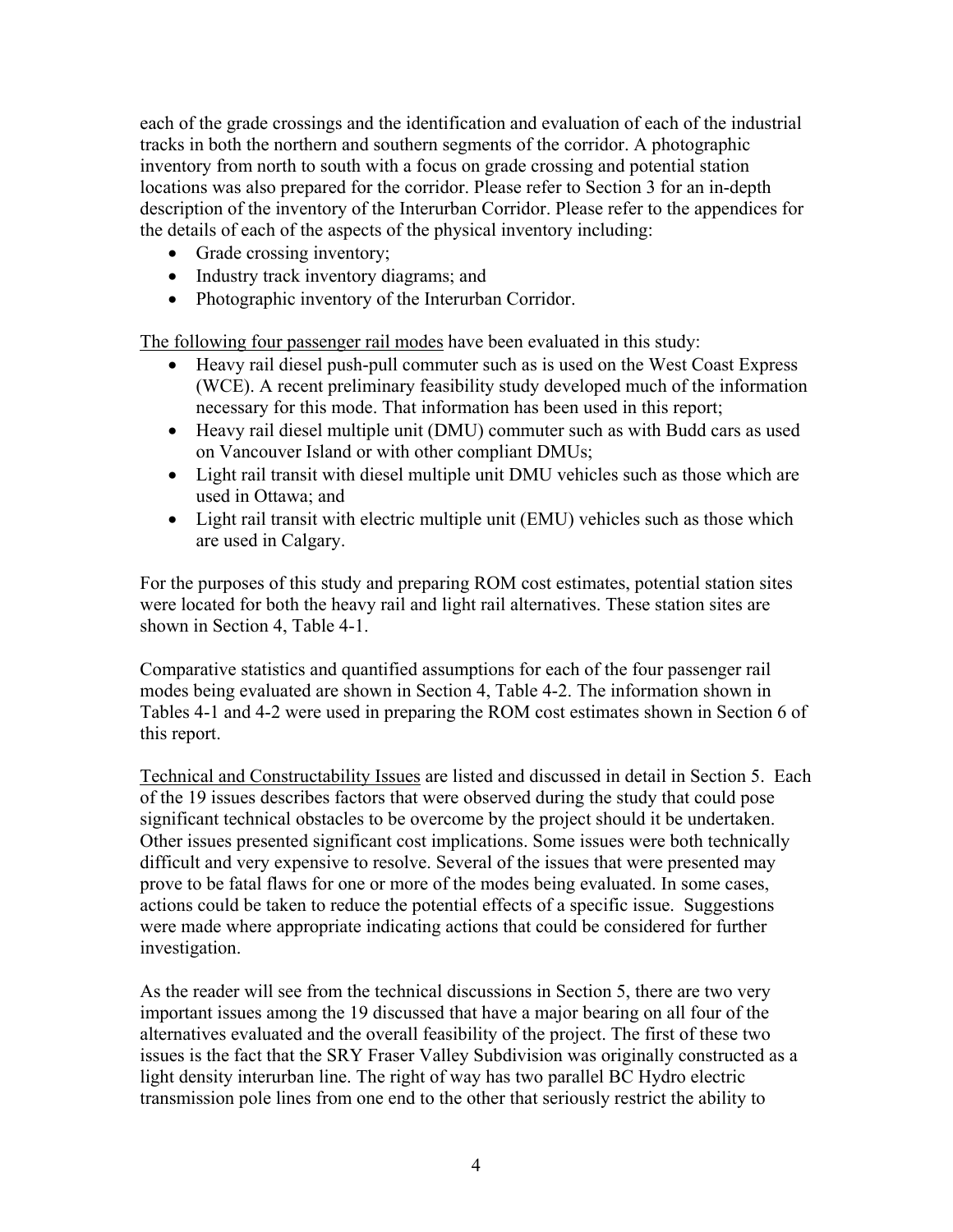expand the existing railroad infrastructure. The second of the two issues is that the CPR Page Subdivision which connects with the Fraser Valley Subdivision and passes through Langley is a busy single-track mainline that carries an increasing amount of heavy rail traffic. Coal trains and double stack container trains of CPR and CN to Roberts Bank and the Delta Port in addition to the SRY trains from the Fraser Valley Subdivision use this route.

The CPR Page Subdivision is subject to potential expansion to a two main track railroad as the CPR presses to add mainline capacity to maintain the fluidity of the growing freight operations. There have been some public discussions proposing the relocating of trains off the line through Langley to other CPR and CN rail lines. There have also been discussions proposing the relocation of the Page Subdivision out of Langley onto another yet unspecified bypass route. The existing route is already a bypass route, but as Langley has grown, it has once again surrounded the CPR mainline through the city with significant development.

There may be other significant technical and constructability issues that have not been identified in the study. These could be expected to arise during further study of the Interurban Corridor or during preliminary engineering, should the project be undertaken.

Rough Order of Magnitude (ROM) Cost Estimates are contained in Section 6. To simplify the comparison, these costs are presented in Table 6-1. The ROM costs are based on the assumptions contained in this report. They have been prepared using recent cost information from several sources and best estimates where recent information was not readily available. The estimates are prepared in current year Canadian Dollars. They have not been escalated for future year cost increases, currency fluctuations or for inflation.

In accordance with the scope of this study, several significant cost categories have not been included in the ROM estimates. These categories are identified in Section 6. In order to determine the total ROM cost of each alternative, these additional costs would need to be quantified and added to the costs shown in Table 6-1.

The ROM costs to construct each of the four modes, and the approximate capital cost per km for each, are shown below:

**Table 1-1 Rough Order of Magnitude Capital Cost Comparison** 

| Mode               | Heavy Rail     | Heavy Rail    | Light Rail    | Light Rail    |
|--------------------|----------------|---------------|---------------|---------------|
|                    | Bi-Level Push- | <b>DMU</b>    | <b>DMU</b>    | <b>EMU</b>    |
| Cost               | Pull Commuter  |               |               |               |
| <b>ROM</b> Cost    | \$363,000,000  | \$356,000,000 | \$592,000,000 | \$697,000,000 |
| Estimate by        |                |               |               |               |
| Mode               |                |               |               |               |
| <b>ROM</b> Capital | \$13,000,000   | \$13,000,000  | \$23,000,000  | \$27,000,000  |
| Cost per KM        |                |               |               |               |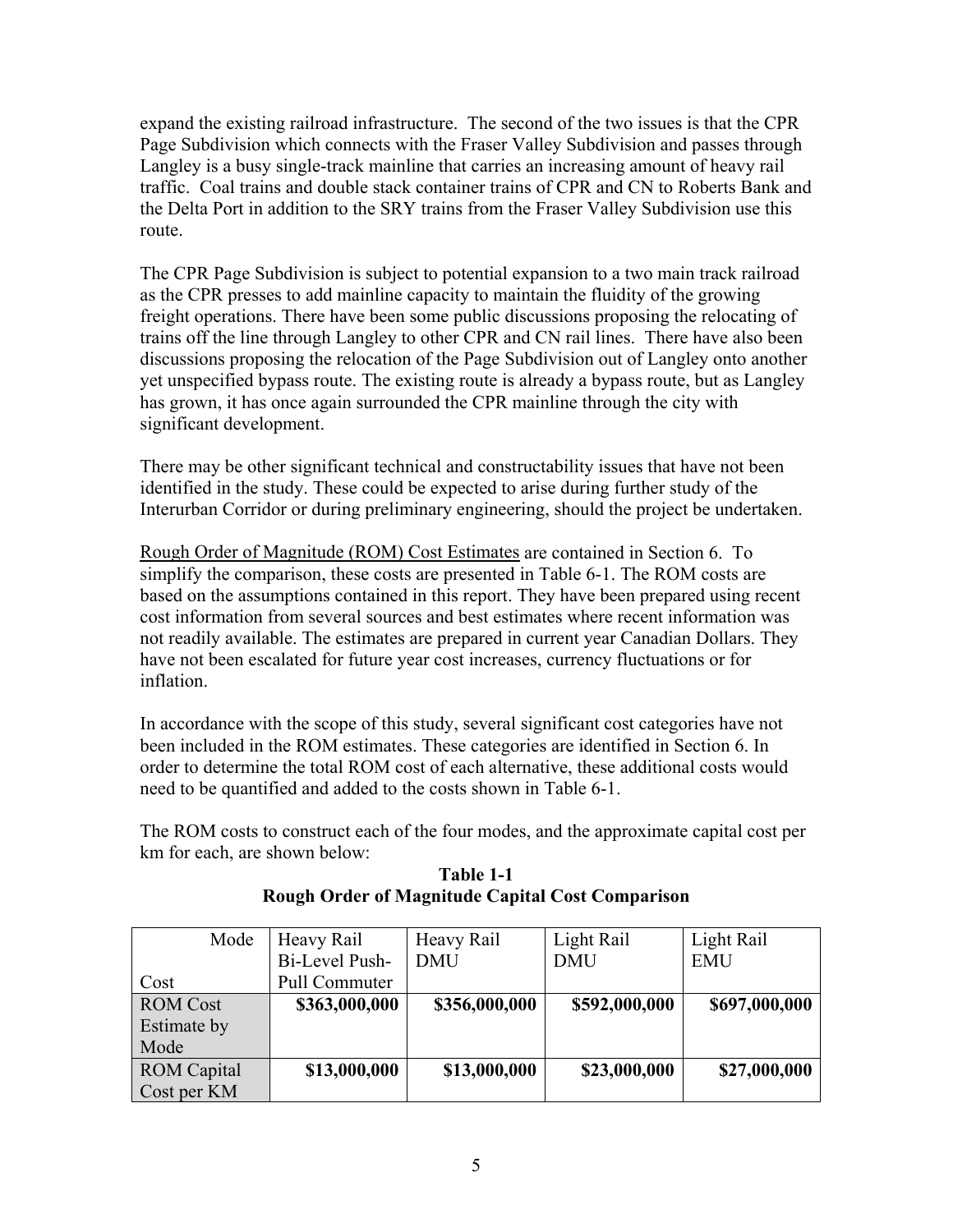#### **Section 2 Objective and Scope:**

The objective of this study is to determine the technical elements and the construction costs that would be involved in developing passenger rail service between the Scott Road SkyTrain station and a terminal in Langley City.

The scope of this study includes:

- Conducting an inventory of the existing rail corridor (the Interurban Corridor);
- Describing the rail transit mode alternatives including potential station locations, service frequencies and passenger capacities for each mode;
- Identifying technical and constructability issues; and
- Preparing an alternative analysis by transit mode including rough order of magnitude (ROM) costs for the construction of each mode.

The scope of the study does not include determining the cost of engineering, design, project management or the costs involved with property acquisition. Each of these cost categories can be expected to add significant expense to the project cost estimates that have been prepared as a part of this report. The scope also does not include the cost of operating or maintaining the passenger rail service. The scope does not include the conduct of a ridership survey. The study was prepared without the benefit of ridership projections using the assumptions defined in this report.

#### The Interurban Corridor

The Interurban Corridor for the purposes of this study is defined as the right of way and track of the Southern Railway of British Columbia (SRY) from the Scott Road SkyTrain station to Pratt Junction, located in the vicinity of  $180<sup>th</sup>$  Street and  $54<sup>th</sup>$  Avenue. From Pratt Junction the corridor extends east on right of way and track owned by the Canadian Pacific Railway (CPR) to a point to be determined in or east of Langley City. This track is used jointly by CPR, Canadian National Railway (CN) and SRY.

To complete the corridor, approximately one half mile of new right of way and track would need to be built from the Scott Road SkyTrain station to a junction with the SRY in the Fraser Shops area near South Westminster. Additional new right of way and trackage would also be needed in the Langley City area if either of the light rail mode alternatives were to be selected. The Interurban Corridor as defined above is currently used for both local industrial freight switching and for through freight train service. Passenger rail service is not currently operated in the corridor.

A physical inventory of the Interurban Corridor is contained in Section 3. This inventory includes information about:

- Right of way, track, signals and structures;
- Operating patterns, traffic levels and train speeds;
- Grade crossings; and
- Freight industrial tracks.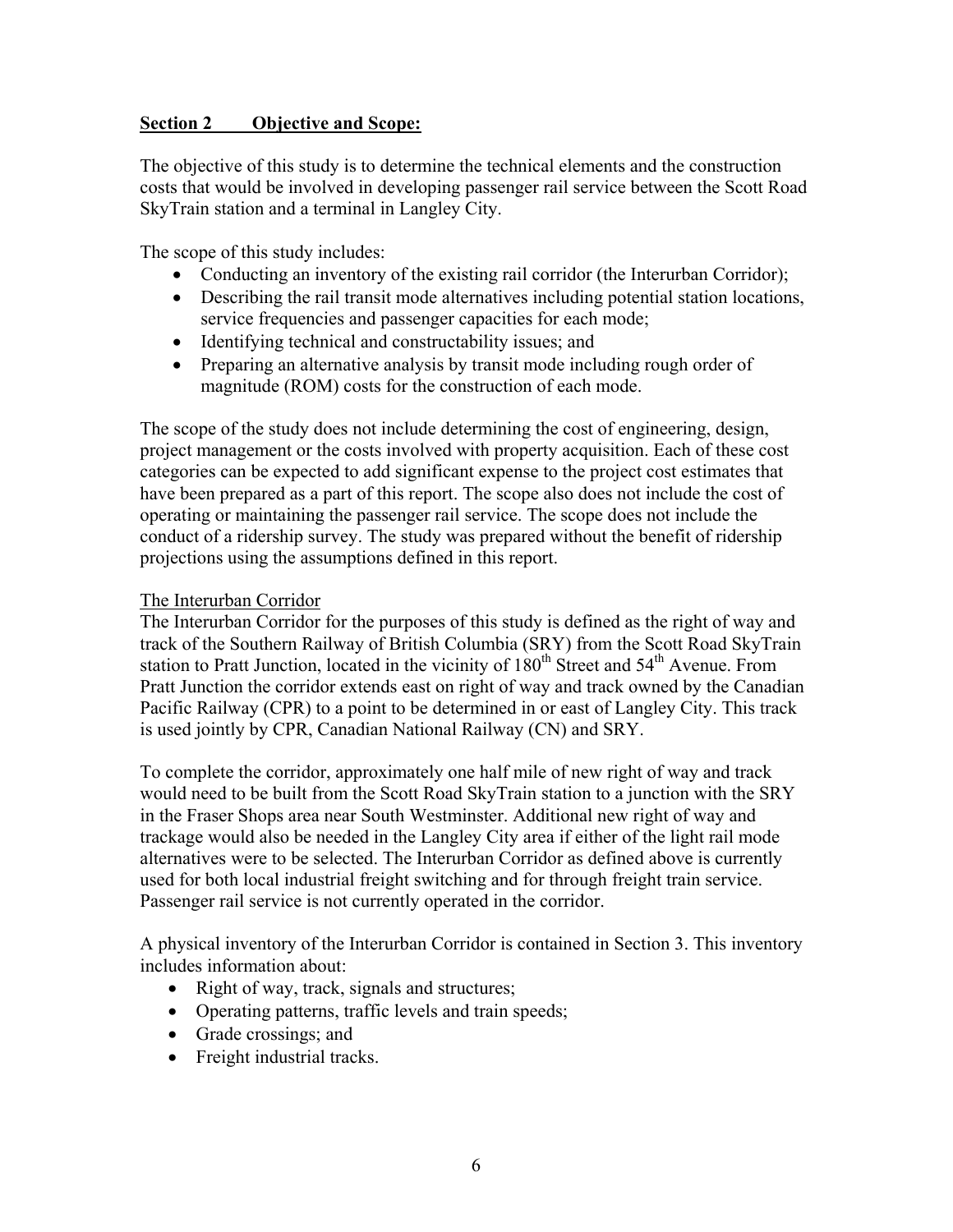In addition, an inventory of photographs, each facing in the same direction of travel (north to south), and depicting level crossing locations on the proposed route over the Interurban Corridor, is contained in Appendix C to help the reader visualize the service route and the issues discussed in the report.

#### Passenger Rail Mode Alternatives

The following four passenger rail modes have been evaluated in this study:

- Heavy rail diesel push-pull commuter, as used on the West Coast Express (WCE). A recent preliminary feasibility study developed much of the information necessary for this mode. That information has been used in this report;
- Heavy rail diesel multiple unit (DMU) commuter, such as with Budd cars as used on Vancouver Island or with other compliant DMUs;
- Light rail transit with diesel multiple unit DMU vehicles as used in Ottawa; and
- Light rail transit with electric multiple unit (EMU) vehicles as used in Calgary.

Each of these four transit mode alternatives are discussed in greater detail in Section 4. The description includes the operating assumptions that have been included for each of the particular modes.

#### Technical and Constructability Issues

The operation of passenger rail service in the Interurban Corridor would involve substantially different infrastructure and additional operating capacity than are presently required for the existing freight service. The requirements differ for each of the modes that were analyzed. As a result, changes to the corridor would be required to meet the needs of both the passenger and the freight service. These changes may affect the stakeholders in the corridor including, but not limited to:

- The Southern Railway of British Columbia (SRY);
- The Canadian Pacific Railway (CPR);
- The Canadian National Railway (CN);
- Present and future freight customers of the railways;
- Present and future transit riders;
- BC Hydro (BCH);
- British Columbia Transmission Corporation (BCTC);
- Greater Vancouver Transportation Authority (GVTA);
- Greater Vancouver Sewerage and Drainage District (GVS&DD);
- Greater Vancouver Regional District (GVRD);
- Other utilities;
- Other government agencies;
- The municipalities through which the Interurban Corridor passes;
- Adjacent and nearby property owners;
- Commercial businesses;
- Residents;
- Motorists; and
- The environment.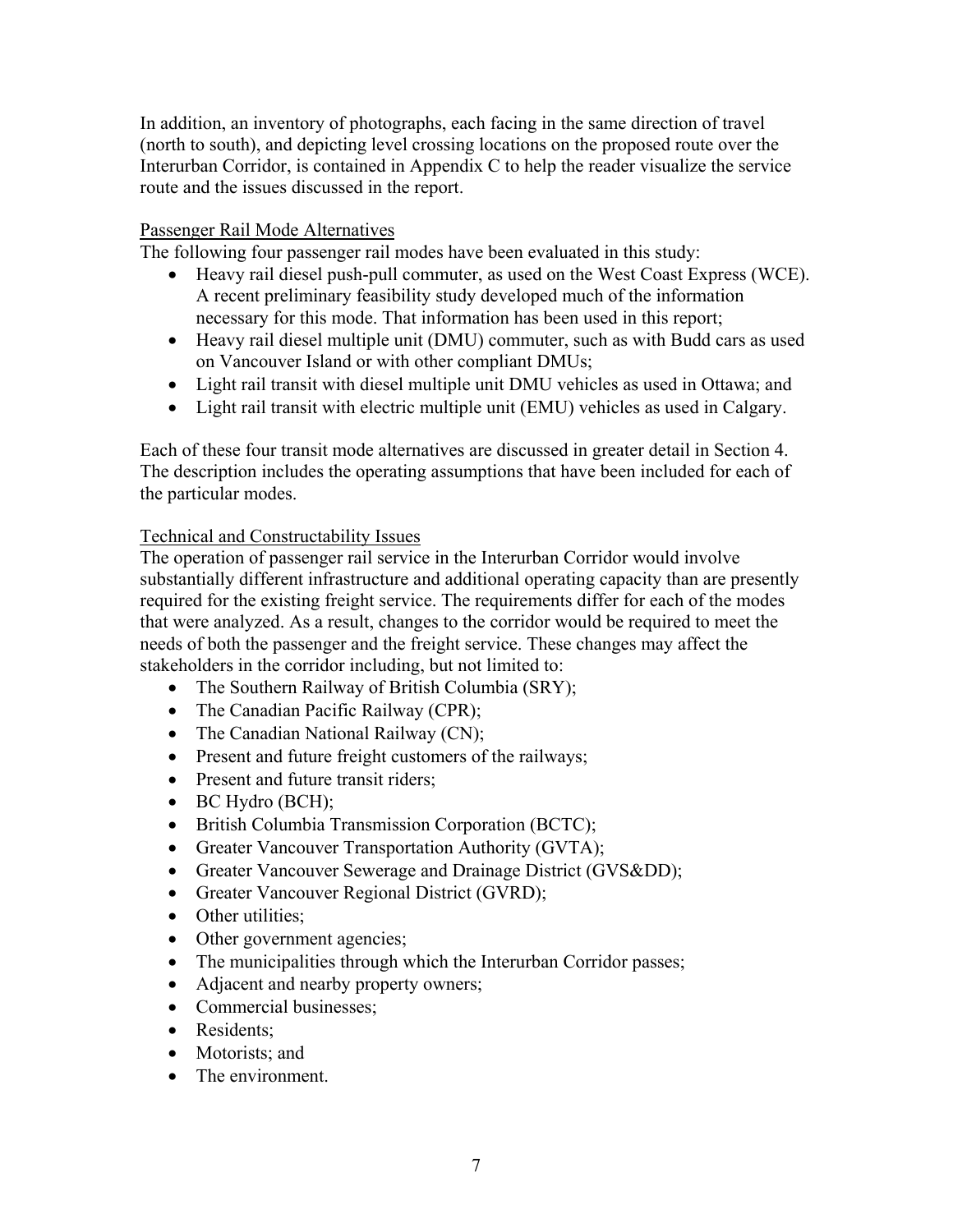This study identifies several technical and constructability issues that could be expected to be encountered if passenger rail service were to be provided in the Interurban Corridor. It explains the issues in a non-technical manner and describes how they might be expected to affect the ability to operate passenger rail service in the corridor. These issues are discussed in detail in Section 5 of the report. The report also suggests some actions that could be taken to address some of these issues or to more accurately evaluate how they may affect the ability to provide passenger rail service in the corridor. It is possible that some of the technical and constructability issues that have been identified may be quite difficult and/or too costly to resolve. Several of the issues that have been identified may prove to be fatal flaws in the design for one or more of the passenger rail modes that were evaluated in the study.

During the conceptual design, preliminary and final engineering and the actual construction of the project, additional technical and constructability issues could be expected to arise that have not been foreseen at this level of review. This study has addressed only those major issues that were identified during this initial assessment. This study should not be considered to be a comprehensive analysis of all the issues that could be expected to arise during the project.

#### Alternative Analysis by Passenger Rail Mode

Each of the four passenger rail alternatives to be considered for the Interurban Corridor has been analyzed separately. The analysis describes for each mode the service to be provided with its operating assumptions, the right of way and track configurations that would be required, and the construction costs that could be expected to be incurred. Costs have been estimated only to the ROM level. As such, they can be expected to vary significantly as preliminary engineering and resolution of the technical and constructability issues are progressed.

The following broad cost categories have been included for each of the rail modes:

- Right of Way
- Track
- Systems
- Grade Crossings
- Passenger Stations
- Utilities Relocations
- Electrification
- Revenue Equipment
- Facilities
- Vehicles
- Machinery, Equipment, Tools
- Operations during construction
- Contingency Requirement.

Within each of these categories, sub-categories were identified. For ease of comparison, a table showing the comparative costs of construction for each of the modes has been included in Section 6 of the report.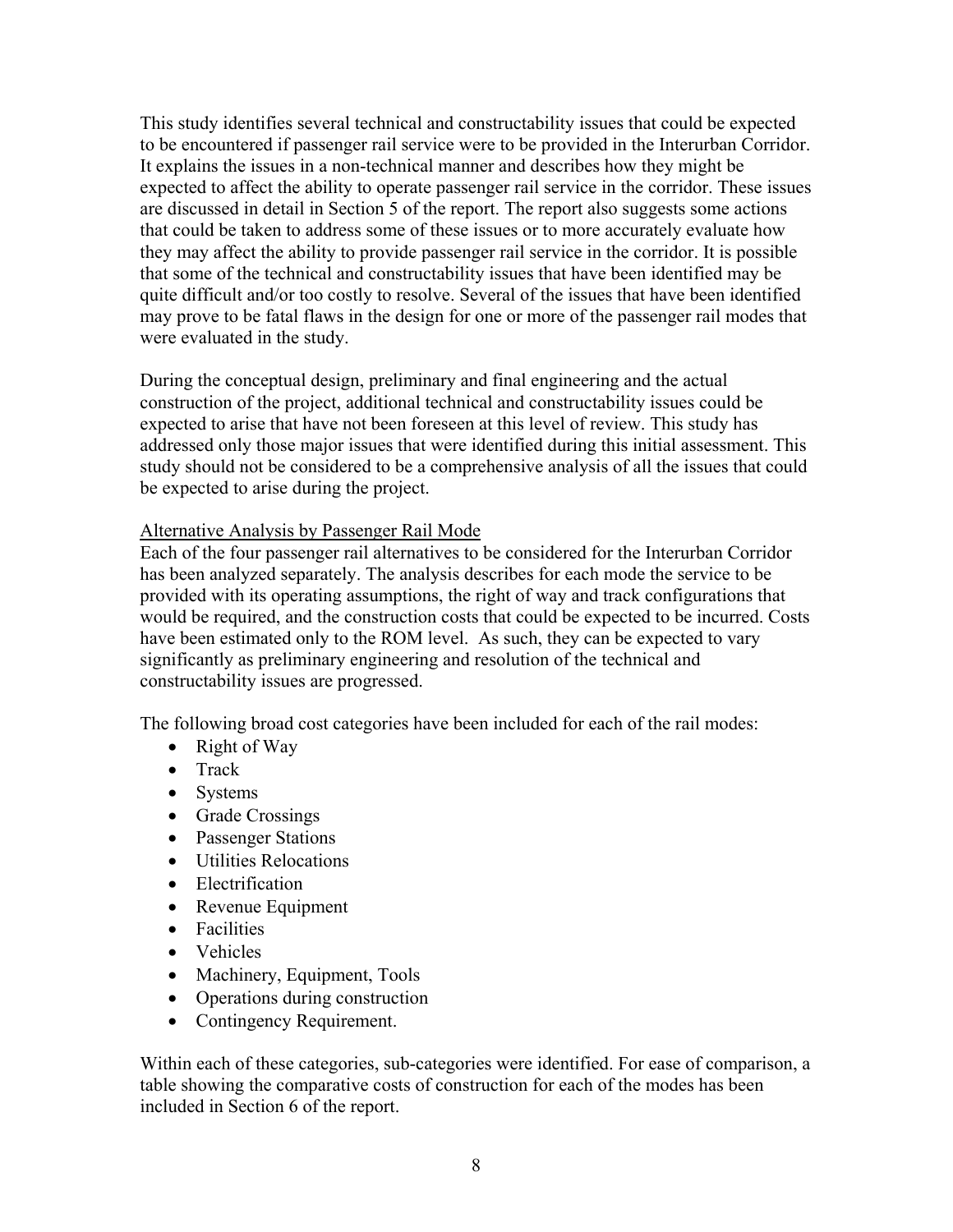#### **Section 3 Physical Inventory of the Existing Corridor:**

The Interurban Corridor has two distinct segments; a northern and a southern segment as described below.

Northern Segment: The SRY Fraser Valley Subdivision is a single-track railway that extends from the New Westminster Bridge over the Fraser River to Pratt Junction where it joins the CPR Page Subdivision. It is primarily a north-south railway line that connects the Vancouver and New Westminster, Surrey and Langley industrial customers with the national rail network of Canada. The Surrey line connects with the BNSF Railway at Huntingdon for the interchange of international rail traffic to points in the United States and Mexico.

The SRY's Fraser Valley Subdivision carries an average of two 15 to 30-car trains each way each day. Each train normally has two locomotives of between 1,200 and 2,000 horsepower each. Train speeds on this line average 15-30 MPH over most of the route. Train operations are normally concentrated in the hours between 400PM and 900AM each day.

The Fraser Valley Subdivision track has 115-pound jointed rail with wooden ties, with four rail anchors on every second tie over most of the route. The railway is well maintained with good tie, ballast, surface and alignment conditions over the entire route. Public grade crossings appear to be well-maintained and most have been replaced within the past several years. Many crossings have modern pre-cast concrete panels for the crossing surface.

The railroad is controlled by SRY train dispatchers using Occupancy Control System Rules with a railway radio system to dispatch trains. The line does not have a signal system to control the movement of trains.

Southern Segment: The CPR Page Subdivision is a busy single-track high-speed eastwest mainline freight railway which is the Roberts Bank port link to the transcontinental railroads of CPR and CN. This line handles unit trains of export coal and international double stack container traffic.

The CPR Page Subdivision carries approximately 56 million gross tons per year of rail traffic. This equates to an average of 10 trains of 80 to 130-car trains in each direction each day. Traffic on this line is increasing. The coal trains normally have one 4,400 horsepower AC-type locomotive on the front and another on the rear. Double stack container trains normally have three 4,400 horsepower AC locomotives on the front with none on the rear. Train speeds on this line average 40-50 MPH over most of the route. Trains operate at all hours of the day and night, seven days per week.

The Page Subdivision is equipped with 136-pound continuous welded rail with wooden ties with rail anchors on every tie over most of the route. The railway is very well maintained with excellent tie, ballast, surface and alignment conditions over the entire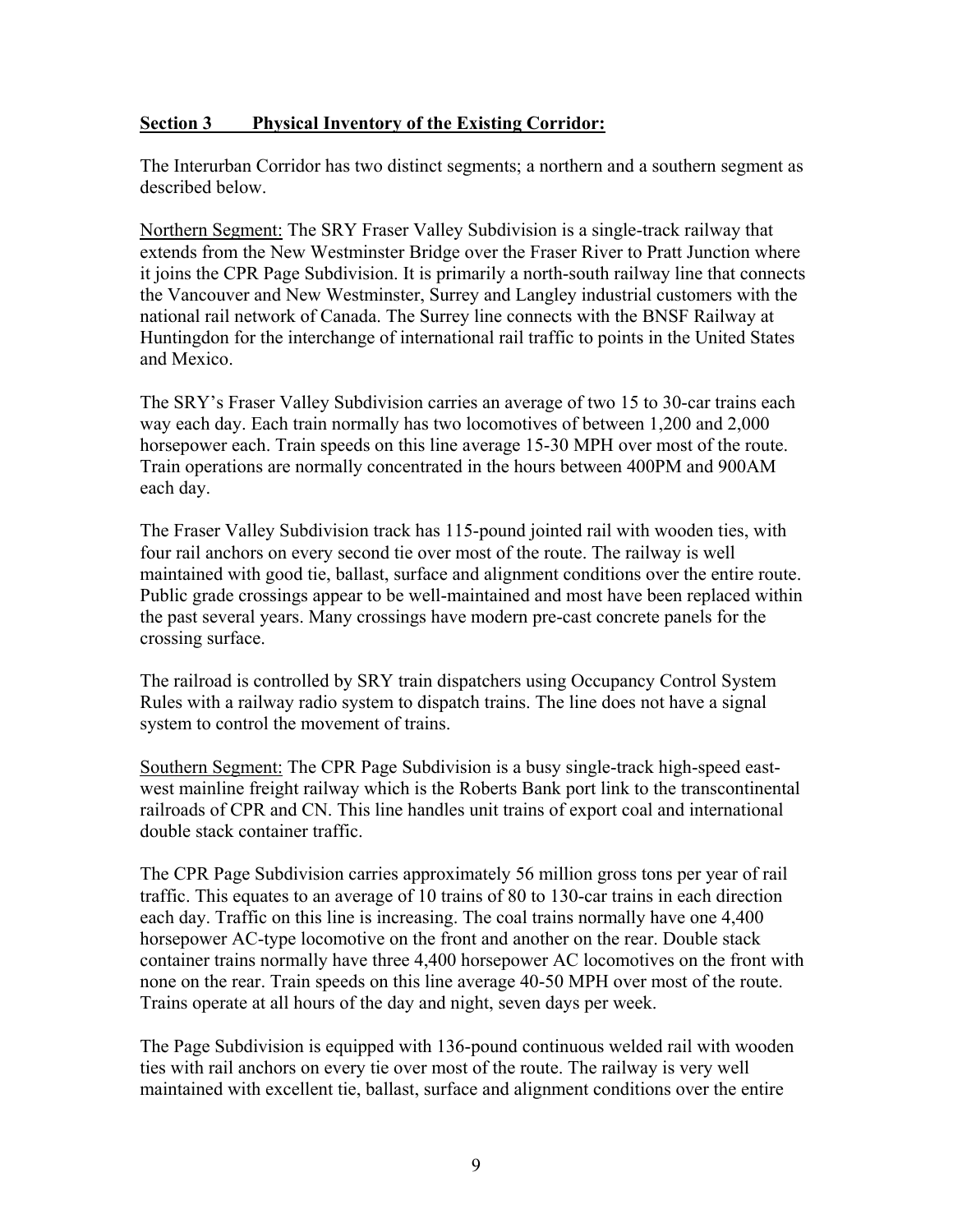route. Most drainage structures that were observed appeared to be functioning properly. Public grade crossings appear to be well-maintained and most have been replaced within the past several years. Most crossings have modern pre-cast concrete panels for the crossing surface.

The railroad is controlled by CPR train dispatchers using a Centralized Traffic Control (CTC) System to control trains and railway radio for communications.

#### Grade Crossings:

Grade crossings for both segments of the Interurban Corridor are categorized on railroad lists as public, private or pedestrian crossings. The Northern Segment has 25 public, 7 private and 5 pedestrian crossings. The Southern Segment has 7 public, 4 private and no pedestrian crossings according to the railroad listing. An inventory of each of these grade crossings is contained in Appendix C. Because of the limited access to the railway that was available during the study, there may be one or more private or pedestrian crossings that were not located and therefore were not inventoried. The inventory of all crossings on the railway line should be updated, particularly if a project is to be considered for the Interurban Corridor. Please refer to Sections 5.8, 5.9, 5.16 and 5.18 of this report for discussions about technical issues involving grade crossings and security.

The inventory of grade crossings in Appendix C also includes a series of photographs, each facing the same direction of travel (north to south), depicting level crossing locations of the proposed route from the Scott Road SkyTrain station to the proposed Langley City station site. These photographs were taken at grade crossings so that the reader can compare the photographs with the grade crossing inventory map and report. The grade crossing locations were selected for the photographic inventory because, in most cases, the potential station sites were located in the immediate vicinity of key railhighway intersections so as to facilitate an efficient interface with existing GVTA bus routes.

Most of the public crossings are modern and appear to be well maintained. A few crossings that were shown as public crossings had been vacated and apparently had been converted to private crossings. Private crossings varied with some marked by signs and protected by gates and locks, some of which were locked. Other private crossings had no crossing surface or approach roadways and were not able to be used by vehicles. Some appeared to be completely unused.

The legal status of the private crossings and the pedestrian crossings is not clear. It would appear that an updating of the legal status of all crossings in the Interurban Corridor would be warranted should a project be undertaken on the Interurban Corridor. Such an updating would take into account the original authority for each crossing under Canadian law as well as its current use, condition and right of existence. It is believed that a review of the current federal regulations regarding crossings may be underway or about to be undertaken with a view toward taking additional action to prevent accidents involving persons and vehicles along the railroad rights of way. This study has assumed that all crossings that are to remain active would be required to be of proper legal status, would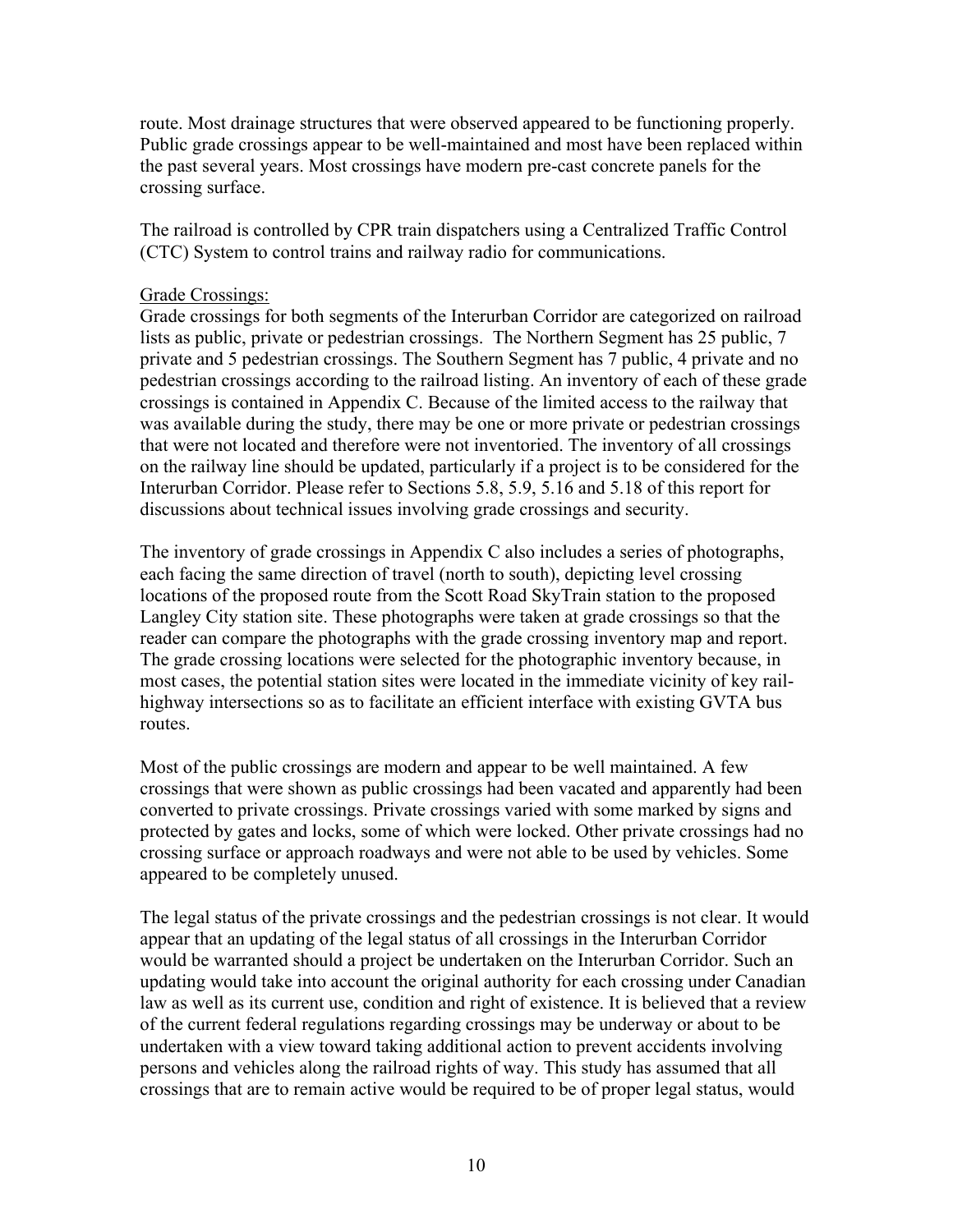have electronic grade crossing warning systems and would be well-maintained to the latest standards.

#### Industrial Tracks:

Freight industrial tracks for both segments of the Interurban Corridor were inventoried. A diagram showing the location of all industrial tracks, color-coded to show their observed current activity status, is contained in Appendix B.

For purposes of this study, an industrial track is a private track that has been constructed in accordance with a signed track agreement between the railway and the industrial customer that allows the industrial customer to ship and receive material in railway cars. Most of the industrial spur tracks on the Interurban Corridor were capable of holding between 1 and 5 freight cars each. Some could hold more than 5 cars.

This report also uses the term "lead track." For the purposes of this study, a "lead track" is one that connects the main track with one or more privately-owned industrial tracks serving the railroad's freight customers. A lead track is one which the switching locomotive uses to leave the main track and perform the switching of freight cars into and out of industrial and commercial facilities along the railway. If the lead track is long enough, the freight locomotive may be able to hold its entire train on the lead track, clear of the main track, while it is performing the switching at the industries. This allows other trains to pass on the main track without delay.

The industrial tracks and lead tracks in the Interurban Corridor were categorized as either: active, inactive but still in service, or out of service. A track that is listed as out of service is one that cannot physically be used because the switch leading to the track had been spiked in the closed position and/or one or more rails had been disconnected or removed. Industry tracks identified in the Interurban Corridor were classified as follows:

- Active: 34
- Inactive but still in service: 19
- Out of service: 14

During the inventory, several additional tracks were observed that had been removed from service, but were still in place and were not shown on the industrial track maps. One track was identified that was not shown on the track maps but was active. It had a rail car on it being loaded with lumber. An updated track inventory and track map should be completed, particularly if a project were to be considered for the Interurban Corridor.

For purposes of this study, it has been assumed that, unless otherwise provided for, an industry track or a lead track that has no current track agreement, or that has not been used by the customer in over a year would have its switch and track on the railroad right of way removed as a part of the project. This assumption is based on the need to reduce the exposure to derailments and to avoid unnecessary project construction costs. In some cases, tracks and the adjacent industrial properties appeared to have been abandoned. For several tracks, the name of the track owner did not correspond with the name of the industry shown on the buildings or signs on the property. Please refer to Section 5.18 of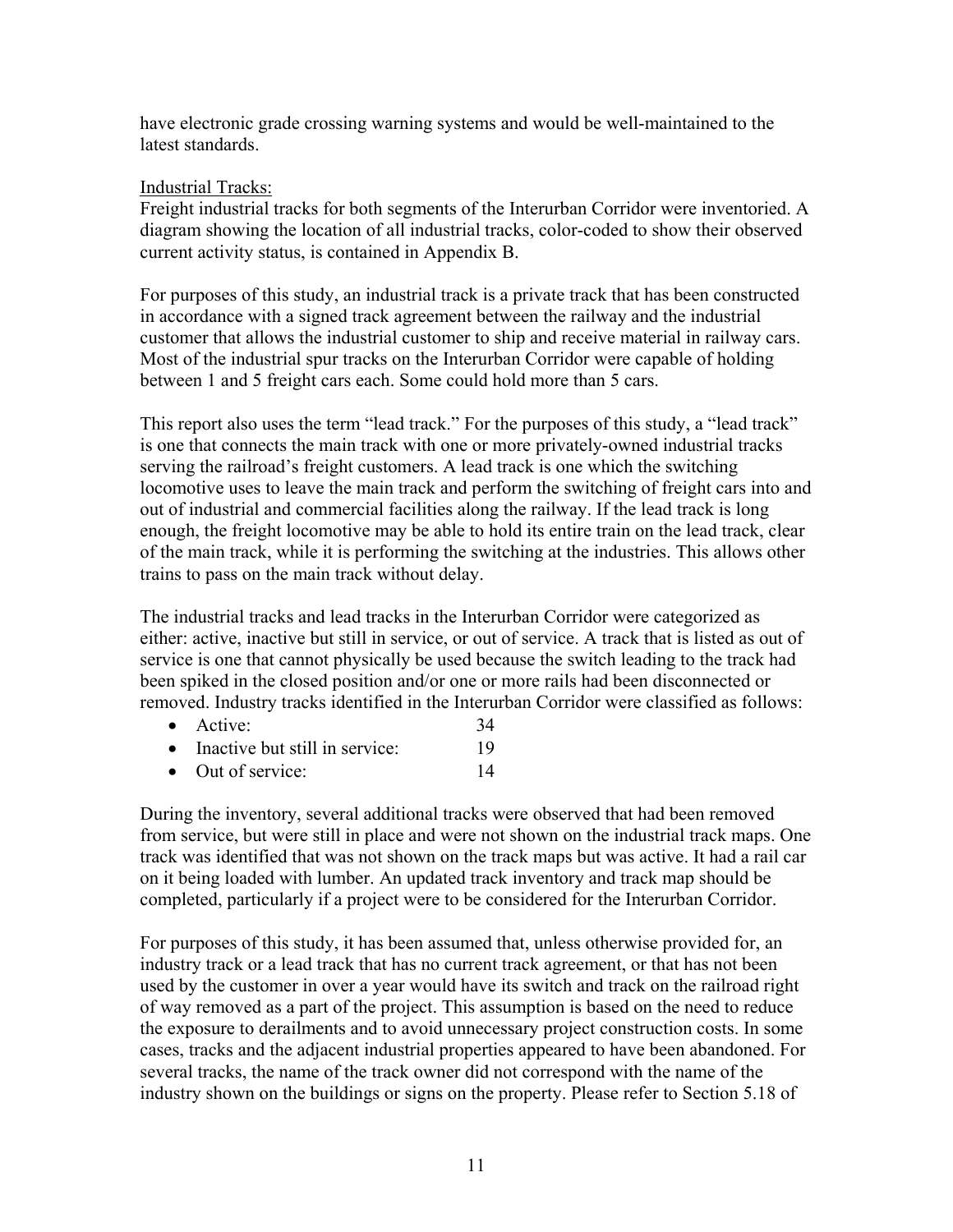this report for additional technical comments concerning right of way security. This study does not include any costs for constructing track or providing the other necessary infrastructure to serve tracks that are currently out of service.

#### Other Items of Interest or Issues:

Between the New Westminster Bridge and Royal Heights (96<sup>th</sup> Avenue), there is a 2.9% ascending grade with curves as well as cuts and fills and an adjacent stream bed. This is the ruling grade or most severe terrain feature on the line. After cresting the grade in Kennedy Heights, the line gradually descends to the southeast. The steepest downgrade occurs southeast of King George Highway before reaching flatter terrain and wetlands in the vicinity of Sullivan.

Please refer to Section 5 of the report for detailed discussions of technical and constructability issues related to the potential development of the Interurban Corridor that were identified during the study.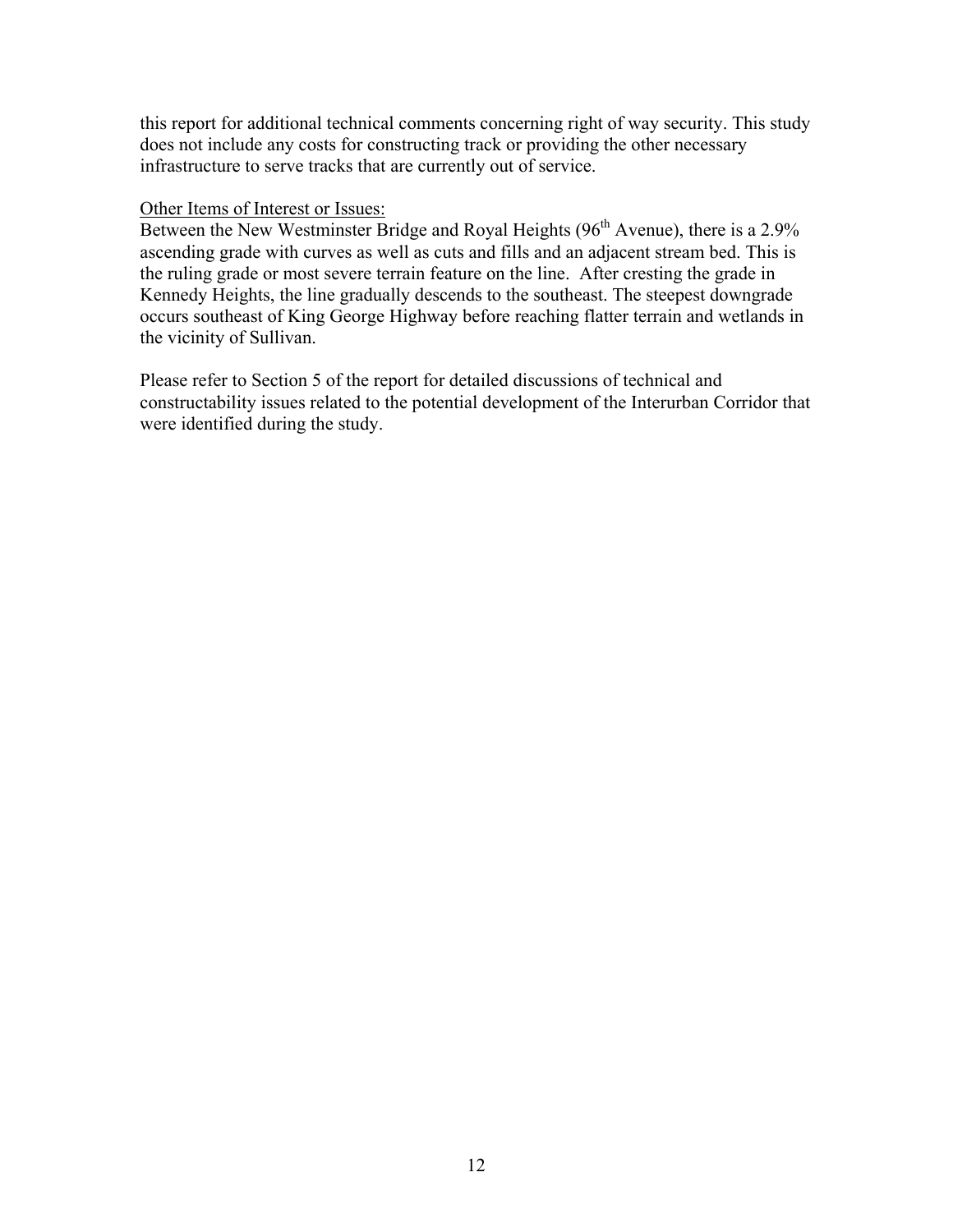## **Section 4 Description of Passenger Rail Mode Alternatives:**

The following four passenger rail modes have been evaluated for the Interurban Corridor:

- Heavy rail diesel push-pull commuter, as used on the West Coast Express (WCE). A recent preliminary feasibility study developed much of the information necessary for this mode. That information has been used in this report;
- Heavy rail diesel multiple unit (DMU) commuter, such as with Budd cars as used on Vancouver Island or with other compliant DMUs;
- Light rail transit with diesel multiple unit DMU vehicles as used in Ottawa; and
- Light rail transit with electric multiple unit (EMU) vehicles as used in Calgary.

For the purposes of the study, potential station sites were located along the Interurban Corridor. The following three criteria were used to select these potential sites:

- Near one or more principal roadways that are served by existing bus routes;
- Near existing or future population centers, either residential or commercial/industrial; and
- Not near important freight railroad junctions.

These station sites were determined without the benefit of the usual input process for locating passenger rail stations. These sites were selected solely for the purpose of preparing the ROM cost estimates and identifying technical issues that might be encountered by the project.

Table 4-1 on the following page shows the potential sites that were selected for purposes of the study. Scenario A indicates stations at which heavy rail trains would stop. Scenario B indicates stations at which light rail trains would stop. These are the station assumptions used by the study and do not constitute recommendations.

East of Pratt Junction, the study has assumed that:

- Heavy rail trains would use the existing CPR Page Subdivision mainline through Langley to a new terminal and overnight layover yard east of Langley. Those facilities would be constructed east of the existing Mufford Crescent grade crossing on the north side of the CPR Page Subdivision. This site is in agricultural use. It is not known whether or not a rail yard could be constructed at this location.
- Light rail trains would follow a new separate right of way that could potentially use the original interurban route into Langley from the southwest. Using this route, some track would be constructed in existing street rights of way to Langley Mall and beyond. It appeared several route options were possible within Langley's downtown district should there be interest in extending the service further than Langley Mall. This study assumes that the line would terminate at Kwantlen University.

The shaded areas in Table 4-1 indicate that the mode shown in each column would not serve the stations included in the shaded area. It must be emphasized that these route assumptions were made solely for the purposes of determining the ROM costs to extend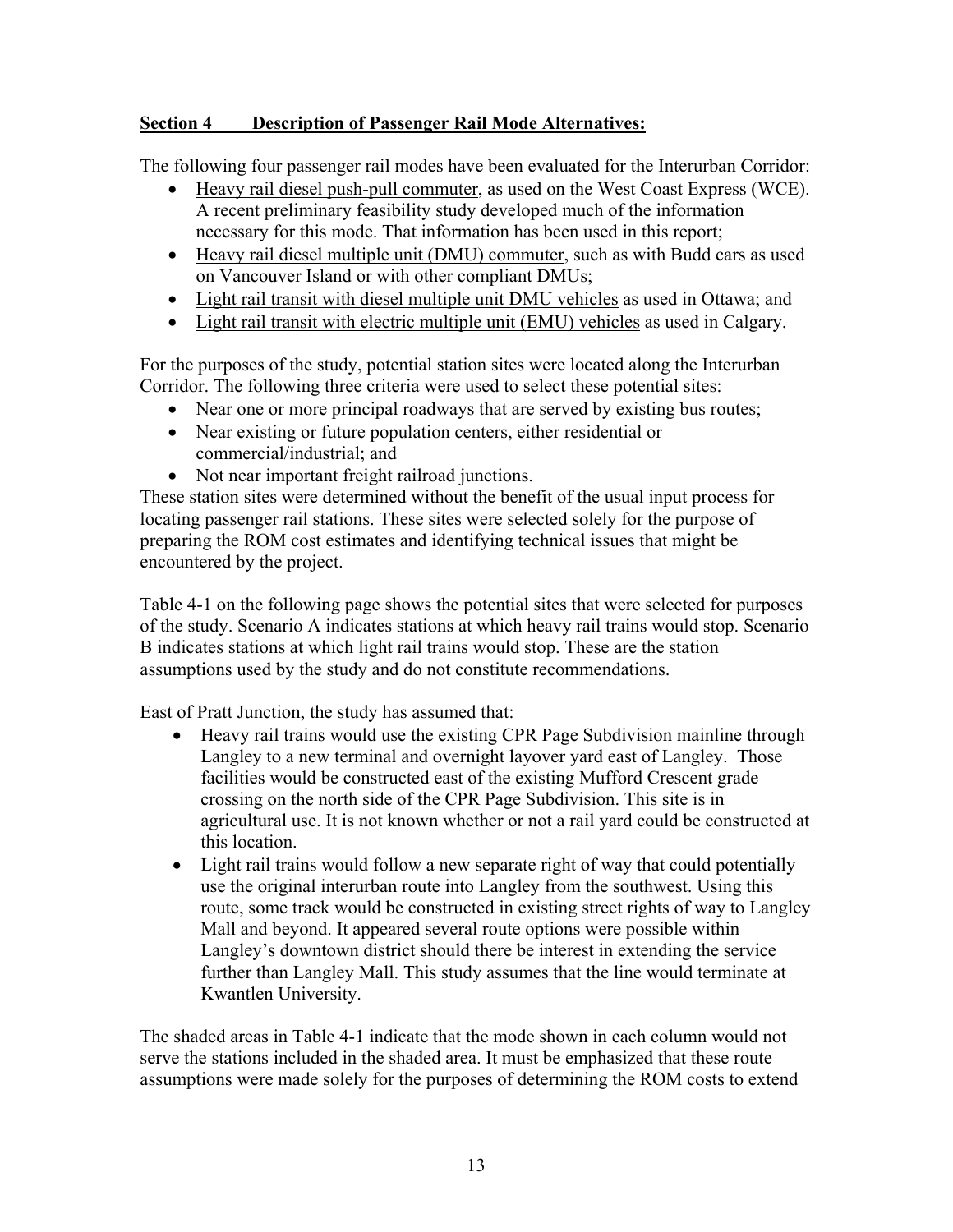service through the Interurban Corridor. These assumptions must not be considered as recommendations.

Fewer station stops have been assumed for the heavy rail trains because of the slower rates of acceleration and braking of the heavy rail trains. Light rail trains are generally able to accelerate and decelerate much more quickly than heavy rail trains. For this reason, more stops were assumed for the light rail trains.

A map of the potential station sites is included in Appendix A.

| T OLEIILIAI STATIOII LOCATIOIIS        |       |                           |             |                           |             |
|----------------------------------------|-------|---------------------------|-------------|---------------------------|-------------|
|                                        |       | Scenario A                | Scenario A  | Scenario B                | Scenario B  |
| <b>Potential</b>                       | Miles | Heavy Rail                | Heavy Rail- | Light Rail-               | Light Rail- |
| <b>Station</b>                         | (4)   | Push-Pull                 | <b>DMU</b>  | <b>DMU</b>                | <b>EMU</b>  |
| <b>Site</b>                            |       | Commuter                  |             |                           |             |
| Scott Road SkyTrain                    | 0.00  | X                         | X           | X                         | X           |
| 96 Ave-Royal Heights                   | 2.44  |                           |             | $\boldsymbol{\mathrm{X}}$ | X           |
| 92 Ave & Scott Road                    | 2.92  | X                         | X           | X                         | X           |
| Nordel Road-Kennedy                    | 3.39  |                           |             | X                         | X           |
| 82 Ave $\&$ 128 <sup>th</sup> St-Burke | 4.71  | X                         | X           | X                         | X           |
| 76 Ave & 132 St-Burke                  | 5.54  |                           |             | X                         | X           |
| 72 Ave & King George                   | 6.30  | X                         | X           | X                         | X           |
| Highway-Newton (1)                     |       |                           |             |                           |             |
| Hyland Road & 144 <sup>th</sup> St     | 7.58  |                           |             | X                         | X           |
| 64 Ave & 152 St-Sullivan               | 8.70  | X                         | X           | X                         | X           |
| 56 Ave & 168 St                        | 11.02 | $\boldsymbol{\mathrm{X}}$ | X           | X                         | X           |
| 176 St-Clover Square (2)               | 11.95 | $\boldsymbol{\mathrm{X}}$ | X           | $\boldsymbol{\mathrm{X}}$ | X           |
| Fraser Highway-Langley                 | 15.45 | X                         | X           |                           |             |
| Mufford Crescent-Langley               | 16.83 | X                         | X           |                           |             |
| 200 St & Michaud                       | 15.40 |                           |             | X                         | X           |
| 201A St & Michaud                      | 15.60 |                           |             | X                         | X           |
| Langley Mall                           | 16.10 |                           |             | $\boldsymbol{\mathrm{X}}$ | X           |
| 56 Ave & Glover (3)                    | 16.20 |                           |             | X                         | X           |
| Kwantlen University (3)                | 16.30 |                           |             | X                         | X           |

| Table 4-1                          |
|------------------------------------|
| <b>Potential Station Locations</b> |

Notes:

- (1) The station facility could include a major mid-route transit interchange point for connections between the passenger rail service and primary bus routes.
- (2) The station site would be located on a new SRY rail bypass route at the south end of 176 Street at Clover Square. The right of way for the new bypass track is presently under construction. A ballast deck, concrete rail bridge is in place and right of way preloading was in progress during the time of the inventory of the route.
- (3) These two stations (or others) could be optional station sites if the light rail line were to be extended via city streets through Langley's central business district.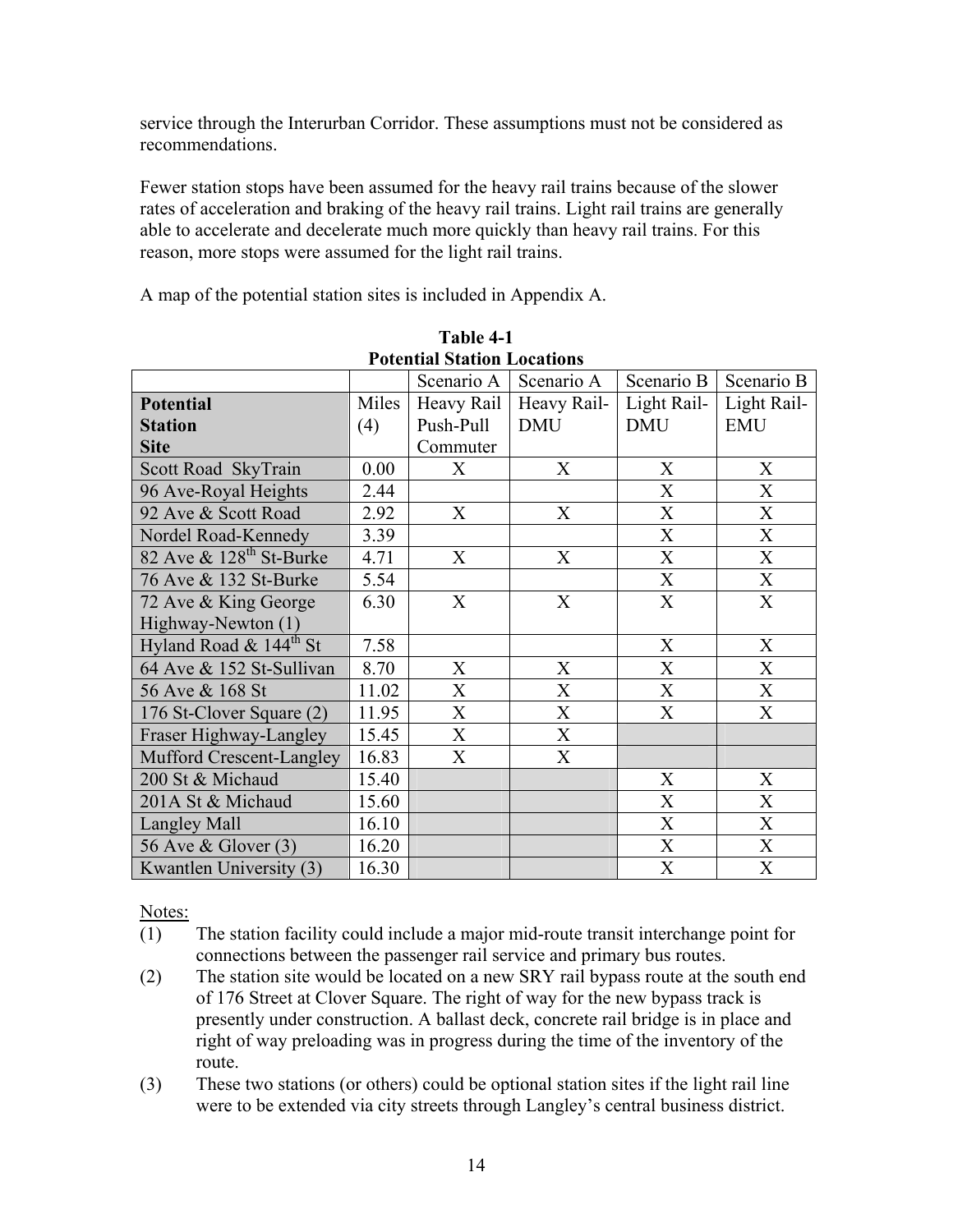The service pattern used for this study assumes that the line would be constructed through to Kwantlen University. Running times and costs have been calculated accordingly.

(4) The Miles column shows the approximate miles in tenths from the Scott Road SkyTrain station for each of the two passenger rail alternative routes (Scenario A and Scenario B). These are preliminary estimated distances which were based on the railroads' grade crossing report. These distances were shown in order to estimate running time and determine one way trip times for the passenger rail alternatives. Final route and station selection can be expected to cause these distances to vary from those shown in Table 4-1.

For each of the four passenger rail mode alternatives being studied, the following information and assumptions were developed:

- Service frequencies (peak and off-peak);
- Type and quantity of rolling stock required based on the service frequencies;
- Maintenance shop location;
- Overnight train storage location(s);
- Potential station locations (Scenario A or Scenario B as described below);
- System to be used to achieve level boarding and accessibility;
- Estimated one-way running times with station stops;
- Passenger seating capacity per vehicle used;
- Total passenger capacity of the line using these assumptions; and
- The plan to continue freight service over the corridor.

In Table 4-2 below, the following comments and explanations apply:

- Dwell time at intermediate stations was assumed to be 40 seconds, except at King George Highway Station where the dwell time was assumed to be 60 seconds.
- Heavy rail diesel push-pull commuter trains were assumed to be equipped with bilevel cars. Heavy rail DMU trains were assumed to be equipped with single-level DMUs. Light rail trains were assumed to be equipped with single-level DMU or EMU cars. Computer simulations were not used to estimate one-way trip times.
- Peak Hours were assumed to be 500AM-830AM and 300PM-630PM. Off-Peak Hours were assumed to be 830AM-300PM and 630PM-930PM. With these assumptions, trains would not originate trips from either terminal before 500AM or after 930PM. Off-peak hours could be extended beyond 930PM but would result in increased conflict with SRY switching activity and may result in unacceptable delays to both parties without additional track above what is being considered in this study. If temporal and physical separation is required between freight trains and light rail commuter trains then compressing SRY trains into a smaller time window may make it very hard or not feasible at all to provide freight service.
- Train consists were assumed to be changed only at the Scott Road SkyTrain Station or at Fraser Shops. An Operating Plan would determine the actual requirements for reducing and increasing train sizes as necessary.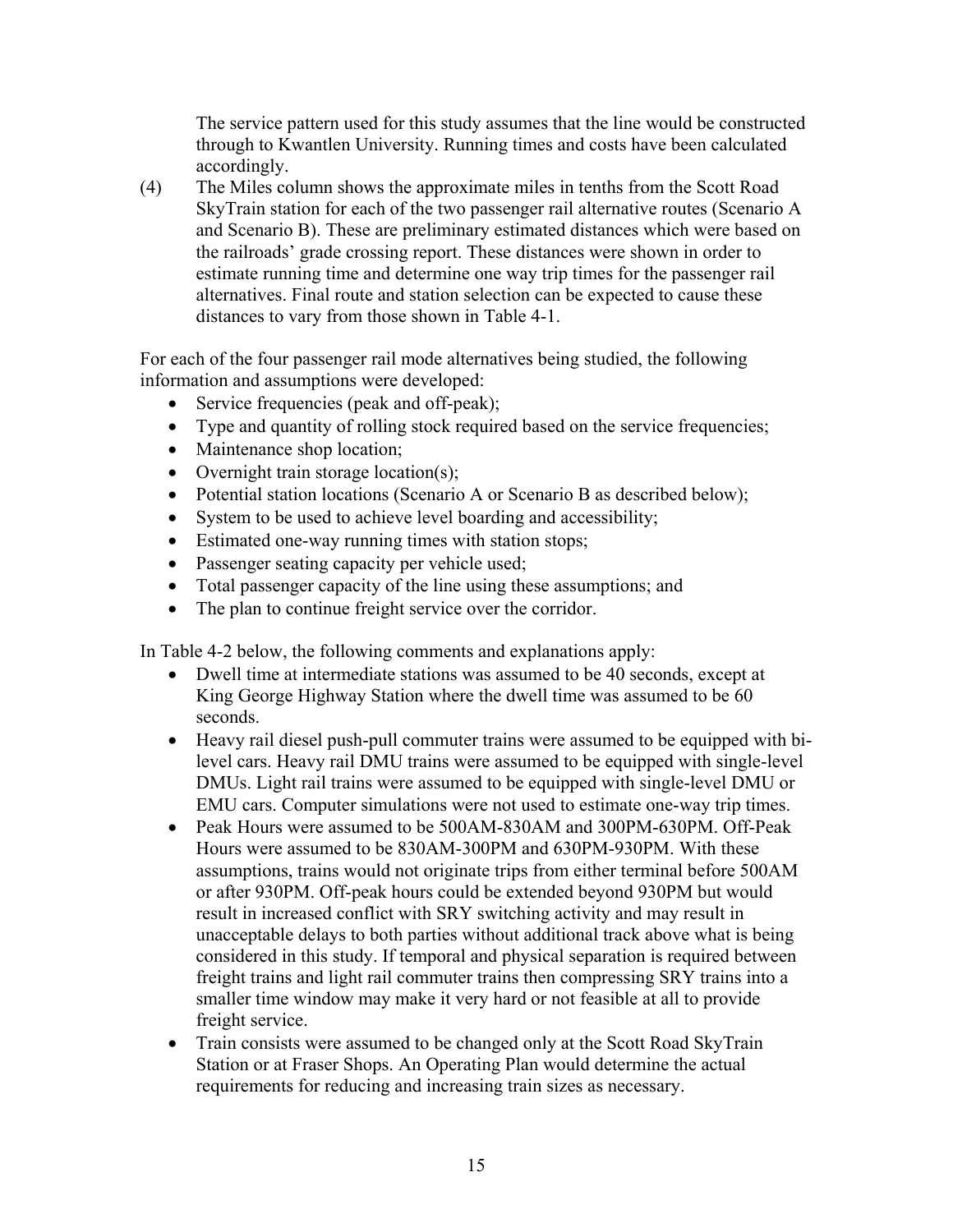- Mini-high ramps on station platforms and portable ramp plates carried on the commuter cars as used on the West Coast Express will be used for bi-level pushpull trains. New heavy rail DMUs would be equipped with wheelchair lifts.
- Station platform gangways have been assumed for both light rail alternatives. They are remotely-controlled movable station platform ramps which extend to meet the car side at each door opening to permit level boarding. They are retracted vertically when the railway line is in the freight mode. This type of installation and its operation are described in more detail in Section 5.6.
- Local freight service on the SRY Fraser Valley Subdivision would be handled by a night local freight train that only carried cars to and from the Fraser Valley Subdivision. Through freight cars would move in SRY trains via the New Westminster Bridge, then via the BNSF to the CPR Page Subdivision at Mud Bay and on to Huntingdon. Re-routing traffic would incur additional costs and may also result in increased trip times for cars traveling to and from industrial customers. The SRY operating assumptions used in this study were adopted to minimize conflict between freight and commuter rail modes and thus to minimize the additional trackage required. SRY has stated that they will not accept any reduction in service to their customers. Without a more detailed knowledge of the SRY traffic flows and customer commitments it is not known whether this option would be feasible or practical to SRY.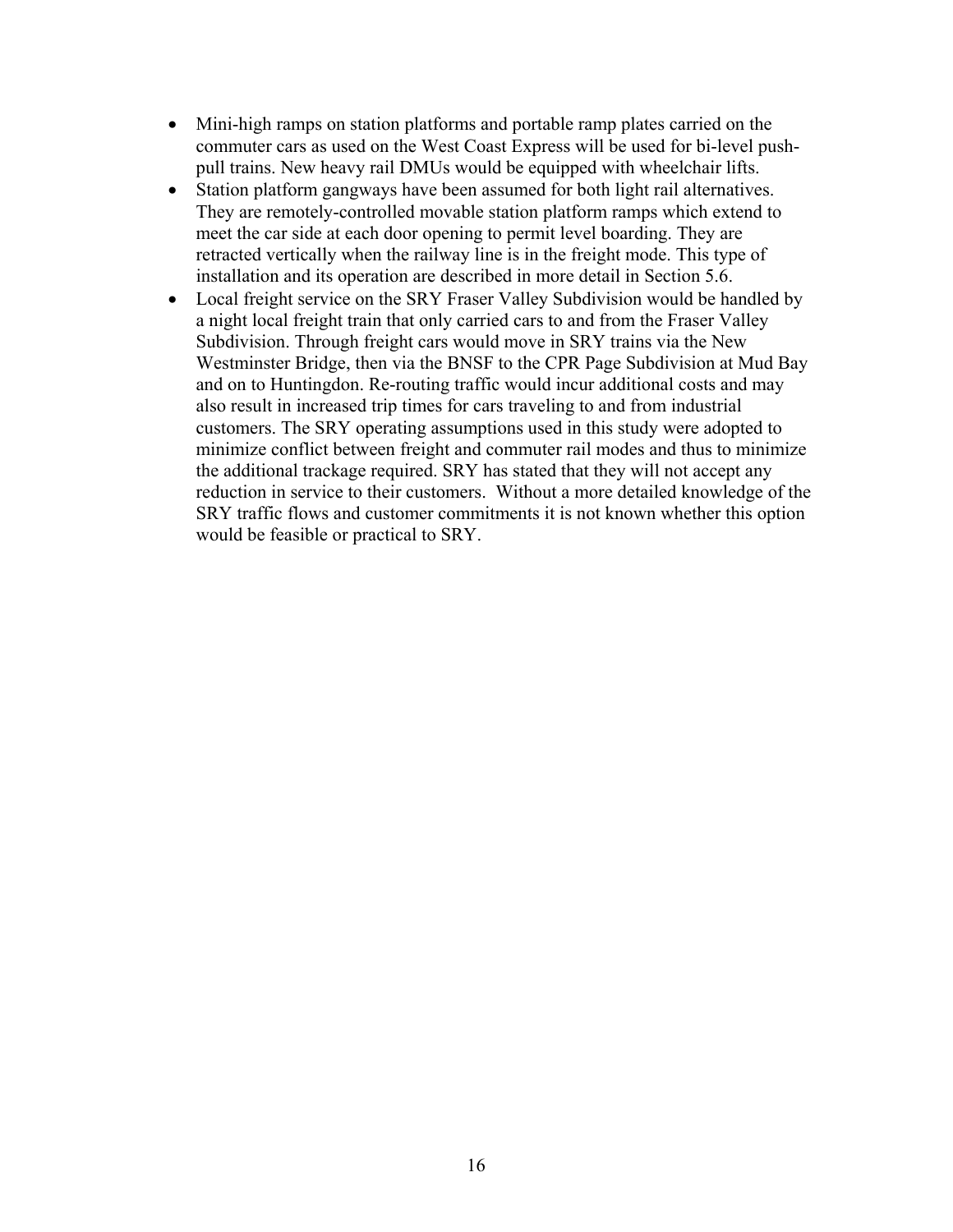| <b>Mode</b>                    | <b>Heavy Rail</b>                 | <b>Heavy Rail</b>       | <b>Light Rail</b>    | <b>Light Rail</b>       |
|--------------------------------|-----------------------------------|-------------------------|----------------------|-------------------------|
|                                | <b>Diesel</b><br><b>Push-Pull</b> | <b>DMU</b>              | <b>DMU</b>           | <b>EMU</b>              |
| <b>Assumptions</b>             | Locos-5                           |                         |                      | Double-end              |
| <b>Rolling</b><br><b>Stock</b> |                                   | Single-end              | Single-end           |                         |
|                                | Cab Cars-8                        | Colorado<br>DMU Cabs-14 | articulated          | articulated             |
| <b>Requirements</b>            | Coaches-8                         |                         | DMU <sub>s</sub> -32 | $EMUs-40$               |
| <b>Maintenance Shop</b>        | <b>Fraser Shops</b>               | Fraser Shops            | <b>Fraser Shops</b>  | <b>Fraser Shops</b>     |
| <b>Overnight Layover</b>       | <b>Fraser Shops</b>               | Fraser Shops            | <b>Fraser Shops</b>  | <b>Fraser Shops</b>     |
| Location(s)                    | East Langley                      | <b>East Langley</b>     | West Langley         | West Langley            |
| <b>Potential Station</b>       | Scenario A                        | Scenario A              | Scenario B           | Scenario B              |
| <b>Locations</b>               | 9 Stations                        | 9 Stations              | 16 Stations          | 16 Stations             |
| <b>Frequencies:</b>            |                                   |                         |                      |                         |
| Peak<br>$\bullet$              | 30 minutes                        | 30 minutes              | 15 minutes           | 15 minutes              |
| <b>Off-Peak</b><br>$\bullet$   | 60 minutes                        | 60 minutes              | 15 minutes           | 15 minutes              |
| <b>Accessibility</b>           | Ramps                             | Wheelchair              | Station              | <b>Station Platform</b> |
| <b>System</b>                  | w/Ramp                            | Lift Equipped           | Platform             | Gangways                |
|                                | Plates                            | Coaches                 | Gangways             |                         |
| <b>Estimated Distance</b>      | 16.83 miles                       | 16.83 miles             | 16.30 miles          | 16.30 miles             |
|                                | 27.08 km                          | 27.08 km                | 26.23 km             | 26.23 km                |
| <b>Estimated One-</b>          | 40 minutes                        | 40 minutes              | 42 minutes           | 42 minutes              |
| <b>Way Running Time</b>        |                                   |                         |                      |                         |
| <b>Aver. Speed</b>             | 25.2 mph                          | $25.2$ mph              | 23.3 mph             | 23.3 mph                |
|                                | 40.5 kph                          | 40.5 kph                | 37.5 kph             | 37.5 kph                |
| <b>Passenger Cars per</b>      | Peak-3                            | Peak-4                  | Peak-3               | Peak-4                  |
| <b>Train</b>                   | Off-Peak-3                        | Off-Peak-2              | Off-Peak 2           | Off-Peak-3              |
| <b>Aver. Seats per Car</b>     | 134                               | 94                      | 135                  | 64                      |
| <b>Passenger Capacity</b>      | Peak-402                          | Peak-376                | Peak-405             | Peak-256                |
| per Train (seated)             | Off-Peak-402                      | Off-Peak-188            | Off-Peak-270         | Off-Peak-192            |
| <b>Passenger Capacity</b>      | Peak-1608                         | Peak-1504               | Peak-3240            | Peak-2048               |
| <b>Hourly</b> (seated)         | Off-Peak-804                      | Off-Peak-376            | Off-Peak-2160        | Off-Peak-1536           |
| <b>Freight Service on</b>      | Local-nights.                     | Local-nights.           | Local-nights.        | Local-nights.           |
| <b>SRY Surrey Sub-</b>         | Through-                          | Through-                | Through-             | Through-                |
| <b>Division</b>                | rerouted via                      | rerouted via            | rerouted via         | rerouted via            |
|                                | <b>BNSF</b>                       | <b>BNSF</b>             | <b>BNSF</b>          | <b>BNSF</b>             |

**Table 4-2 Assumptions by Passenger Rail Mode**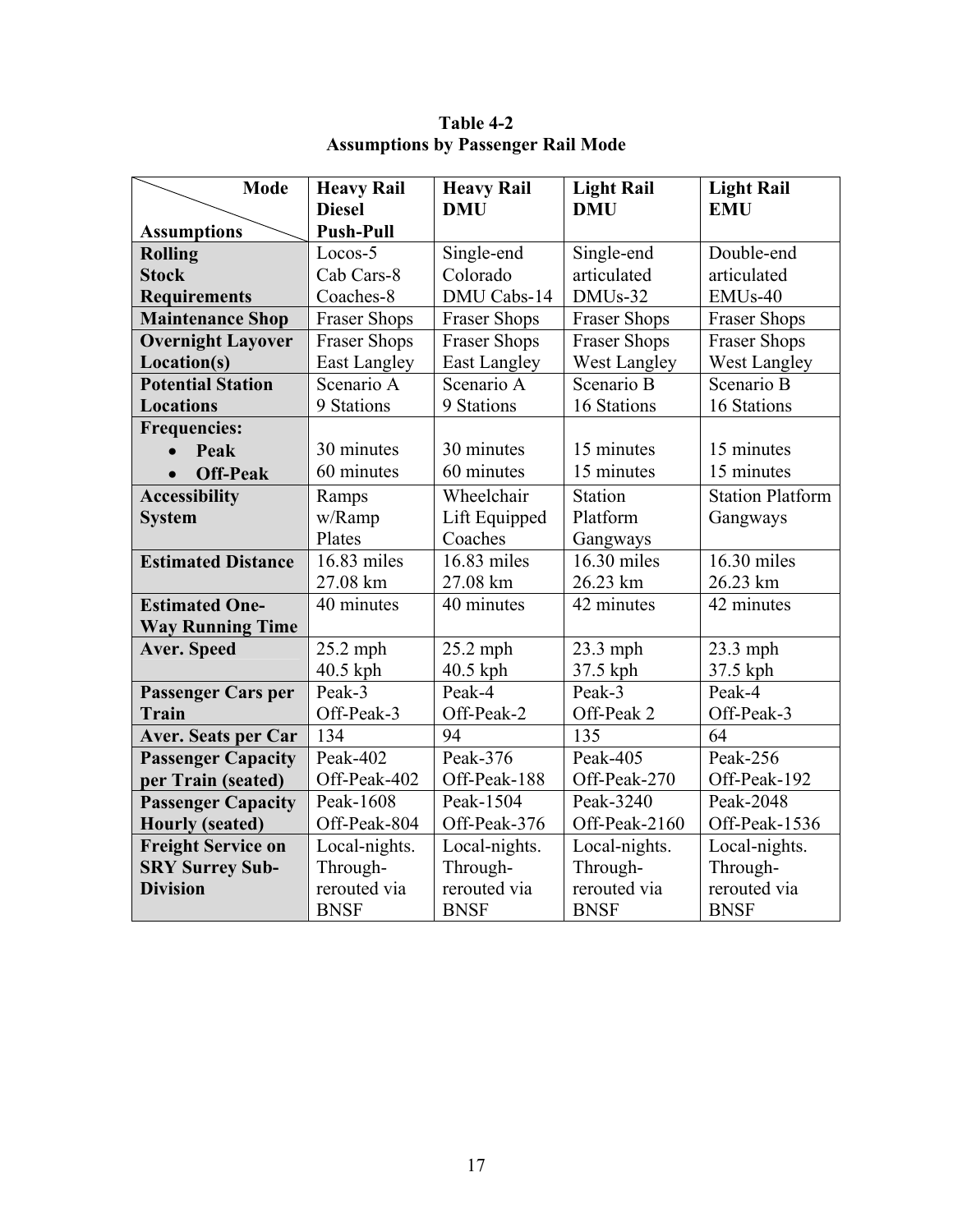#### **Section 5 Technical and Constructability Issues:**

This section identifies several technical and constructability issues that could be expected to be encountered if passenger rail service were to be provided in the Interurban Corridor. It explains the issues in a non-technical manner and describes how they might be expected to affect the ability to operate passenger rail service in the corridor.

This section also suggests some actions that could be taken to address several of these issues or to more accurately evaluate how they may affect the ability to provide passenger rail service in the corridor. It is possible that some of the technical and constructability issues that have been identified in the study may be quite difficult or too costly to resolve. As a result, one or more of the issues identified could prove to be a fatal flaw in the design for one or more of the passenger rail mode alternatives that are being evaluated in the study.

During the conceptual design, preliminary and final engineering and construction of the project, additional technical and constructability issues could be expected to arise that have not been foreseen at this level of review. This study has addressed only those major issues that were identified during this initial assessment. This study should not be considered to be a comprehensive analysis of all the issues that could be expected to arise during the project.

The following Technical and Constructability Issues have been identified:

- 5.1 Service Reliability and Freight Train Operations on SRY Fraser Valley Subdivision;
- 5.2 Service Reliability and Freight Train Operations on CPR Page Subdivision;
- 5.3 Constructability of Additional Trackage on Steep Rail Gradients;
- 5.4 Electrical Pole Line Restrictions on New Track Construction;
- 5.5 Passenger Car Safety Standards Applicable to Heavy Rail Trackage;
- 5.6 Conflict between Vehicle Clearance and Passenger Accessibility Requirements;
- 5.7 LRT Access to Langley Town Center;
- 5.8 Grade Crossing Warning System/Highway Traffic Signal Interface;
- 5.9 Safety Aspects of Pedestrian and Private Crossings;
- 5.10 Availability of Competing Sources for Compliant Rail Vehicles;
- 5.11 Utilities Relocations-Cost and Effects on Construction Schedule;
- 5.12 Property Acquisition-Cost and Effects on Construction Schedule;
- 5.13 Environmental Issues-Floodplain and Wetlands Construction;
- 5.14 Environmental Issues-Train Operations and Passenger Station Facilities;
- 5.15 Environmental Issues-Noise and Rail Line Maintenance Restrictions;
- 5.16 Environmental Issues-Visibility, Safety and Vegetation Control Restrictions;
- 5.17 Compatibility of Rail Signals/Communications Systems with Transmission Lines;
- 5.18 Security Issues; and
- 5.19 Track Maintenance Standards for the Operation of LRT DMU/EMU Vehicles.

Each of the 19 technical and constructability issues listed above are discussed below in a non-technical format to explain how the issue might affect the project should it be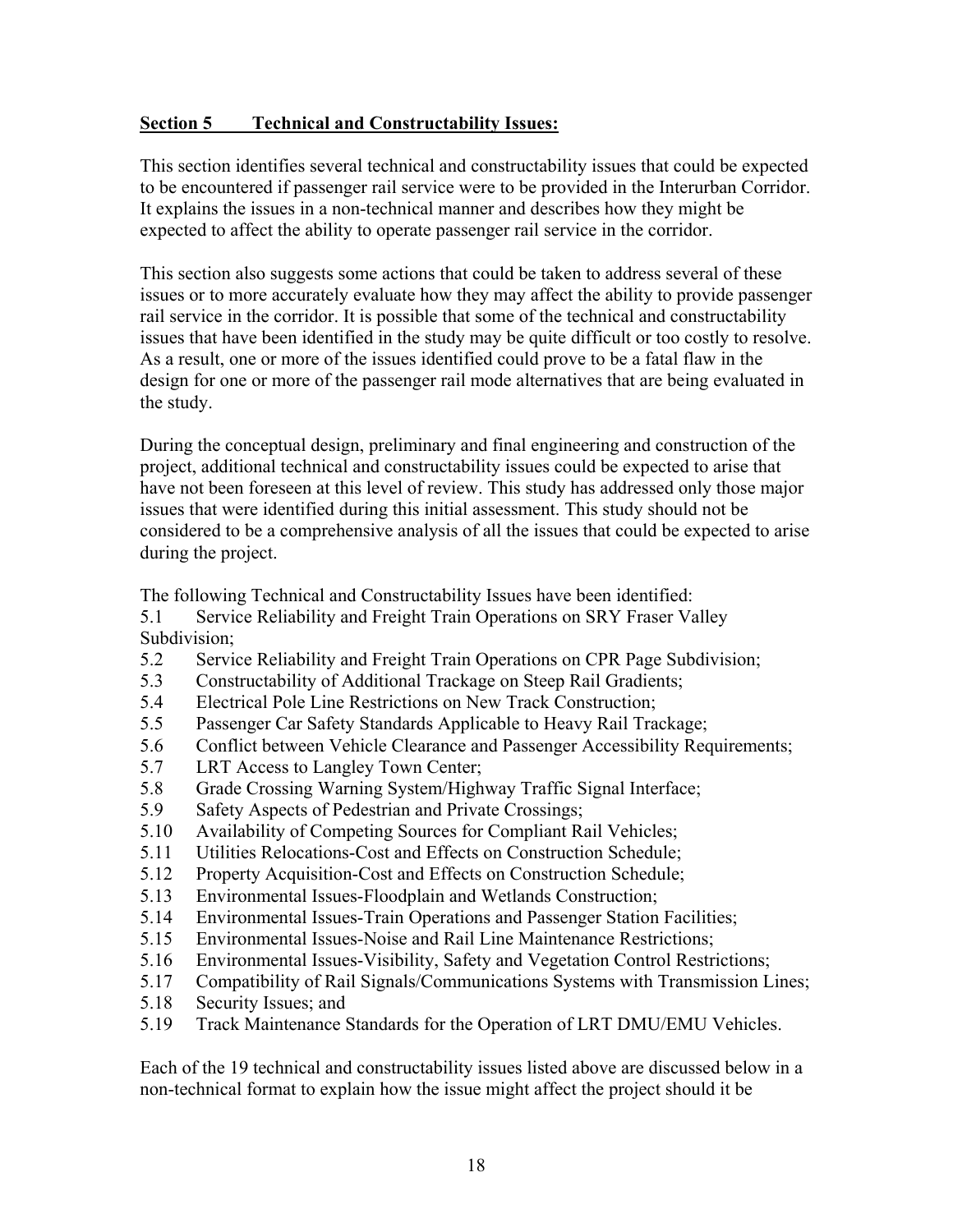undertaken. Detailed references to applicable technical specifications or regulatory requirements have not been included so as to make the text easier to read and understand. No attempt has been made to quote specific regulatory requirements. It is also understood that in several of the issues, changes in federal regulatory requirements may be under negotiation, while changes to others may be under consideration. These changes could have significant effects on the project. The study has endeavored to anticipate additional future federal regulatory requirements in evaluating the alternatives and preparing ROM cost estimate.

Where conflicts or problems arise in these discussions, one or more alternatives are suggested for consideration where available or where appropriate. The treatment of each issue is not meant to be a complete discussion of all aspects of the issue. Rather, it is meant to attract the reader's attention to the issue and provide the reader with an initial understanding of the implications of the issue to the potential project. For some of the issues, an action has been suggested that, if taken, might lead to a better understanding of the issue and its potential effects on the project.

Several of the issues that are presented may have the effect of being a fatal flaw that could eliminate one or more of the rail mode alternatives being considered. In other situations, there may be actions that could be taken, or changes in the concept of the project that could be made, that could neutralize or reduce the potential for a negative impact on the project.

#### 5.1 Service Reliability and Freight Train Operations on SRY Fraser Valley Subdivision:

Freight train service on the northern section of Interurban Corridor is provided by the Southern Railway of British Columbia (SRY). The line from the Westminster Bridge to Pratt Junction is known as the Fraser Valley Subdivision of the SRY. SRY normally operates two round trip freight trains each day on the line. One train departs New Westminster Yard for the Interurban Corridor at about 400PM each day and the other at about 1100PM each day. At least one of those trains operates to the U.S. border to deliver and pick up rail cars from railroads in the United States. Both trains may provide switching service to the industrial plants and commercial businesses that have spur tracks along the line. SRY has stated that it is important for it to be able to maintain the freight train schedules that it presently operates and to serve customers along the line at the times they are now served and by the trains that now serve them.

This requirement from SRY is a function of when and where the freight cars are available, what direction they are coming from or going to, and which train must handle the cars to make the proper connections or service the industries in the proper direction of travel over the railroad.

The operation of passenger rail service over the corridor would require that additional mainline and industrial lead trackage be constructed to allow both types of trains to use the railroad. Even with two main tracks and additional industrial lead tracks, including changes to the industrial spurs that would be required, service conflicts would occur that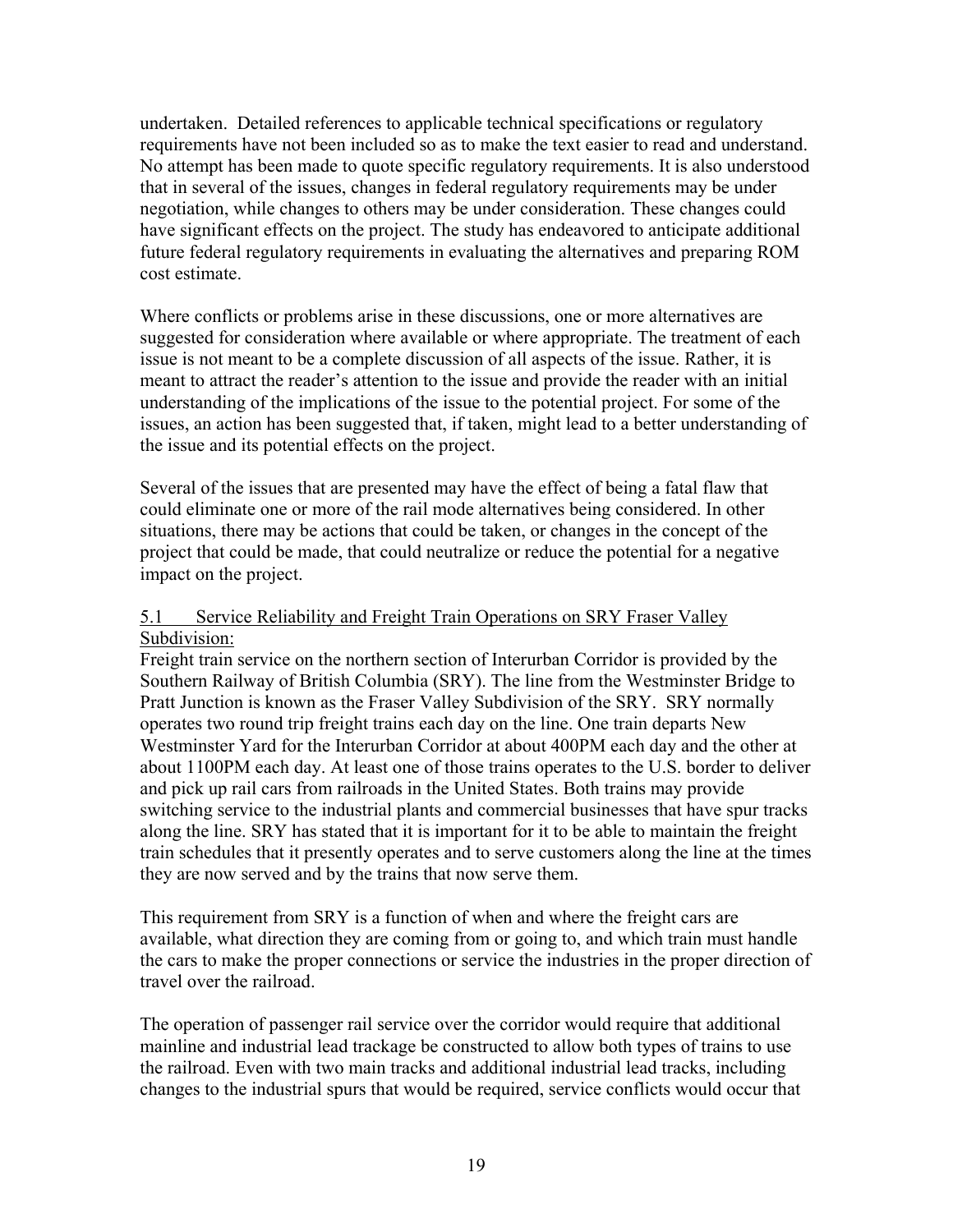will delay both SRY and GVTA trains. This is due to the nature of the switching operations and the timing and frequency of passenger trains.

Delays to SRY trains could mean that the trains miss their connections with other trains, delaying the cars in the train by 24 hours or more. This would hamper operating efficiency causing additional operating expense, customer complaints and possible loss of revenue. GVTA trains would be even more time-sensitive. Even minor delays to GVTA trains could disrupt the operating cycles of trains and increase operating expense while causing passenger delays, missed connections, complaints and, eventually, lost ridership.

One alternative might be to have GVTA acquire the rail line from SRY and reconfigure it exclusively for passenger rail service to ensure that GVTA system performance standards were met. This would result in the loss of freight rail service to SRY's local freight customers on the line. Such a loss could mean a significant loss of revenue to SRY and could also mean the loss of further industrial employment in the Surrey area. Both would likely be considered to be serious adverse effects to SRY from the project. SRY freight trains could be diverted from the New Westminster Bridge south along the BNSF Railway to Mud Bay Junction and then east on CPR's Page Subdivision through Pratt Junction and Langley City. Due to the regulatory, commercial and legal issues involved, it is not clear whether such an acquisition of the Fraser Valley Subdivision by GVTA would meet with governmental approval.

Another alternative might be to handle all the local freight cars moving to and from industries on the Fraser Valley Subdivision with a local freight train that leaves SRY's New Westminster Yard and performs the industry switching at night. This train would then return to the New Westminster Yard before the beginning of the morning rush period. Through freight trains would be rerouted across the New Westminster Bridge onto BNSF tracks for movement to Mud Bay where they would join the CPR Page Subdivision for the continuation of the trip to Pratt Junction, Langley and Huntingdon.

This last scenario does not meet SRY's stated service requirements. Further, it would result in added expense for train operations and train crews, additional locomotives and increased car hire expense for the company. It would increase transit times on certain freight car movements. One suggestion that could make the scenario worthy of consideration might be to negotiate some form of compensation for SRY for the operation of the local train (which would be a train SRY does not now operate) and also for the access fees that would likely be required to be paid to BNSF and CPR should BNSF and CPR agree to the concept. The study uses this last scenario as its assumption for continuing freight service on the line and for preparing the ROM cost estimates.

Because of the rapidly expanding demand for passenger rail service in North America, the railway associations and governmental bodies in both the United States and Canada are focusing more attention on issues such as those raised in the paragraphs above. This study has assumed that additional requirements, not currently in effect in Canada, would likely govern the infrastructure and service design of a future Interurban Corridor project, should it be pursued. This study has attempted to identify and estimate as many of those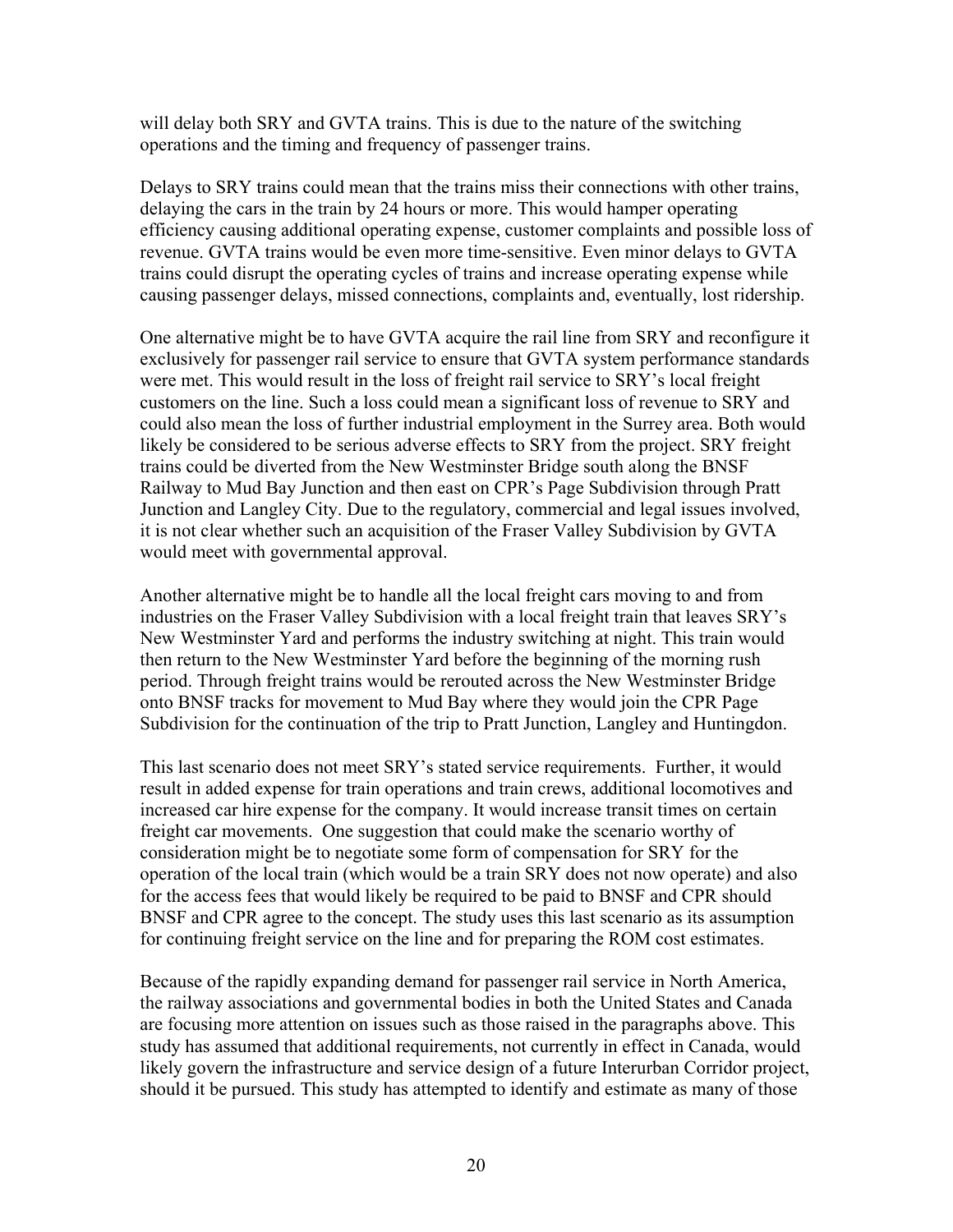costs and requirements as it could to avoid underestimating the project's complexity and understating the ROM cost estimates.

5.2 Service Reliability and Freight Train Operations on CPR Page Subdivision: Freight train service on the southernmost portion of the Interurban Corridor is provided by three railroads: CPR, CN and SRY. The segment of the Interurban Corridor between Pratt Junction and points east of Langley City is on the CPR's Page Subdivision. All three railroads use the line under a Joint Trackage Agreement. The Page Subdivision is a busy high-speed single-track freight line dispatched by CPR using a Centralized Traffic Control (CTC) system over which long, heavy coal and double stack container trains operate long distances on time-sensitive schedules.

The coal and double stack container trains move to and from the ocean terminals at Roberts Bank and Delta Port. The line presently averages approximately 20 trains per day and the volume is increasing each year. SRY operates between its Fraser Valley Subdivision and the railway interchange point with the United States at Huntingdon. It also provides local freight switching service to the industries along the line at Pratt and Langley City. SRY would require the same operating conditions for its freight service on CPR's Page Subdivision as it does on its own Fraser Valley Subdivision to the north.

Resolutions and the improvements that they might require could be expected to occur at the expense of GVTA. This could be expected to occur because the GVTA project would be considered to be the one that brought the problems to the line by its presence. It should also be anticipated that due to the increasing heavy unit-train traffic on the Page Subdivision, the CPR may wish to add a second main track of its own to maintain the fluidity of freight traffic on its mainline to Roberts Bank. A second CPR track would eliminate the possibility of separate GVTA trackage on the same right of way.

Delays to freight trains could cause domino-effect delays for other freight trains and could result in the trains having to be re-crewed en route. This could occur because train crew hours of service are regulated by Transport Canada. The delays could cause operating expenses to rise and operating revenues to fall. It should be anticipated that CPR, CN and SRY would not accept the possibility of such delays to their trains. Delays to GVTA trains could occur while waiting to move over the Page Subdivision or meeting or following freight trains over the line. This could disrupt the operating cycles of GVTA trains and increase GVTA operating expense. At the same time, it could be expected to cause passenger delays and complaints and, eventually, lost ridership.

Pressure on GVTA to improve operating performance could be expected to lead to conflicts and disputes with the freight railroads. Resolutions and the improvements that they might require could be expected to occur at the expense of GVTA since GVTA would be the operator that brought the problems to the line by its presence.

The situations described in the preceding paragraph would likely be anticipated by the railway association and the federal government in their review of current transport regulations and related negotiations. This study has assumed that additional regulations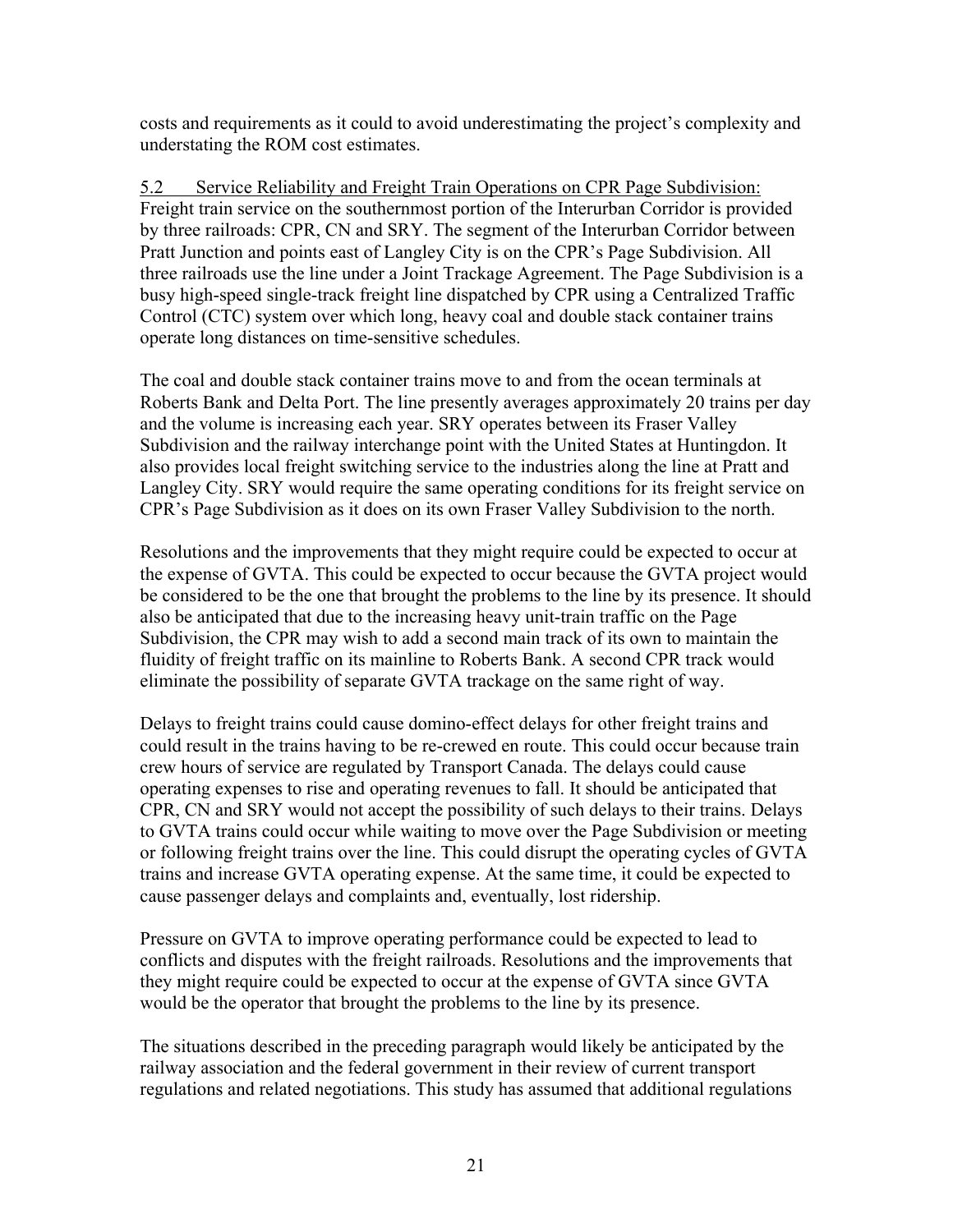could be in effect that could affect the infrastructure and service design of the Interurban Corridor. The comments on this subject at the end of Section 5.1 above have been assumed to apply to this section also.

#### 5.3 Constructability of Additional Trackage on Steep Rail Gradients:

The Fraser Valley Subdivision of the SRY has a very steep railroad gradient as it climbs out of the Fraser River plain near the Scott Road SkyTrain station several miles up through South Westminster and Royal Heights to Kennedy Heights. The alignment of this grade climbs diagonally up a bluff line for much of the distance. The track is on either a cut or raised embankment through much of the area. In some areas, the railway is cut on the upper side and filled on the lower side of the main track.

Much of the available right of way currently serves as a transition grade between the right of way and the property both above and below the track. Large amounts of cut and fill work, as well as the construction of long, large retaining walls to hold the wider track bed and changes in drainage courses would be required to construct a second track through this segment. The cost of construction on the grades in the Interurban Corridor will substantially increase the cost of the project.

Based on field observations, a significant amount of property acquisition would likely be required along the steep grade segments in order to construct a second main track. Some of the property acquisition could require the aquisition of personal residences on one or both sides of the track. The length of the track segment and the slow (10-25 MPH) train operating speeds on this grade (both uphill and down) would present a significant operating restriction for GVTA trains.

Without two main tracks on this grade, GVTA would not be able to maintain the service frequency required for passenger rail service frequencies of less than one hour. The second main track would also be necessary to accommodate SRY freight trains moving to and from the New Westminster Bridge over the Fraser River.

As mentioned above, a new right of way and track would have to be built from the Scott Road SkyTrain station to connect with the SRY. The junction point would be on the steep grade near the base of the hill. Additional design and construction will be required to relocate this junction from its natural point of convergence to a point outside of the curve to reduce track maintenance costs and derailment risks.

Even with the added engineering, the location near the bottom of the steep grade could pose serious train-handling challenges for both passenger and freight trains. It is not an ideal location and may be sufficiently serious to constitute a fatal flaw in track and operational design. Consideration could possibly be given to establishing the connection at a lower point on the grade closer to the Fraser River. This would probably involve additional property acquisition and industrial relocation for the added right of way and track. It would also be likely to result in the relocation of the proposed Fraser Shops maintenance facility for the passenger rail service.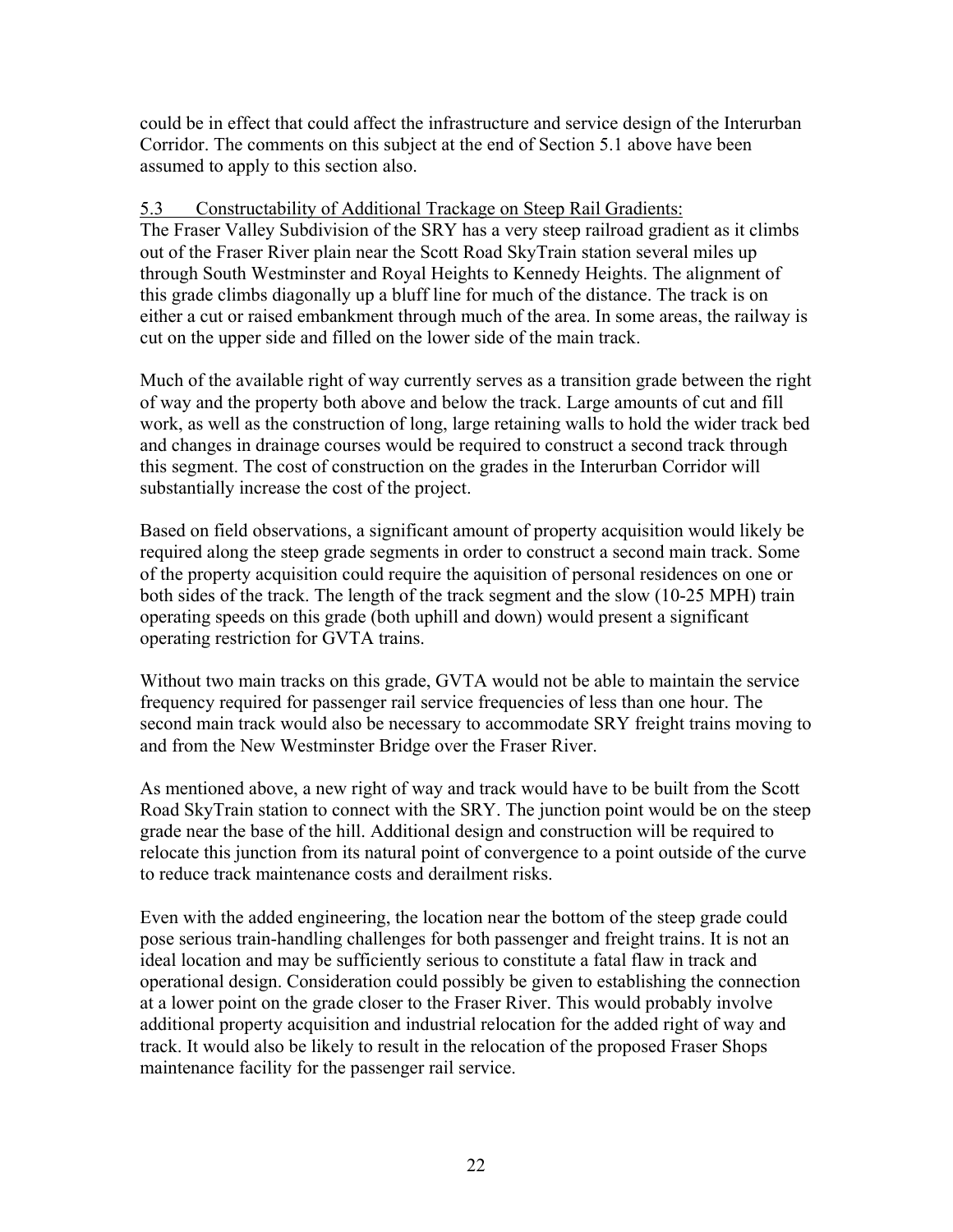One option that could be taken in the conceptual design stage would be to have several proposed alignments prepared to address the safety issues. Including the design data as input, computer simulations conducted with the appropriate train handling software programs could be used to predict how freight trains and GVTA trains (in each of the four modes being considered) might perform on the various proposed alignments.

There is a second steep rail gradient as the track descends from King George Highway to  $64<sup>th</sup>$  Avenue in the southeastward direction. The gradient is not as steep, and the right of way appears better suited to accommodate a second main track, than the grade on the north end of the corridor. However, some of the same issues as those described for the north end of the project could be encountered.

5.4 Electrical Transmission Pole Lines Restrictions on New Track Construction: Historic photographs of the British Columbia Electric Railway's Fraser Valley Line through Sullivan taken in 1923 show a single track railroad with a short interurban train on it. The train and track are straddled by two large pole lines that parallel the track, one on each side. These pole lines supported the catenary structure that supported the energized trolley wire that carried the electrical current that was used to propel the trains. The poles also supported cross arms at the tops of the poles which carried high voltage electrical transmission wires parallel to the track.

These transmission wires carried electrical power along the rail route. The power served both the interurban catenary and local customers. At certain points along the line, normally parallel to roads and streets, other pole lines branched away from the track to distribute electrical power to the new communities and electrical customers that were under construction along the line. The first interurban railroads were often owned by the power companies and operated as subsidiary corporations. These lines acted as a catalyst to encourage and enable development along the railway lines.

The Interurban Corridor track configuration today looks much like it did 80 years ago. A single main track is straddled by parallel electrical transmission pole lines. Today however, many of the power poles are larger and taller, and they are not always spaced equally, or across from each other. There is no catenary structure or trolley wire, though guy wires stretch across the tracks between the tops of many of the poles that are located across from each other. Where the transmission lines cross streets and meet other pole lines, there are connections that allow electrical energy to flow to the pole lines that reach into the adjacent and nearby industrial plants and residential neighborhoods.

The pole lines are often as close as only 10 feet from the centerline of the main track on each side. In comparison, the minimum statutory clearance between an obstruction and the side of a rail car is  $8\frac{1}{2}$  feet. This is a safety regulation to permit railway employees to ride on the sides of locomotives and cars to perform switching and other railway duties. There is no room to construct a second main track between the existing pole lines. This condition changes along the line at various points. In some segments where second tracks already exist, the poles are out closer to the edge of the right of way to allow room for the track network. In other places, individual poles have been spaced differently and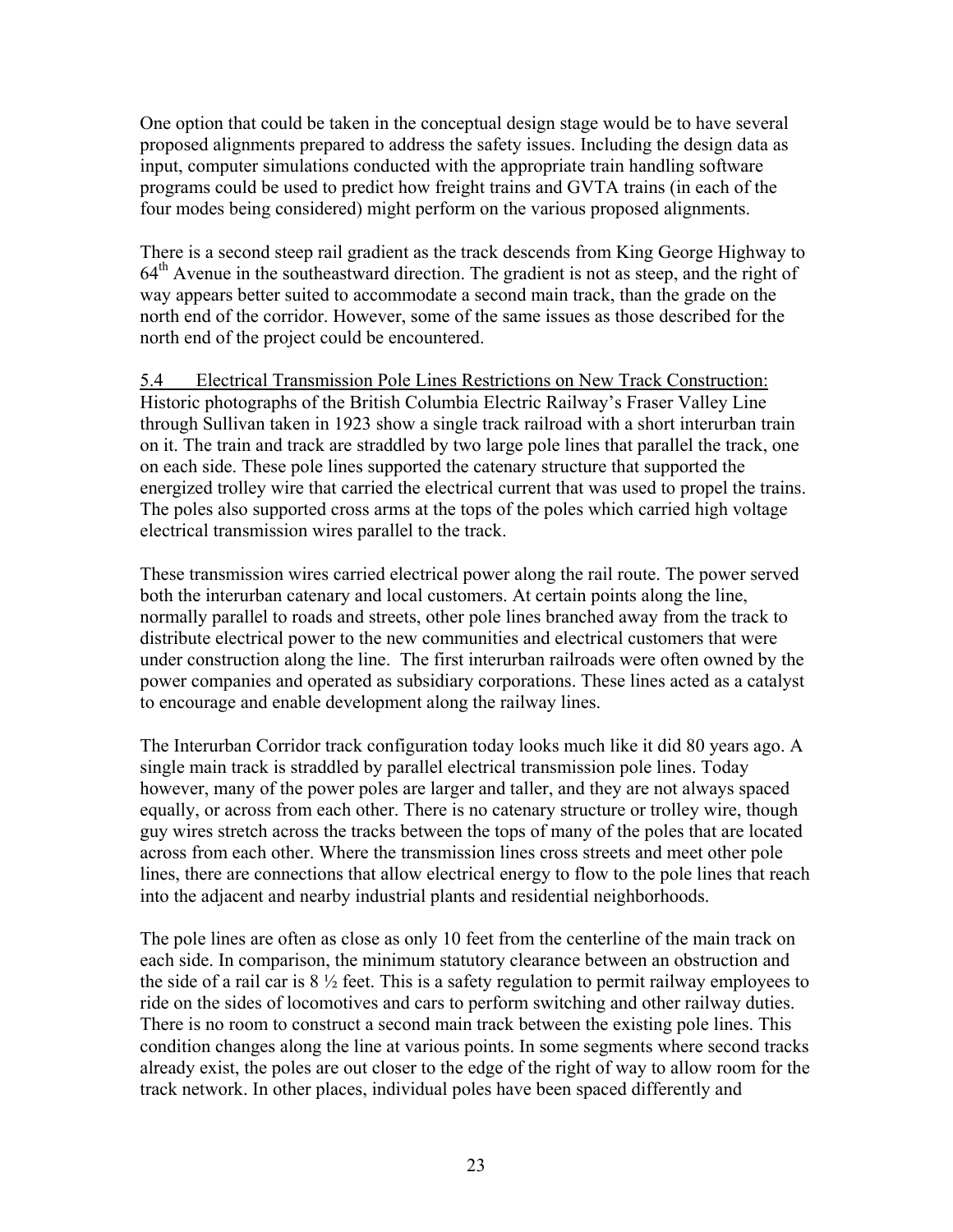relocated further from the track. However, over most of the line, the pole lines would both have to be relocated in order to accommodate the construction of a second main track.

One option might be to explore with BC Hydro the possibility of combining both power transmission lines onto a single pole line that would be located on one side of the right of way. Such an option could substantially simplify the rail construction efforts. Doing so, however, might well result in technical issues in the distribution of electrical power that BC Hydro would have to address. One action that could be taken would be to open exploratory talks with BC Hydro to discuss the potential for such a project and to learn what implications such a project might have on BC Hydro's infrastructure and operations.

The cost of relocating the power transmission pole lines for the Interurban Corridor would be a significant expense, and might well approach the cost of constructing the second main track along the corridor. Such relocations could also involve other complications. The Interurban Corridor passes directly beside, and serves, BC Hydro's Operations Center which is located south of  $88<sup>th</sup>$  Avenue and west of  $120<sup>th</sup>$  Street. Changes to electrical transmission lines may cause other effects to BC Hydro's electrical distribution grid that have not been identified.

In addition to the actual cost of the relocating the power transmission pole lines, there could be significant effects on the Interurban Corridor project construction schedule because of the major impact on BC Hydro and its ability to physically relocate the quantity of poles and lines that would be required. This becomes much more complex when alternate plans to maintain electrical service and train service during the construction project are considered.

A project of this magnitude could be expected to tax the physical capacity of both BC Hydro and its construction contractors to perform the changes. The demands for such services might cause delays to other unrelated transmission line projects in the area. BC Hydro could not be expected to bear the cost of the relocations as they would have to pass this cost to their customers. GVTA would be expected to shoulder the burden of these costs, and pass them on to their customers, and to the taxpayers (many of whom would be the same as BC Hydro's customers). Any significant storm that occurred during the project construction could result in the diversion of the crews and equipment from the project to the repair of downed power lines. That could further delay the project construction schedule.

The scheduling complexities of utility relocation (for all utilities) and the relocation sequence in which those relocations would need to be carried out would significantly extend the construction schedule for the Interurban Corridor project. Many of the utilities are located under streets and involve electrical, gas, water, sewer, communications and other facilities. The affected streets would need to be closed to permit the pavement to be removed for utility removal and reconstruction, and then the streets would need to be repaired or reconstructed completely. Such works have serious adverse effects on street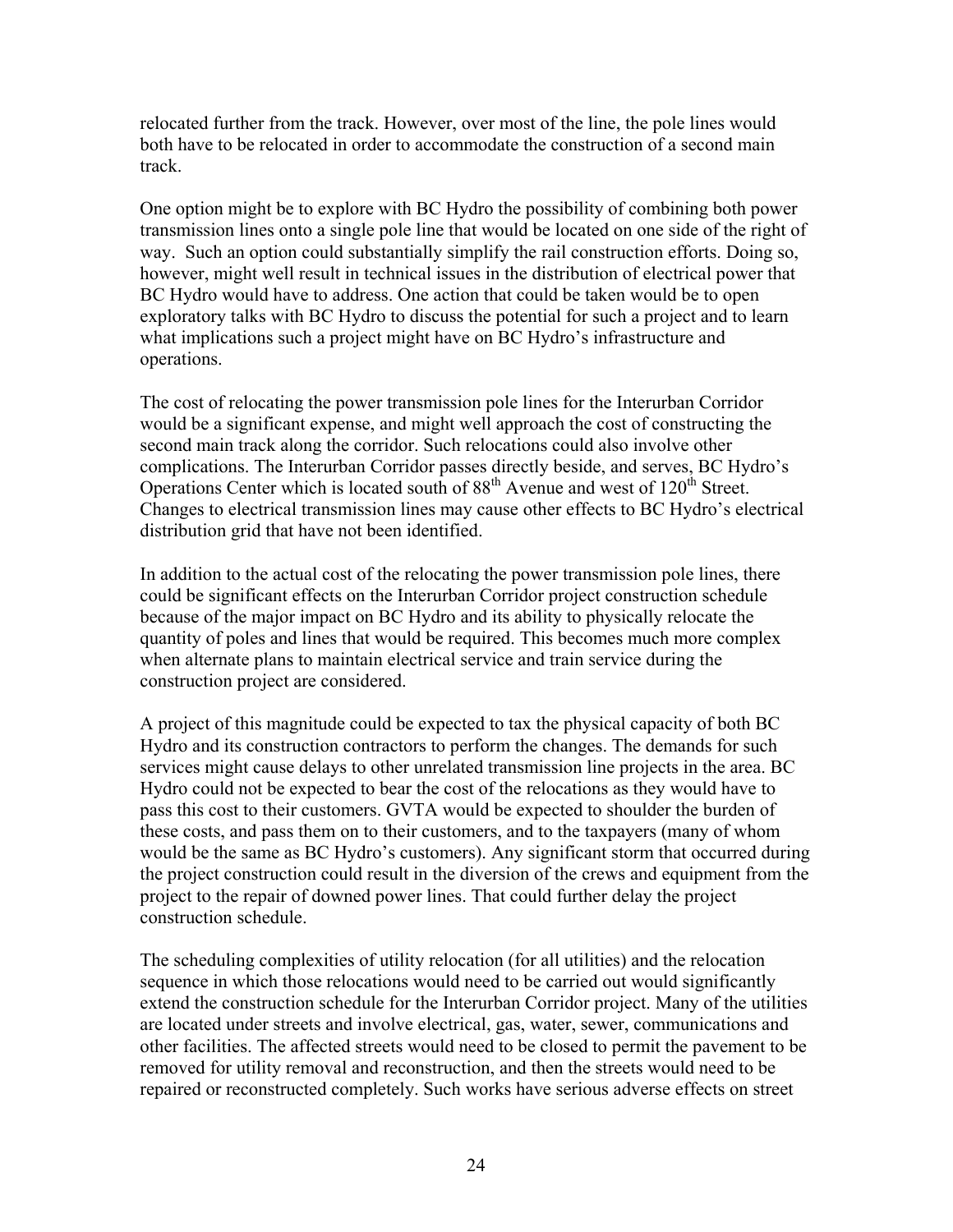and traffic patterns, emergency response alternatives, transit service routes, shopping, the ability to get to and from churches and schools, etc. The adverse effects on the adjacent business and residences can be expected to add significantly to the duration and cost of the project. In addition to carefully-coordinated utility relocation planning, an extremely effective public outreach effort would be required throughout the project.

The construction of an electrical catenary system to serve the railroad could seriously restrict or prohibit BC Hydro's ability to use cranes and other equipment in the right of way to maintain or repair its electric transmission power pole lines. This position, and BC Hydro's ability to enforce it, could well prove to be a fatal flaw that eliminates the LRT EMU alternative from consideration. It would also be reasonable to expect that future federal regulations could be forthcoming that could dictate procedures, rights and responsibilities that would apply to the project.

#### 5.5 Passenger Car Safety Standards Applicable to Heavy Rail Trackage:

Transport Canada enforces construction and crashworthiness standards that are applicable to passenger cars that are used on the general railway system of Canada, including the Interurban Corridor. These standards generally require that passenger-carrying vehicles be built to withstand derailments or collisions with freight trains, other passenger trains and highway vehicles to protect the passengers.

Heavy rail diesel push-pull commuter trains like the West Coast Express equipment and heavy rail DMU cars like the Budd cars used on Vancouver Island meet these standards. Therefore, these two modes of passenger rail service can be operated on the general railway system on the same tracks and along with freight trains. Because of recent accidents involving passenger rail trains and freight trains and/or trucks at grade crossings, regulators in both Canada and the United States are considering more stringent passenger rail car standards. These would be applicable to both heavy rail and light rail equipment.

As an example, LRT trains, whether they are DMUs as used in Ottawa, or EMUs as used in Calgary, may not share the same railroad track with heavy freight and passenger trains without special restrictions. Because of the pressure to utilize existing rail corridors for public transit, more attention is being focused on the regulatory requirements for mixed use railway operations.

To anticipate the possibility of new and stricter federal requirements in Canada, comparable to those currently in effect in the United States, this study has assumed that significant restrictions would govern the Interurban Corridor project. These assumptions have been made in order to reduce the chance of significantly underestimating the complexity or the ROM costs of the project for each mode.

The study has assumed that if LRT trains are to use the heavy rail track network, they must be both physically and temporally separated from the heavy rail operations at all times. For purposes of this study, that means that LRT trains may not use the railroad when heavy rail trains are on the line, and vice versa. It also means that at the points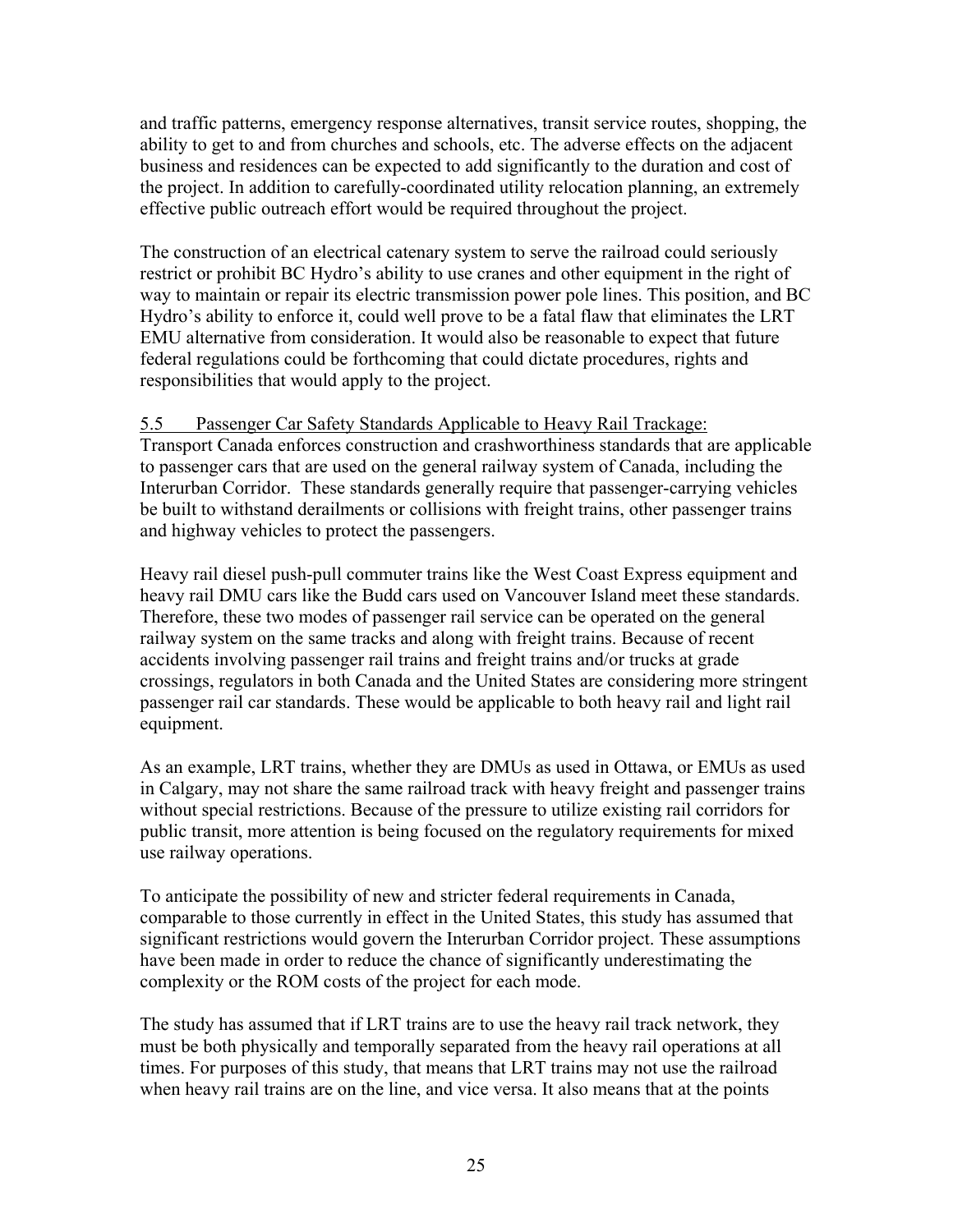where either type of equipment can enter the line, physical barriers such as derails, diversion tracks and on-board rail signal systems that enforce the signal indications must be a part of the system design in order for the system to be approved for service by the appropriate regulatory authorities. Compliance with such requirements could be expected to be an absolute requirement of the insurance companies for obtaining the necessary liability insurance that is normally required for a transit project of this nature.

Restricting freight train operations to the few hours of the night when passenger rail is not operating can sometimes be a solution. Doing so could achieve temporal separation. Construction of the physical barriers could also be accomplished. Such a solution would not be viable for the CPR's Page Subdivision. SRY management has said that it would not accept such an arrangement for its Fraser Valley Subdivision. The resistance of the freight railroads to the two LRT alternatives could prove to be a fatal flaw for both alternatives. It could also present a serious obstacle to regulatory approval for the project.

In addition, the LRT EMU option would not be possible on the Page Subdivision because double stack container trains are much higher than the level of the catenary wire. The same situation could occur on the SRY Fraser Valley Subdivision. However, at the present time, double stack container traffic does not operate over the Fraser Valley Subdivision.

One solution that could be considered would be the construction of separate tracks on a separate right of way or a separate segment of the right of way to allow the LRT alternatives to be used. This would be extremely difficult for several reasons. The first is the limited right of way width, the number of tracks that would be required, and the existence of the BC Hydro pole lines. Just as restricting would be the number of freight industrial spur tracks that serve the industrial and commercial facilities along the Interurban Corridor. Freight locomotives would have to cross the LRT tracks to reach certain industries. Doing so would result in extensive changes in trackwork and signals and would substantially increase the cost of construction, the complexity of operations and the cost of maintenance for both passenger and freight services.

Even with the added expense and complication of the additional construction, delays to both passenger and freight trains would result and could be expected to adversely affect the performance of both services. Regulators also might well determine that there is not sufficient separation between light and heavy rail operations to permit the safe operation of both modes on the same constrained right of way. If the transit line were to be constructed, doing so might require the relocation of freight trains off the line and the loss of freight service to the corridor. That could be expected to pose another obstacle to regulatory approval.

5.6 Conflict between Vehicle Clearance and Passenger Accessibility Requirements: Heavy rail diesel push-pull commuter trains and heavy rail DMU vehicles such as Budd cars are both constructed to the same dimensions (especially width) as freight locomotives and cars. Accessibility to the passenger trains at station platforms is obtained by the use of wheelchair lifts installed on the passenger cars or by the use of special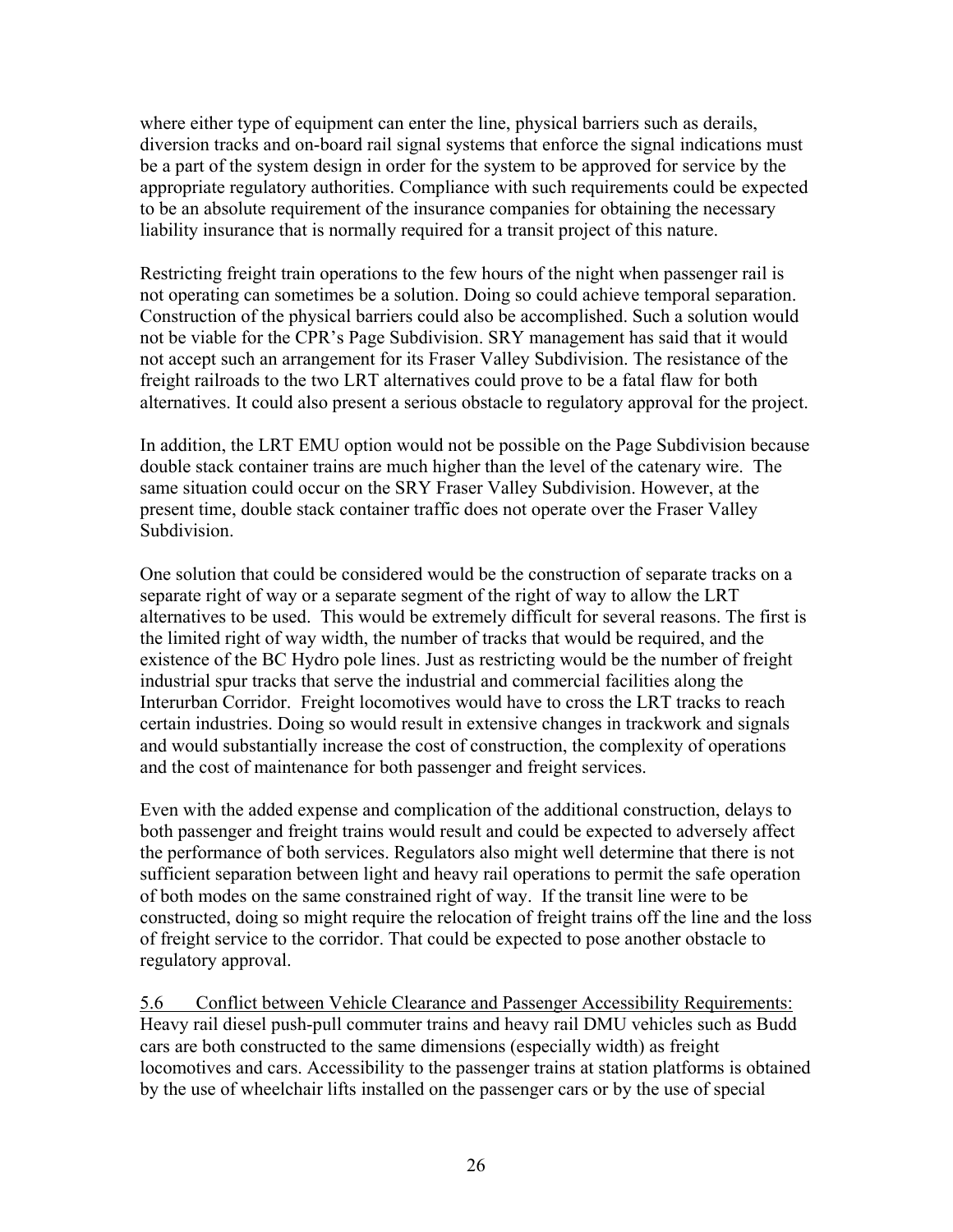portable bridge plates or ramps and raised platform segments that are located on the platform no closer than 8½ feet from the centerline of the track. The portable ramp or bridge plate carried on the passenger cars is manually positioned by a crew member to span the distance between the raised wheelchair platform and the car floor at the doorway. These two types of arrangements satisfy both the statutory clearance and the level boarding accessibility requirements for passenger trains. The use of such methods often results in delays to trains at stations while passengers with accessibility needs are accommodated.

However, LRT DMUs (as in Ottawa) and LRT EMUs (as in Calgary) are both narrower than heavy rail vehicles and normally operate on exclusive rapid transit rights of way. Level boarding is achieved by constructing the passenger platform to the height of the car floor, with the platform edge built to within 3 inches of the side of the passenger rail car. This is an excellent solution for the normal LRT application. It is more convenient for the passengers and results in little or no train delay.

If the LRT vehicles are to be used on tracks that also are used for the wider locomotives and cars of heavy rail operations, there will be a large (over three feet) gap between the platform and the car. The platform cannot be constructed out into the track area to meet the side of the narrower LRT vehicles because doing so would encroach upon the space used by the passage of heavy rail locomotives and cars. There are two potential solutions to resolving this conflict. Both are feasible, and both are operationally burdensome and expensive.

One option might be to construct overlapping dual trackage on each track at each station platform to safely accommodate the two types of trains. The narrower LRT trains would switch to the closer track alignment just prior to entering the station platform area. Doing so positions the side of the car within 3 inches of the platform and facilitates level boarding in accordance with accessibility standards. The train would then return to the regular route after leaving the platform. Heavy rail trains such as freight trains would be routed to the track that passes several feet further away from the station platform area so that the locomotives and cars would safely clear the platform.

This arrangement requires a CTC control point (a system of track, switches and signals remotely controlled by the train dispatcher) with a track switch at each end of the platform on each track that allows the wider heavy rail trains to switch to the outer track to "move over a little" to get past the platform area. Each such installation can be expected to cost over \$1,000,000 to construct and greatly increases the track and signal maintenance requirements for the line. Two such installations have recently been constructed in Northwest Indiana on the South Shore Line between Chicago, Illinois and South Bend, Indiana by the Northern Indiana Commuter Transit District (NICTD).

Another option that could be considered to resolve this issue would be to construct station platform gangways (also known as platform extensions) as a part of each passenger platform. The normal passenger platforms are constructed up at the passenger car floor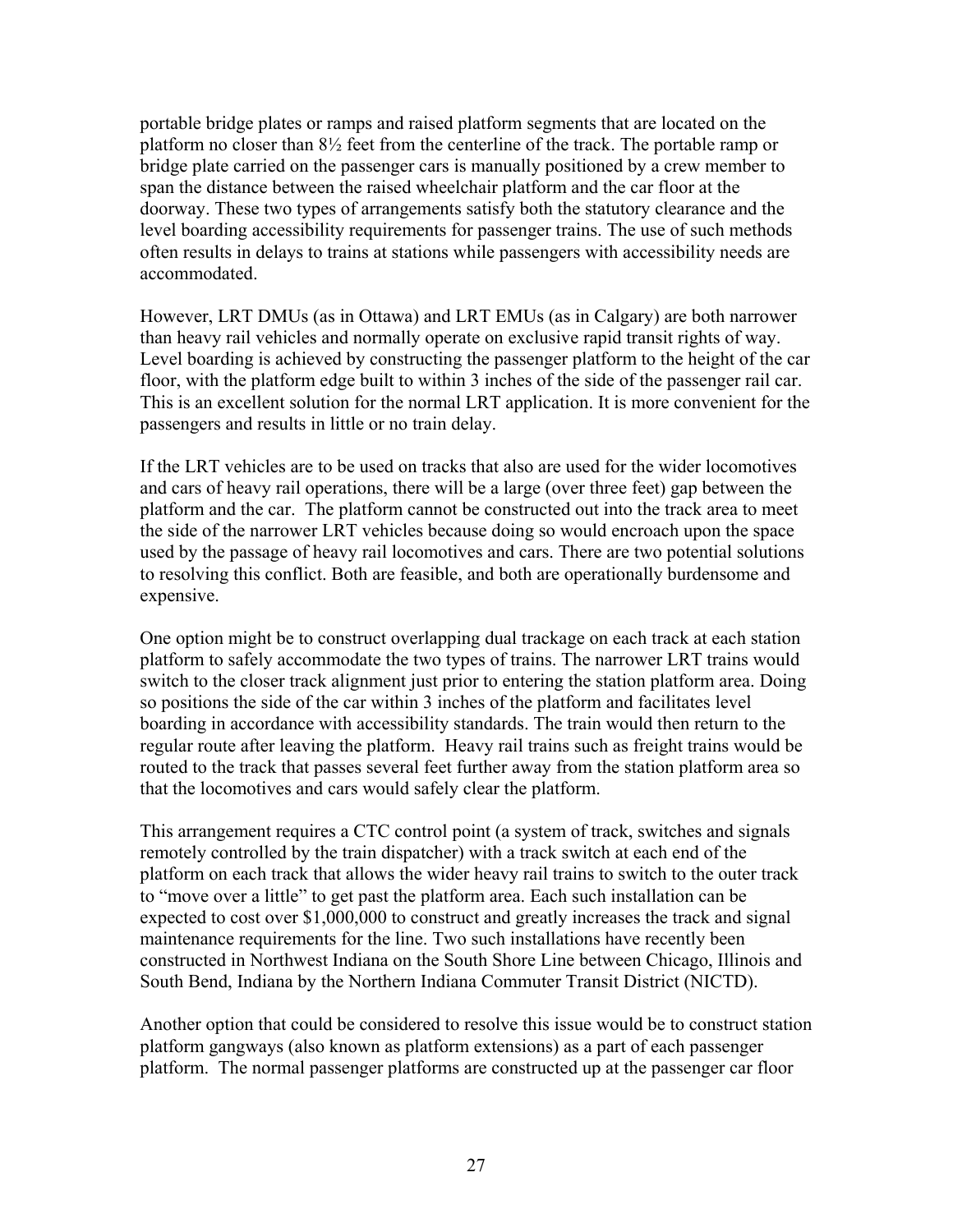level but do not encroach on the statutory distance of  $8\frac{1}{2}$  feet from centerline of main track clearance limit. They also do not reach out far enough to allow boarding the train.

The station platform gangway is an electrically controlled lift ramp with hand rails that is mounted on the station platform. Several gangways are mounted on each platform and are located to match the location of the doors on the passenger cars. There must be a gangway for each passenger car door in the train. These gangways are lowered by the operation of an electric motor that drives a threaded shaft which raises and lowers the gangway. Limit switches are used to stop the travel in each direction with position indications being transmitted to the control center. Each station to be equipped with platform gangways could be expected to cost at least \$300,000 more to construct than a station without the gangways.

When freight trains are running, the gangways at all passenger stations on the line are all raised. When freight trains are clear of the line, and the LRT trains are running, all the gangways are in their lowered positions to allow for boarding and alighting of passengers at stations. These gangways are operated by the train dispatcher or a control operator in the dispatching office. The status of each gangway is shown on a communications display panel used by the train dispatcher. At stations that are equipped with Closed Circuit Television Cameras (CCTV), the cameras may be designed to be rotated by the train dispatcher or control operator to observe the platform conditions at the time the gangways are moved. Gangways are also equipped with warning buzzers and warning lights that operate before and during gangway movement to warn persons who may be nearby.

If freight trains are operated each night, then after the last LRT train has cleared the line for the evening, all the gangways are raised. They stay raised until the last fright train has cleared the line in the morning before the LRT service resumes. If freight trains do not operate each night, then on the nights that no freight trains or maintenance equipment will be operated, the gangways remain in the lowered position all night to reduce the chance of a failure.

Because the failure of a station platform gangway to operate properly prevents the safe operation of trains, an immediate response to a failing gangway is required. Delays at this critical time period would prevent the startup of train service (either freight or passenger). If a gangway did not operate properly when lowered after the freight trains were cleared, the resulting delays could cripple the LRT service schedule for the morning rush hour. Delays to the freight train at night after the end of LRT operations could result in delayed freight train movement and the resultant failure of the freight train to clear the line by the start of the morning rush hour, again crippling the LRT service schedule for the morning rush hour.

For these reasons, one suggested maintenance precaution is to equip a 5-ton hi-rail boom truck (a heavy truck that can run on the rails or on the road) with an open cargo body, a lifting boom, an electric welding machine and equipment and spare parts including a spare station platform gangway ready to install. The welder and the electrician assigned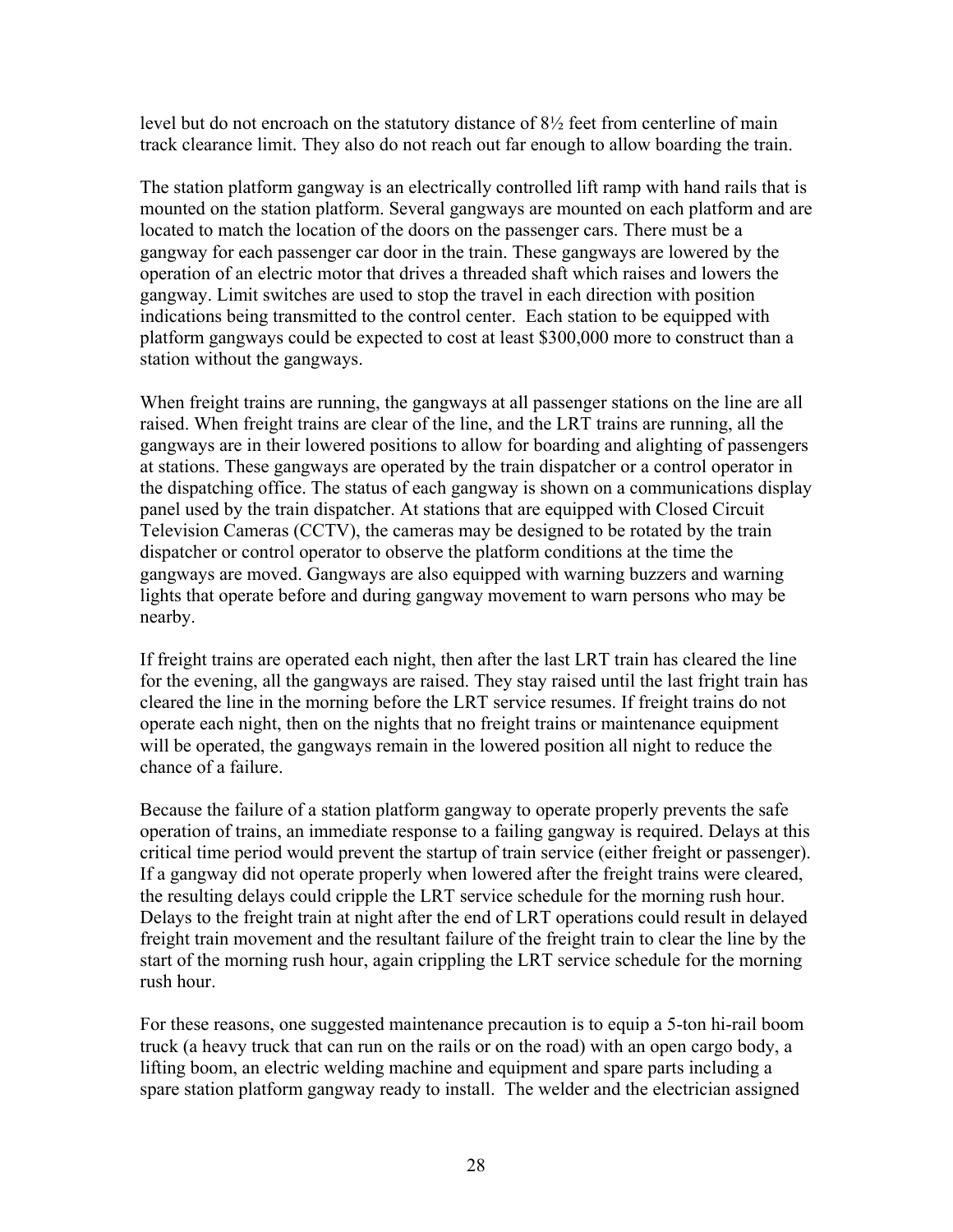to this vehicle would normally work from about 1000PM to about 600AM so as to be on duty during both times of the night when the station platform gangways are being raised and then lowered again.

If an emergency arose, the welder and electrician could drive promptly to the site of the problem, set the truck on the track and make the necessary repairs at the station. This provides a response time that is several hours faster than waiting for employees to be called to respond from home in the middle of the night, get their truck and equipment and move to the scene. The resultant delay of several hours to train operations that would be involved would be unacceptable.

Using the system described above, the welder and electrician would also work during the night performing routine gangway maintenance, making track welds, performing switch maintenance and inspections and assisting track and signal crews as needed during the time that the LRT trains were not operating. In this way, both the personnel and the equipment would used in a productive manner while serving as an on-duty emergency response team should they be needed.

### 5.7 LRT Access to Langley Town Center:

Heavy rail freight trains operate 24 hours a day, 7 days a week on CPR's Page Subdivision (the south end of the Interurban Corridor between Pratt Junction and east of Langley City). The study has assumed that the use of LRT trains (DMU or EMU) on the heavy rail mainline freight tracks is not an option and would not receive regulatory approval.

The construction of adjacent LRT mainline tracks parallel to the CPR Page Subdivision would likely not be feasible for one or more of the following reasons:

- The tracks would limit access to freight industrial tracks;
- The right LRT tracks would be very close to fast, heavy freight trains on the adjacent CPR tracks;
- There would be insufficient clearance for double stack trains under the catenary structure (EMU only);
- Highway intersections, grade crossings and the grade crossing warning systems would be complex;
- The parties would likely share liability exposure in the event of any accident on either railroad;
- Due to track curvature, commercial development and vegetation along the route, visibility limitations exist through much of the segment; and
- With the increasing freight train traffic on the Page Subdivision, it is probable that CPR may desire to construct a second main track of its own in the future.

For these reasons, the possibility of a potential separate alignment for the light rail alternatives may not be feasible along the Page Subdivision.

Construction is underway to provide a new alignment to reroute the SRY main track on the Fraser Valley Subdivision from where it parallels Highway 10 just east of  $172<sup>nd</sup>$  Street in an "s" curve configuration moving to the south to pass under the north span of the new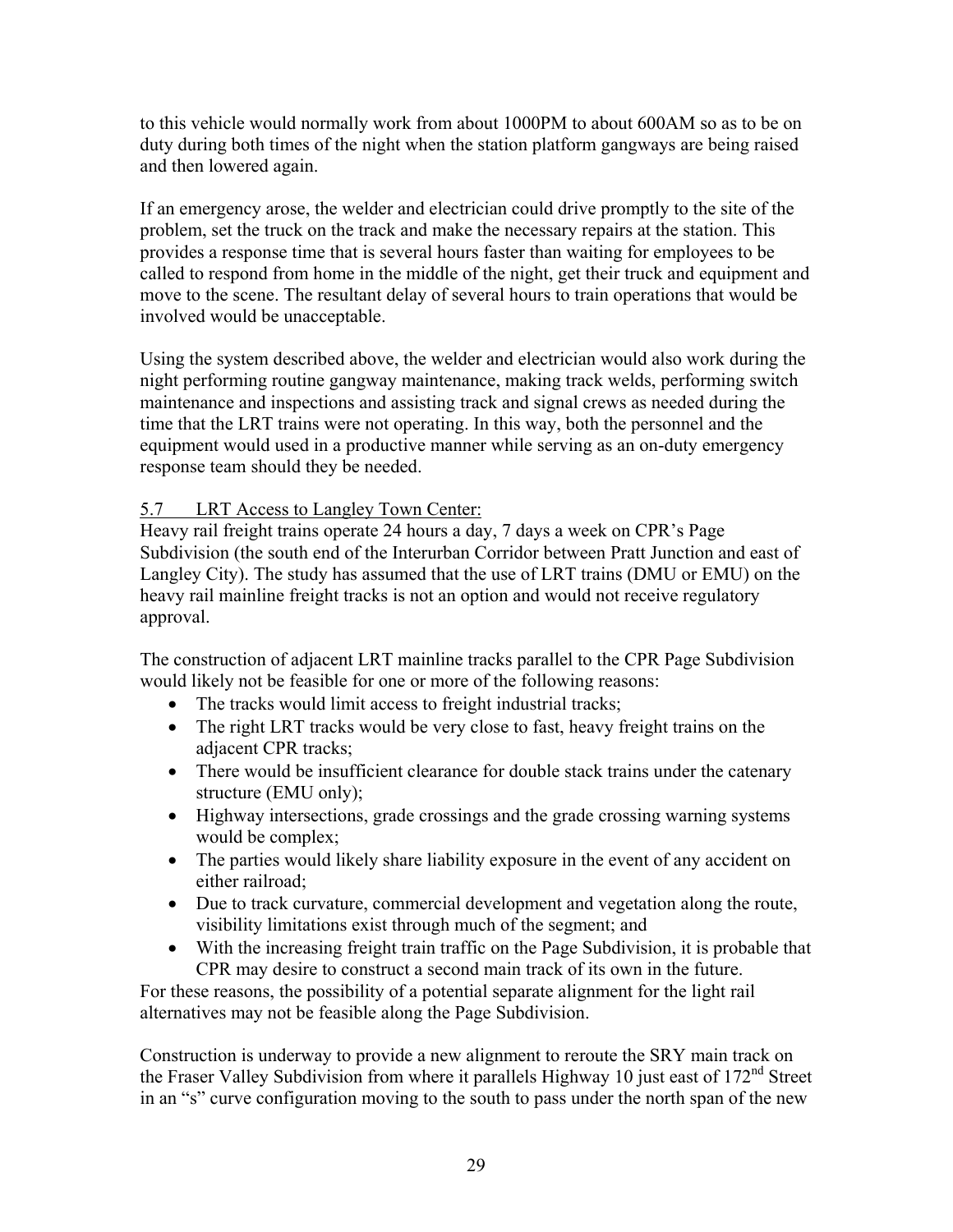Highway 15 overpass over the CPR Page Subdivision. The re-routed SRY would then parallel the CPR to Pratt Junction. A concrete ballast deck bridge has been constructed and much of the pre-load fill west of the Highway 15 overpass has been placed for this new alignment. This new alignment would eliminate two busy grade crossings and two private crossings on the SRY. It would also cause the relocation of the potential passenger station site for Clover Square several blocks to the south.

One alternative to the busy CPR Page Subdivision situation might be to consider the acquisition of an exclusive LRT right of way from the area of Pratt Junction to the area of the Langley Mall and the Kwantlen University via the general alignment of the (now removed) original interurban line. The existing CPR Page Subdivision parallel to the Langley Bypass (Highway 10) was actually constructed as a rail bypass route of the Langley's town center. The city has now expanded and has once again surrounded the CPR mainline with development. If an exclusive LRT right of way were to be pursued as an alternative, LRT trains might effectively use the former interurban alignment and the existing street rights of way through residential areas to reach the Langley Mall, Langley town center and Kwantlen University from the southwest.

To reach Langley City, from Pratt Junction, one alternative might be to construct a separate LRT alignment along the north side of the CPR Page Subdivision on an existing right of way that appears to be owned by Greater Vancouver Regional District (GVRD) and/or the Greater Vancouver Sewerage and Drainage District (GVS&DD). It appears that a large underground sewer has recently been constructed along this alignment. An important consideration would be the actual location of this sewer and whether or not a railway could be constructed over the top of it.

Following parallel to CPR's Page Subdivision, at a point east of 188<sup>th</sup> Street, there is undulating terrain that appears to be suitable to facilitate the construction of a flyover structure that would carry the LRT line from the north side to the south side of the CPR Page Subdivision. The BC Hydro power transmission lines would need to be raised to accommodate this new structure. At  $192<sup>nd</sup>$  Street, the route of the exclusive right of way would depart from its alignment along the CPR and would follow the route of the former interurban alignment under a large formation of converging electric transmission tower lines owned by British Columbia Transmission Corporation (BCTC) near the site of its McClellan Substation and transmission line upgrade project. The exclusive right of way would then follow the former interurban route and enter Langley City from the southwest, using city streets to reach the Langley Mall and/or the Langley Town Center.

If the exclusive right of way option were to be pursued, it is quite possible that the use of DMU LRT vehicles would be precluded from operating on the Langley City streets because of noise from the diesel engines and exhaust emissions in the densely populated residential area. This could prove to be a fatal flaw for the use of DMU LRT vehicles. EMU LRT vehicles would be quieter, with only their bell, an occasional use of the warning horn and the lighter sound of their traction motors and could well be acceptable to residents because the environmentally friendlier vehicles would bring clean, modern and accessible public transportation within walking distances of their residences.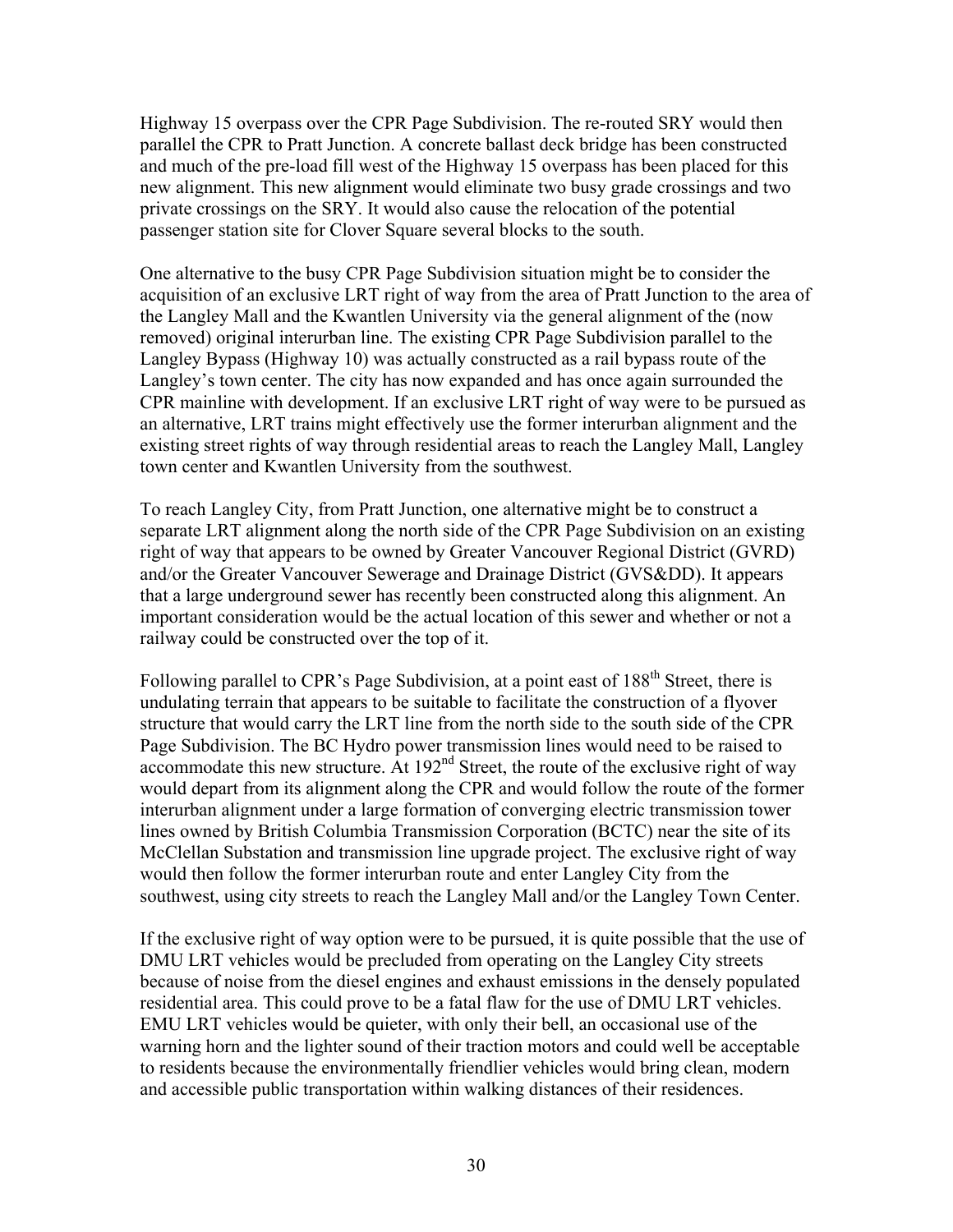The exclusive right of way option would be significantly more expensive due to the need for greater property acquisition costs and the cost of the 192nd Street flyover structure over the CPR. Additional utility line relocations would also be anticipated with this alternative.

#### 5.8 Grade Crossing Warning System/Highway Traffic Signal Interface: Many of the grade crossings in the Interurban Corridor are very close to or a part of major street intersections and require careful engineering design and also an interface with the traffic control computer as well as very careful programming.

Grade crossing interconnection and pre-emption is necessary to be sure that highway traffic does not get trapped on tracks within the grade crossings (in or near street intersections) during the approach and passing of a train. The rail-highway signal interface provides advance warning to the traffic computer of the approach of a train, giving the computer time to stop flows of traffic approaching the crossing and give signals to other traffic on the crossing to clear the rail grade crossing.

In many of the most modern intersection projects, traffic signals are being installed ahead of the grade crossing warning systems to prevent vehicle entry into an intersection when a train is approaching. With such arrangements and appropriate programming, upon the approach of a train, all entrances to the intersection and crossing are closed with traffic signals, and vehicles within the intersection and crossing are allowed to clear promptly. The activation of the crossing warning system then follows with sufficient time to provide the required warning in advance of the approaching train. This study has assumed that such designs will be required at all closely located grade crossings and street intersections.

Multiple tracks at the same crossing give rise to the possibility of one train clearing the crossing while another is closely approaching from the opposite direction. Circuitry and programming are available to prevent the raising of the gates and the start of traffic movement when another train is closely approaching on the adjacent track. This is called "pump prevention." The term means that the special circuitry prevents the gates from pumping up and then down again quickly. Pump prevention is an important feature that can have the effect of reducing the number of broken crossing gates.

Because many of the stations that would be located on the Interurban Corridor could be sited very near major streets, they may be termed "near-side stations." Traffic is heavy near such stations and it is desirable to minimize interruptions to traffic flow caused by train movements. In these situations, where a train stops at a station just before entering a grade crossing, it may be advisable to install communications and signal equipment with special interface devices (called Train-to-Wayside Communication) that detect the identify of an approaching train by the use of transponders.

If the train had a transponder, it would be recognized as a GVTA train which would stop at the station before entering the crossing. The system would be programmed to delay the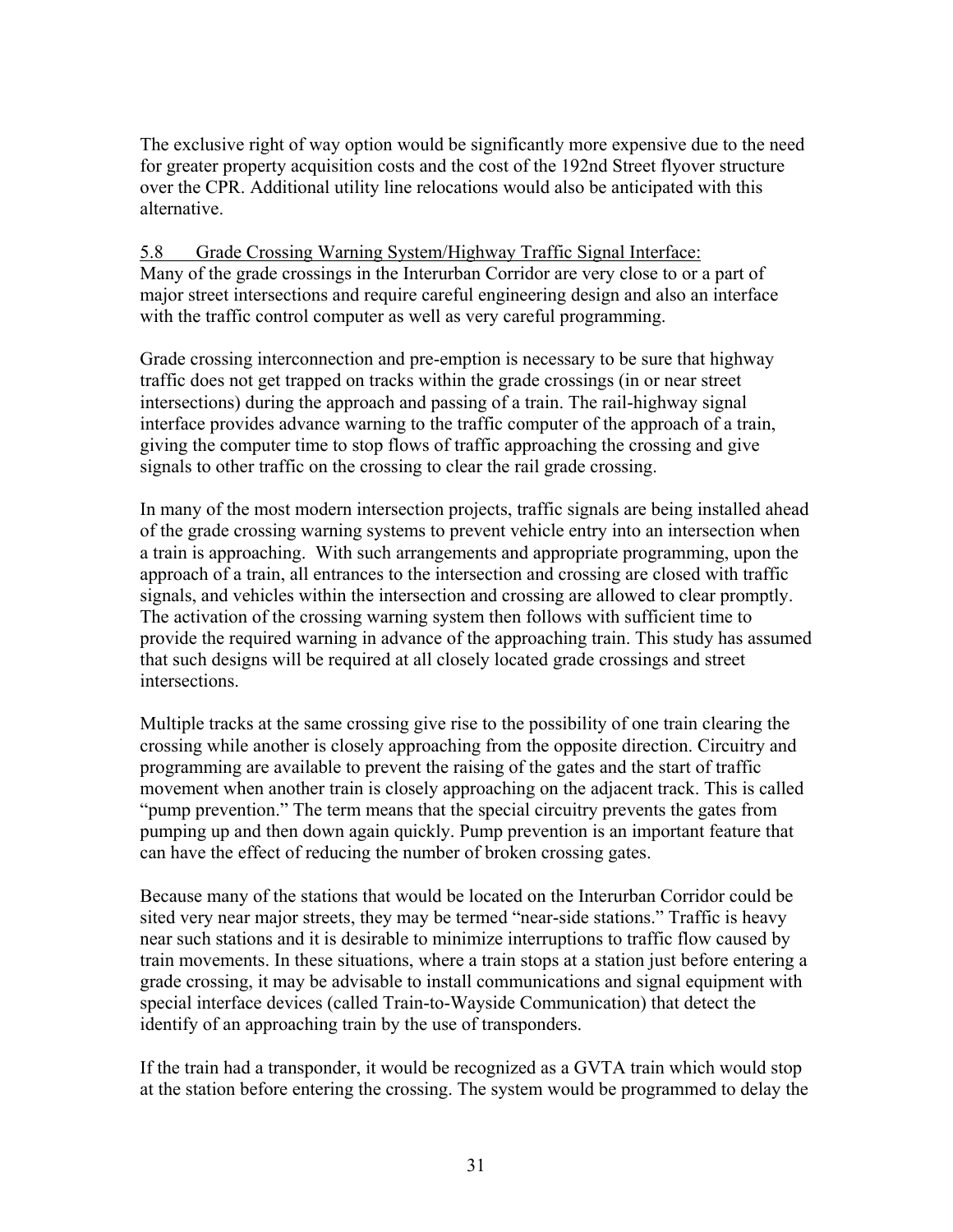activation of the crossing warning system until the train had stopped in the circuit at the station platform and had partially consumed its pre-programmed dwell time. If the approaching train had no transponder, as would be the case with a freight train, the grade crossing warning system would detect the lack of a transponder, recognize the train as one that would not stop at the station and activate the crossing warning devices in the normal sequence.

Once a timer in the signal circuitry had operated to allow for the pre-programmed amount of dwell time, the signal system would activate the grade crossing warning system sufficiently in advance of the train's departure. Once the gates were in the lowered position, the system would clear a railroad signal just past the end of the platform and before the entrance to the crossing, allowing the train to proceed. Installing such equipment can reduce by approximately 50% the time that a crossing warning system is operating and the time that the crossing is blocked for the approach and passage of a train. Such systems are costly to install and maintain, but can provide important traffic congestion relief for busy roadways and intersections near grade crossings.

Observations in the Interurban Corridor disclosed several opportunities for improved railhighway grade crossing installations. The complexity of these installations increases the cost of the design, construction, operation and maintenance of the crossings and intersections themselves. It also increases the costs of the crossing warning systems, the railroad signal system and the highway traffic control computer system. However, these systems can significantly reduce the exposure to grade crossing accidents, reduce the number of crossing signal violations by motorists and pedestrians and improve highway traffic flow without delaying train traffic.

#### 5.9 Safety Aspects of Pedestrian and Private Crossings:

There are many pedestrian crossings and private crossings of the railroad in the Interurban Corridor. Many of these crossings were only unmarked well-worn paths that did not appear to have the official status of an authorized crossing. Others did have indications of official approval at some time in the past, though they did not have any crossing markings or warning signs. Some private crossings were not usable. Others which were usable appeared to have public activity over them with or without proper warning signs, indicating a change in official status that needed to be addressed. Other private crossings were properly marked and secured.

The operation of a passenger rail line with frequent train movements over pedestrian and private crossings without proper crossing structures and without grade crossing warning systems can significantly increase the risk and severity of accidents with passenger rail service. It is anticipated that GVTA and/or the railroads would need to address these issues with the parties involved.

Recently in North America, there has been increased regulatory attention to grade crossing safety, raising the possibility that standards for all types of grade crossings may be more restrictive in the future. This is particularly true for private and pedestrian crossings which have not had much attention up to this point. As a result, this study has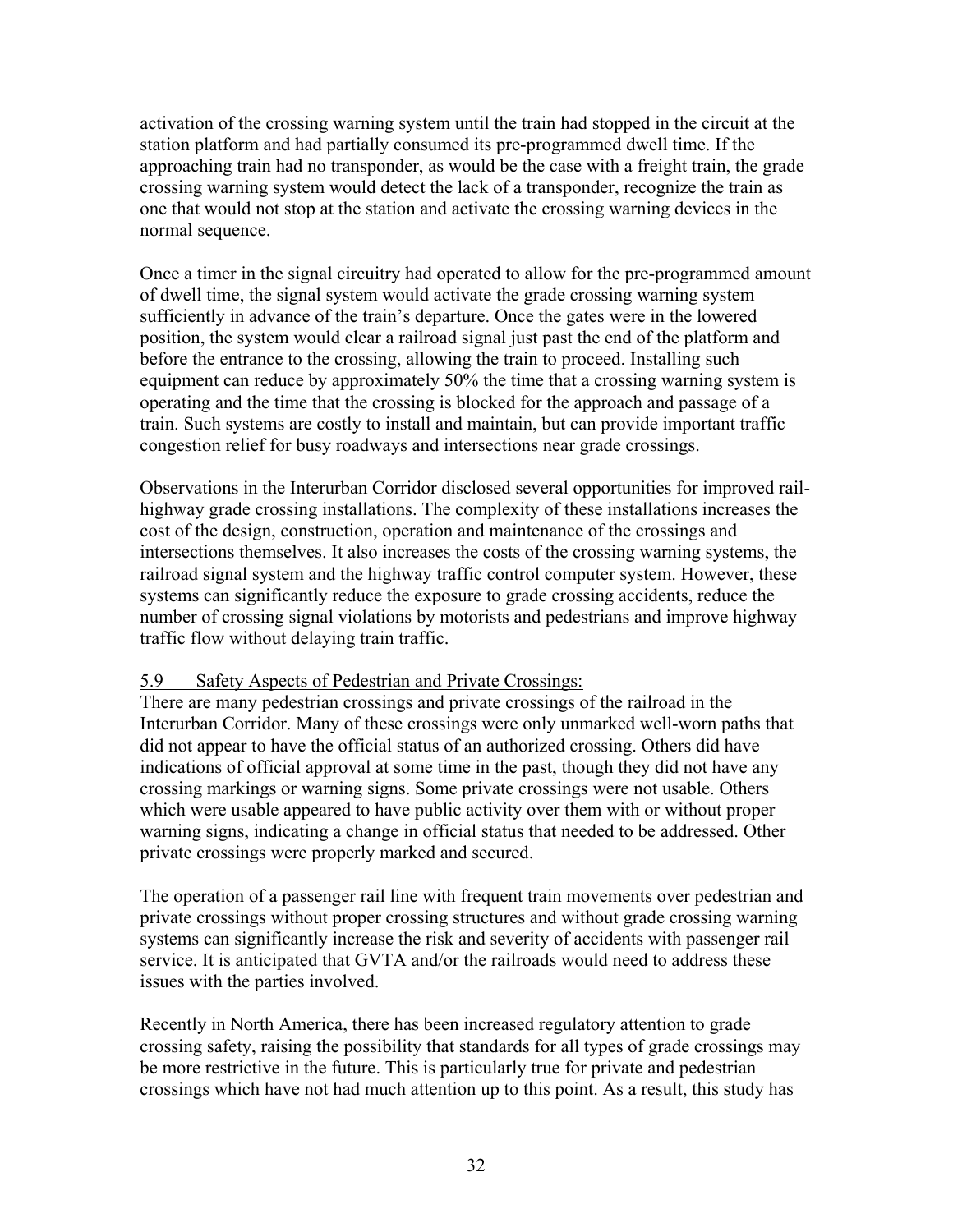assumed that only officially authorized crossings would be permitted to exist. It also assumed that every officially authorized crossing would be required to be equipped with an electronic crossing warning system and maintained to modern safety standards. The probability of more restrictive federal regulation may provide the benefit of reducing the litigation that can be encountered by the railroads when they initiate action to close private and pedestrian crossings.

#### 5.10 Availability of Competing Sources for Compliant Rail Vehicles:

Heavy rail diesel locomotives and bi-level push-pull passenger rail cars that meet all current federal standards for compatibility and accessibility are available from several suppliers. Fleets of this equipment are in service throughout North America including on the WCE.

However, there are few sources for modern, compliant heavy rail DMU vehicles such as Budd cars. The Budd rail diesel car has not been manufactured for over 50 years and the company has long since gone out of business. Most Budd cars still in existence have been overhauled and are being operated and maintained by railroads and commuter agencies. The remaining cars are in demand because of their versatility and suitability for light density rail lines. However, since these cars were constructed, federal passenger car construction standards have become more restrictive and accessibility standards have been promulgated. Colorado Railcar has developed a car which it advertises as being compliant with Federal Railroad Administration passenger car standards in the United States. It is not known whether or not the company's offerings meet current Canadian passenger car standards.

Colorado Railcar manufactures two configurations of a heavy rail DMU, one of which is available in a double-ended control, single level configuration. The other configuration is a high capacity bi-level DMU. It is available as a trailer coach or equipped with a control cab on one end. Because the heavy rail DMU may be the vehicle most suitable for use on the Interurban Corridor, the lack of a suitable vehicle supplier or suppliers from whom to solicit competing bids for the needed equipment may present both availability and purchasing issues for GVTA.

Light rail DMUs and EMUs are available in a variety of designs and configurations from several suppliers. Should their operation be found to be suitable for the Interurban Corridor, it would appear that several suppliers could be found to provide competing bids to supply rolling stock for the project.

#### 5.11 Utilities Relocations-Cost and Effects on Construction Schedule:

Utilities relocations including water, sewer, storm drain, telephone, cable TV, fiber optic cable, power lines overhead and underground, buried gas and petroleum pipelines and other utilities will require relocation and/or replacement should the Interurban Corridor be redeveloped for passenger rail service. These are all in addition to the relocation of BC Hydro lines that were discussed in Section 5.4 above.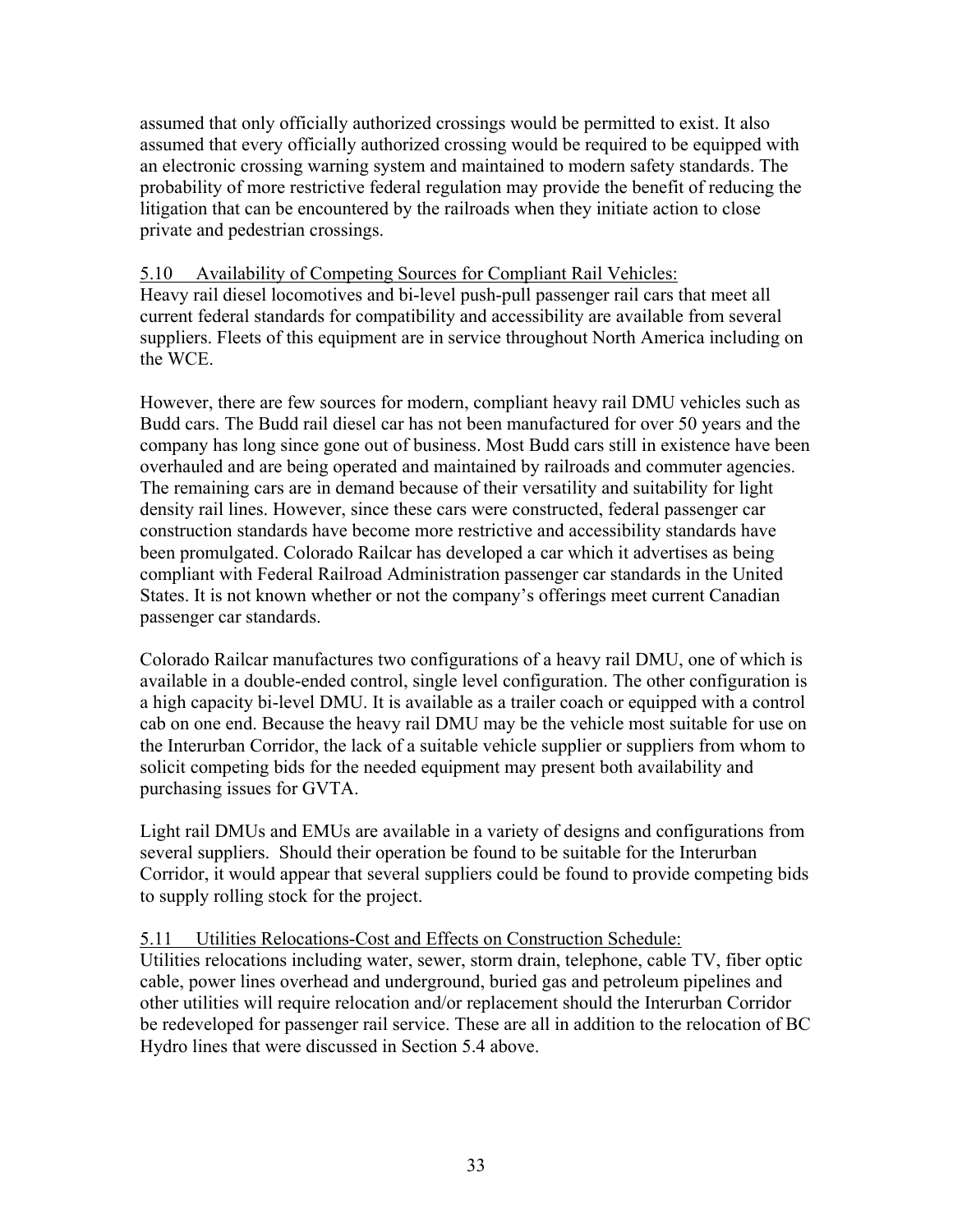Experience on similar projects has shown that the sheer volume of utility installations that must be relocated will tax the resources available to relocate them in each mode. Many of these utilities are located underground and beneath streets requiring grade crossing and street closures and the disruption of both residential and commercial access and traffic flow as well as public transportation routes during their relocation.

Utility relocation must be carefully coordinated and the schedule carefully developed and sufficient time and resources must be included in the project schedule and budget to accommodate these relocations. In addition, there are other projects under development and under construction that must be carefully considered when planning the relocation of utilities. A very effective public outreach aspect must also be considered as a part of the utility relocation as it would be with other aspects of the project. Please refer to the moredetailed discussion of utility relocations contained in Section 5.4 above.

# 5.12 Property Acquisition-Cost and Effects on Construction Schedule:

The development of the Interurban Corridor would require a wider right of way in several segments to accommodate the additional tracks that would need to be constructed to accommodate the increased train service. Additional property would be needed for activities such as:

- Constructing a suitable rail right of way link between the Scott Road SkyTrain station and the existing SRY right of way near Fraser Shops;
- Adding a second main track on the steep grades in South Westminster and south of the Burke Road area;
- Adding a second main track while accommodating industrial switching leads and relocating industry tracks in several areas including the Surrey Industrial Lead, the Burke Passing Track, the Comber Way Lead, the East Surrey Industrial Lead, the SRY Industrial Lead, the Fraser Way Industrial Lead and the Langley Passing Track;
- Relocating BC Hydro power lines to accommodate additional track construction or reconfiguration;
- Widening and expanding grade crossings and street intersections at several locations;
- Providing passenger stations, Kiss and Ride, Park and Ride and bus access lanes at the stations;
- Constructing a maintenance and train yard facility in the Fraser Shops area near the Scott Road SkyTrain station;
- Constructing an overnight layover facility in the Langley City area; and
- Providing a new right of way to access Langley City from the southwest should an LRT option be exercised; and
- Constructing a flyover for the LRT to cross over the CPR Page Subdivision between Pratt and Langley City.

In addition to the costs involved with property acquisition, legal proceedings may be necessary to acquire critical parcels of property from landowners who are unwilling to sell their property. These proceedings may increase the project cost and delay the project schedule. The possibility of pending federal legislation may pose new regulatory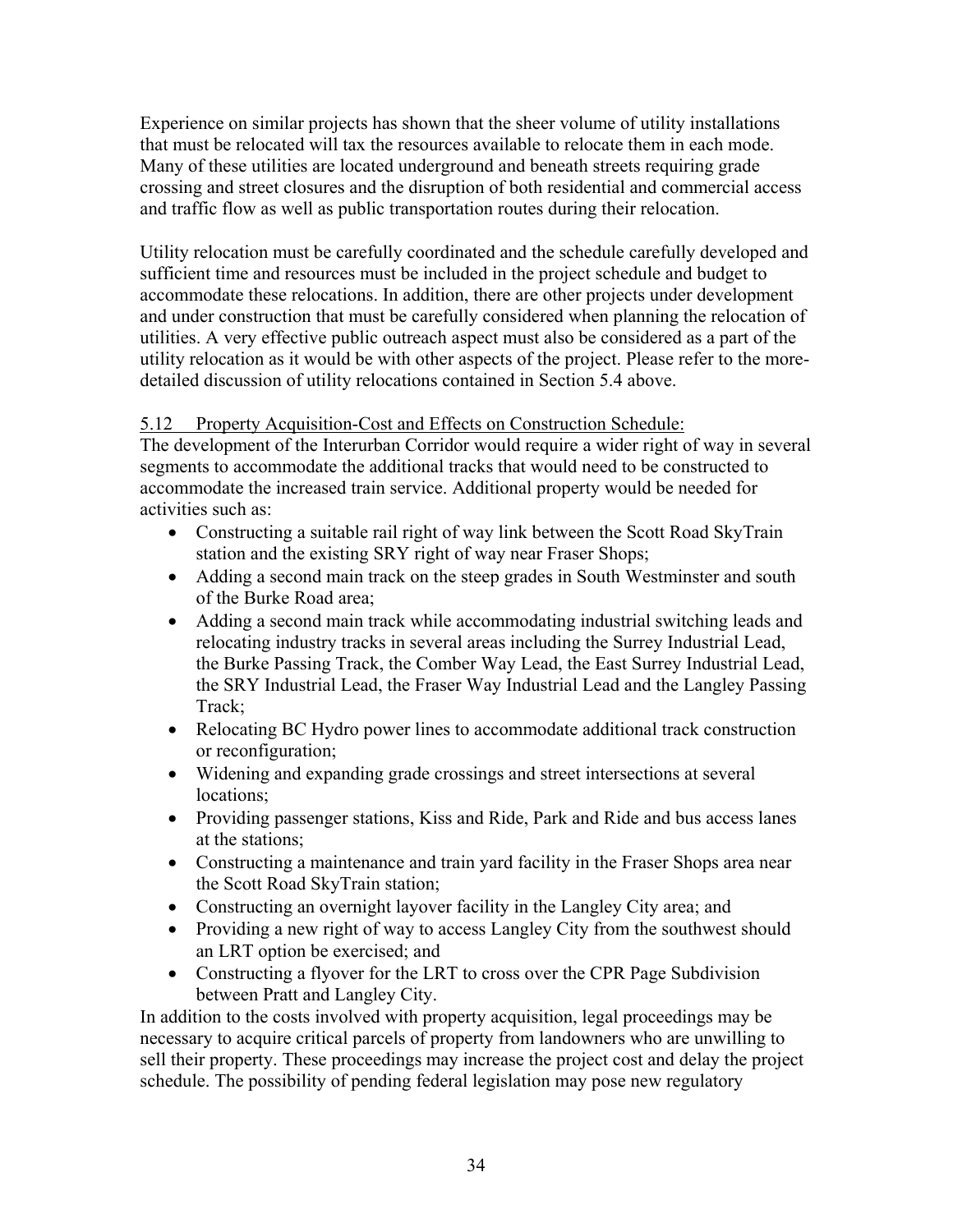requirements and may add both schedule delay and construction cost to the project schedule.

### 5.13 Environmental Issues-Floodplain and Wetlands Construction:

Approximately one third of the Interurban Corridor passes through floodplains or wetlands areas including the large Serpentine River floodplain in the south of Surrey. Major creeks and water courses parallel and cross other segments of the railroad. Expansion and reconstruction or the Interurban Corridor, even within the existing right of way, could be subjected to an intense environmental impact study. The study must be carefully considered in the project schedule and budget. Added costs in flood plains and unstable terrain as well as wetlands mitigation must be included in the project budget. There are a large number of drainage structures, primarily culverts and pipes under the railroad and parallel to it that would be affected by constructing a second main track and relocating the BC Hydro power lines.

5.14 Environmental Issues-Train Operations and Passenger Station Facilities: The following environmental impacts can be expected to be identified by the environmental impact study:

- Noise from locomotives and traction motors;
- Noise from braking and wheels squealing on the rails in curves;
- Noise from the operation of bells and horns and the additional operation of grade crossing warning systems;
- Noise from public address system announcements at stations;
- Exhaust emissions;
- Light pollution from station and parking lot lighting installations; and
- Noise and pollution from the added vehicular and pedestrian traffic near passenger stations.

There would be project costs to mitigate these adverse impacts.

# 5.15 Environmental Issues-Noise and Rail Line Maintenance Restrictions:

Because several segments of the Interurban Corridor pass through residential areas, it can be expected that normal life-cycle replacement maintenance activities like replacing ties and rail, dumping ballast, surfacing track, operating trucks, cranes and dozers, vegetation control such as brush cutting and other activities that make noise, create dust and require additional lighting will not be permitted at night, at least in residential areas. This is an important restriction because with frequent passenger rail service on demanding service schedules during the day, maintenance activity performed at night can be more efficient and will result in fewer train delays. The night maintenance option may not be available over most of the Interurban Corridor.

Methods of performing maintenance in a carefully-coordinated, more concentrated and intense activity pattern will be required. For trackwork that cannot be performed on nights and weekends, special planning and coordination of both maintenance and operations must occur. This is essential to minimize train delays and maximize maintenance productivity. Such actions can include train schedule modifications for certain periods or single-track operations through work zones.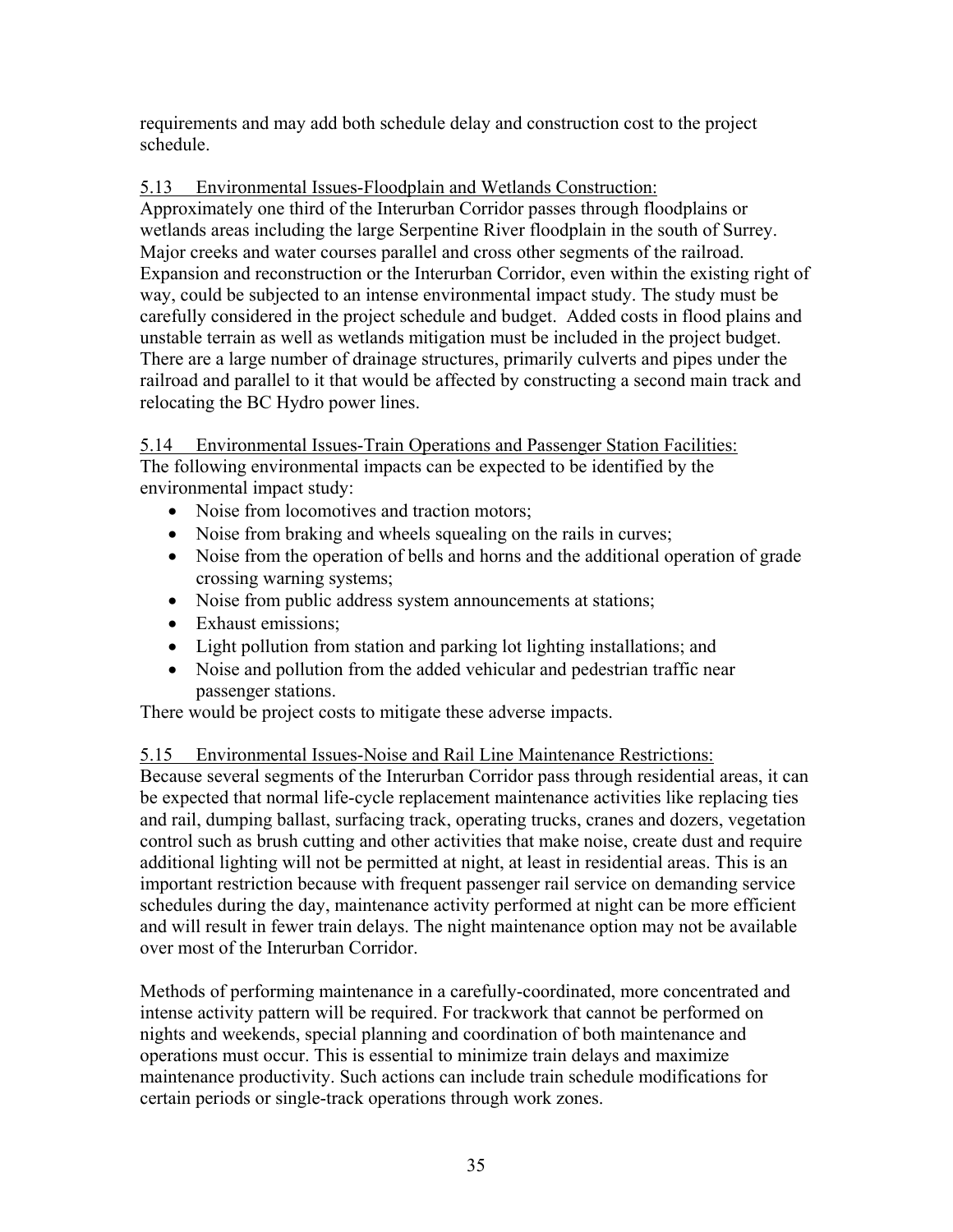If necessary, train operations can be suspended in the work zone and the gap can be bridged with shuttle buses. This will permit maintenance activities to be carried out in a shorter work window. Other actions can include additional work crews to concentrate more work in the available time slots. Additional crews require additional vehicles, track equipment, tools, supervision, etc.

Even with the best preparations, significant delays and disruptions to passenger rail service can be expected during periods when track and signal maintenance work must be done under traffic.

5.16 Environmental Issues-Visibility, Safety and Vegetation Control Restrictions: Much of the Interurban Corridor has large concentrations of overgrown vegetation on and near the track and ditches. Due to the proximity of residential and commercial structures and the sensitivity of the environment, there are restrictions concerning the use of herbicides that may affect how vegetation control is performed. This may require a greater use of chain saws, brush cutters and other on and off-track machinery to physically maintain control of vegetation. Such operations can be more costly and timeconsuming than the use of herbicides. In its present state, the right of way is in need of a vegetation control program over much of its route.

5.17 Compatibility of Rail Signals/Communications Systems with Transmission Lines: Certain radio, signal and train control and communications equipment can be affected by the presence of strong electromagnetic fields such as those found in overhead electrical transmission lines. The situation can become more pronounced when the power grid is under load from high electrical demand. In certain circumstances, particularly if the railroad signal system is not fully grounded, the electrical fields from the transmission tower lines may interfere with the electrical currents in the railroad signal system. This results in what railroad personnel call a "false clear" signal indication. In such cases, because of electrical interference, the railroad signal erroneously indicates that the track ahead is clear when it really is not. This can result in a train entering a block on a clear signal when the track ahead is actually occupied by another train or when another condition exists that makes it unsafe for the train to proceed.

Given the presence of BC Hydro and BCTC electrical transmission lines along and across the Interurban Corridor, the performance of all signal and communications systems should be carefully tested to be certain that they will perform correctly in this environment before the systems are purchased and installed.

#### 5.18 Security Issues:

Many of the industrial track switch stands in the Interurban Corridor have graffiti and gang symbols painted on them. Most track switches which are not in active service have been spiked to prevent vandalism and danger to the train operations. Some track switches have been equipped with switch point clamps and locks in addition to the locks on the switch stand. The number of new switch locks along the route may indicate the occurrence of damage to the locks by vandals requiring frequent replacement. There are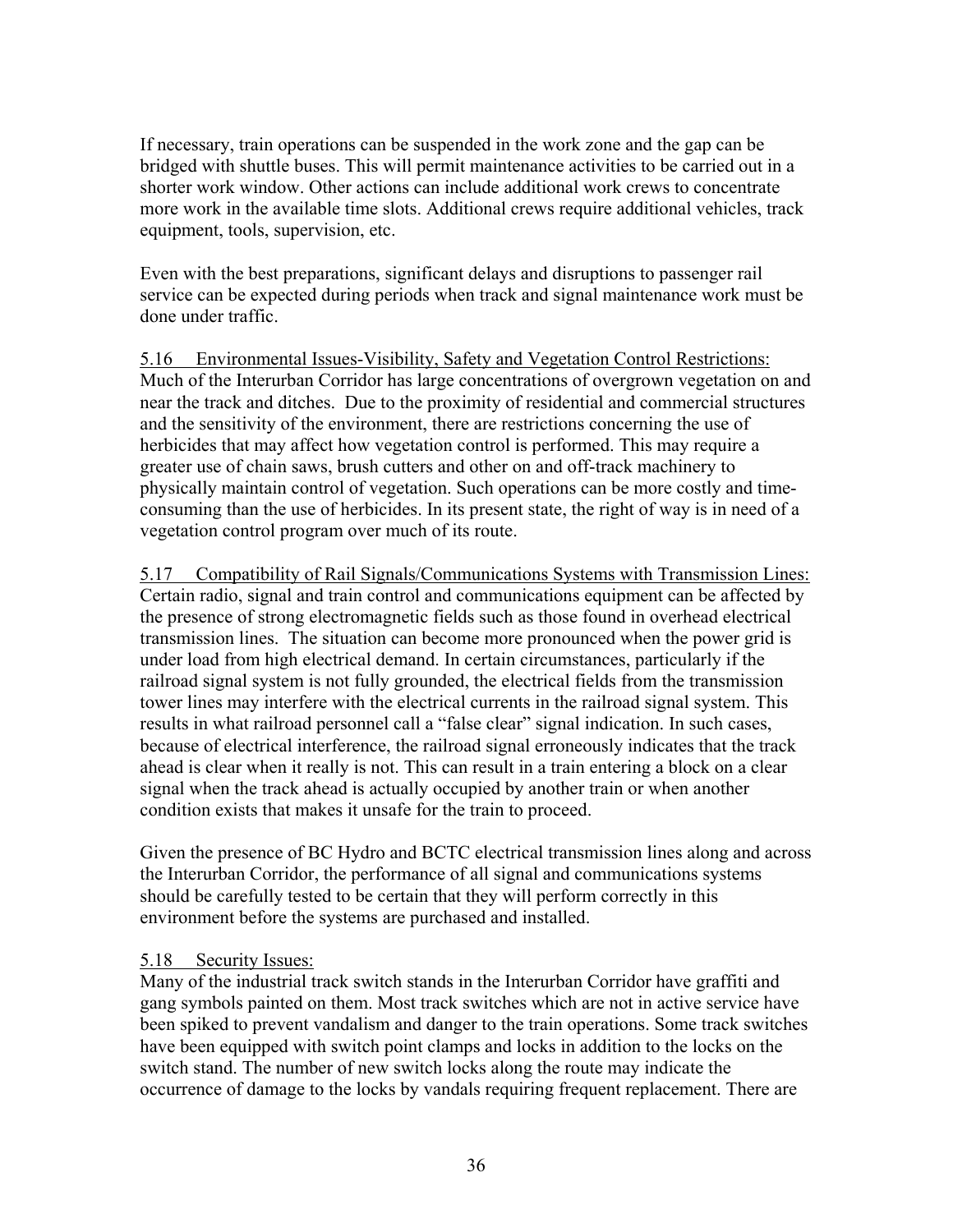indications of unauthorized activity on the right of way. Trespassers are frequently seen walking down the track between grade crossings.

Industry fencing forms most of the right of way barrier along the corridor. Train speeds are reduced over much of the route through Surrey due to concerns with vandalism and trespassing issues. The introduction of passenger rail service to this corridor would require a higher standard of security with increased expenses to maintain a greater level of security for the passengers and employees using the corridor as well as for the right of way, track, switches, stations, passenger station platforms and parking lots.

5.19 Track Maintenance Standards for the Operation of LRT DMU/EMU Vehicles: Heavy rail push-pull commuter and heavy rail DMUs (Budd cars) can successfully operate on track maintained to Transport Canada heavy rail track standards. However, experience has shown that several of the DMU and EMU LRT vehicle models in service today require that the track surface be maintained to much higher standards than those needed for heavy rail operation.

These higher standards are required because many types of LRT vehicles have more rigid suspension and running gear than heavy rail equipment. They cannot negotiate the normal rail surface deviations that are commonplace in heavy rail track used by freight trains and commuter trains. Track surface deviations can cause the LRT vehicles to climb the rail and derail, particularly in switches and curves. If the LRT option is to be considered for the Interurban Corridor, much more stringent maintenance standards will be required, resulting in more maintenance activity, more maintenance cost and more train delays when conflicts between maintenance and operations occur.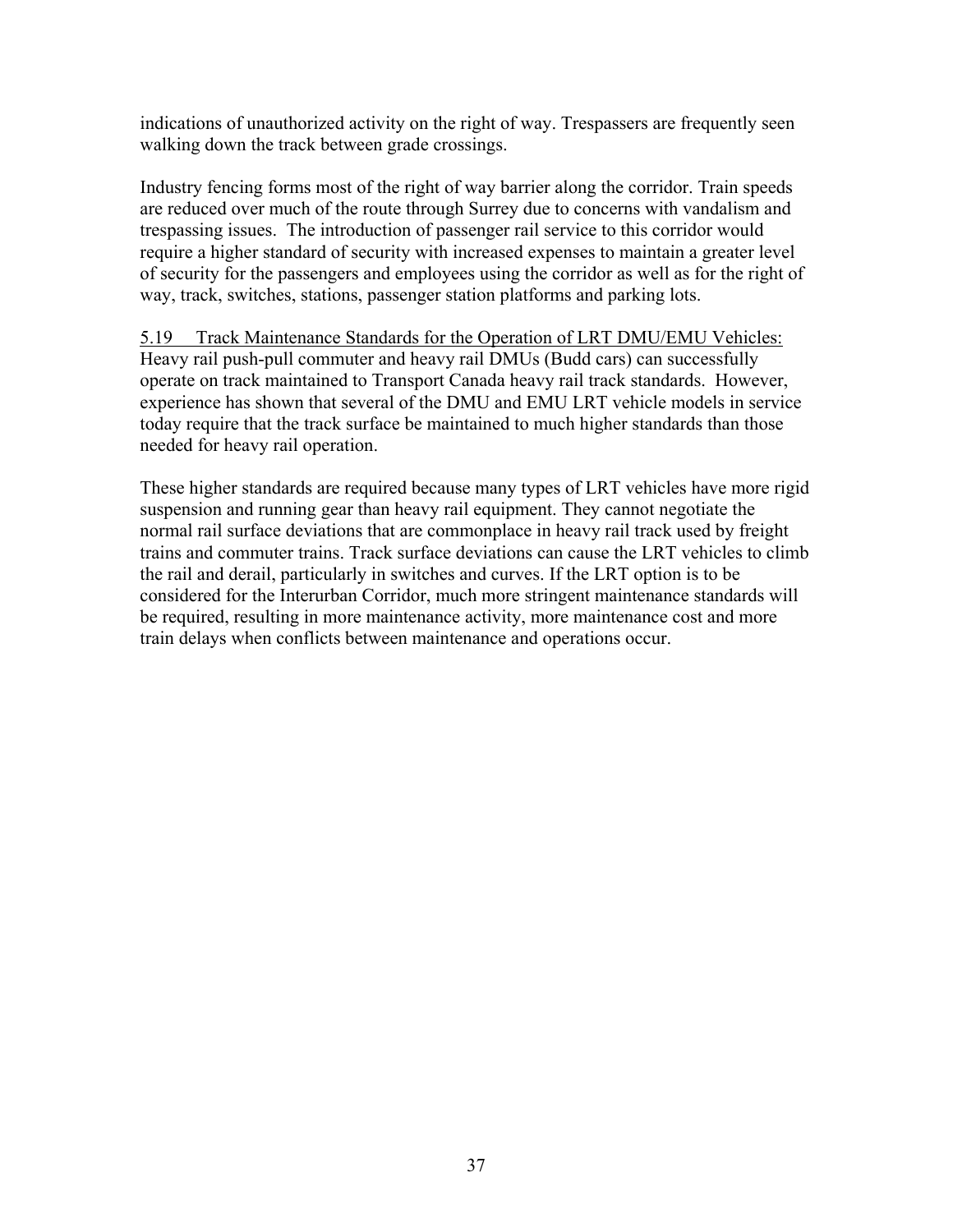#### **Section 6 Alternative Analysis by Transit Mode:**

ROM cost estimates were prepared for each of the four modes included in this study. They are listed in Table 6-1 below. For each cost category, sub-categories are shown to describe the types of costs that were included in the ROM cost estimates. The detail of each sub-category has not been included in this report. Costs shown are estimated in Canadian Dollars, without taking into effect future currency fluctuations, price increases or inflation factors. The cost estimates also do not include the significant categories that are described following the table. To obtain the complete ROM project cost by mode, those costs would have to be estimated and added to the following ROM cost estimates.

| <b>Cost Category and</b>         | <u>vvv viinuvu</u><br><b>Heavy Rail</b> | <b>Heavy Rail</b> | <b>Light Rail</b> | <b>Light Rail</b> |
|----------------------------------|-----------------------------------------|-------------------|-------------------|-------------------|
| <b>Sub-Categories</b>            | <b>Diesel Push-</b>                     | <b>DMU</b>        | <b>DMU</b>        | <b>EMU</b>        |
|                                  | Pull                                    |                   |                   |                   |
| <b>Right of Way</b>              | 29,700                                  | 29,700            | 69,700            | 69,700            |
| Demolition                       |                                         |                   |                   |                   |
| <b>Retaining Walls</b>           |                                         |                   |                   |                   |
| Clearing, Grading                |                                         |                   |                   |                   |
| <b>Vegetation Control</b>        |                                         |                   |                   |                   |
| <b>Drainage Structures</b>       |                                         |                   |                   |                   |
| Fencing, Gates, Signage          |                                         |                   |                   |                   |
| Access roadways                  |                                         |                   |                   |                   |
| Parts/Materials Inventory        |                                         |                   |                   |                   |
| <b>Track</b>                     | 54,950                                  | 54,950            | 86,400            | 86,400            |
| Removal                          |                                         |                   |                   |                   |
| <b>Main Track Construction</b>   |                                         |                   |                   |                   |
| <b>Other Track Construction</b>  |                                         |                   |                   |                   |
| <b>Interlocking Construction</b> |                                         |                   |                   |                   |
| <b>Yard and Shop Tracks</b>      |                                         |                   |                   |                   |
| Parts/Materials Inventory        |                                         |                   |                   |                   |
| <b>Systems</b>                   | 30,790                                  | 30,790            | 42,540            | 42,710            |
| Signals & Train Control          |                                         |                   |                   |                   |
| Communications                   |                                         |                   |                   |                   |
| Dispatching                      |                                         |                   |                   |                   |
| <b>Fiber Optics</b>              |                                         |                   |                   |                   |
| Parts/Materials Inventory        |                                         |                   |                   |                   |
| <b>Grade Crossings</b>           | 16,250                                  | 16,250            | 18,420            | 18,420            |
| Demolition & Detours             |                                         |                   |                   |                   |
| Pavement, Lanes, Curbs           |                                         |                   |                   |                   |
| <b>Rail Crossing Surface</b>     |                                         |                   |                   |                   |
| <b>Crossing Warning Signals</b>  |                                         |                   |                   |                   |
| <b>Highway Traffic Signals</b>   |                                         |                   |                   |                   |
| Rail/Highway Interface           |                                         |                   |                   |                   |

| Table 6-1                         |
|-----------------------------------|
| <b>ROM Cost Estimates by Mode</b> |
| (000 Omitted)                     |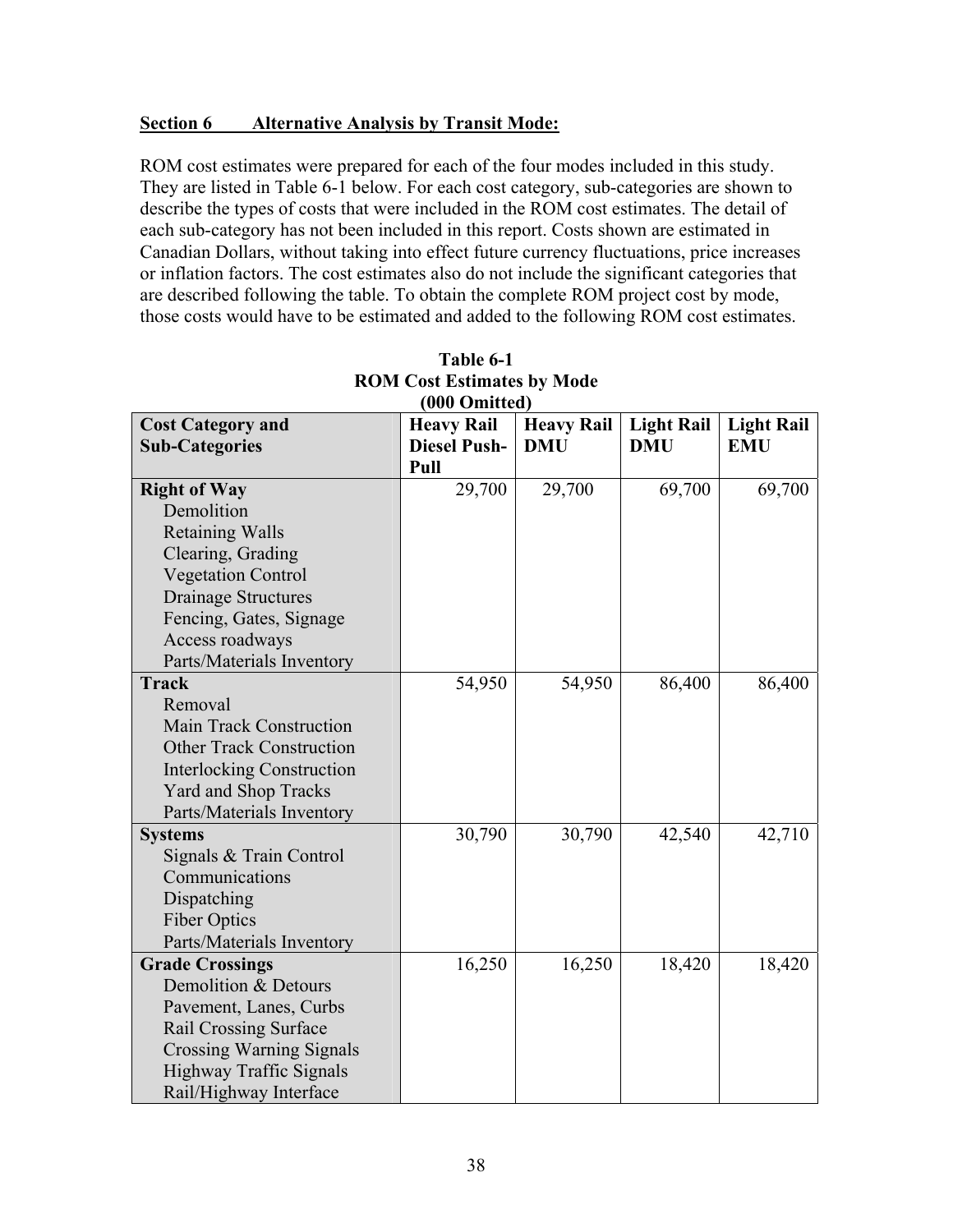| Signs and Striping                                                                                        |        |        |         |         |
|-----------------------------------------------------------------------------------------------------------|--------|--------|---------|---------|
| <b>Street Lighting</b>                                                                                    |        |        |         |         |
| <b>Passenger Stations</b>                                                                                 | 35,000 | 35,000 | 48,800  | 48,800  |
| <b>Station Buildings</b>                                                                                  |        |        |         |         |
| <b>Platforms and Ramps</b>                                                                                |        |        |         |         |
| <b>Platform Gangways</b>                                                                                  |        |        |         |         |
| <b>Bus Lanes and Parking</b>                                                                              |        |        |         |         |
| <b>Ticket Vending System</b>                                                                              |        |        |         |         |
| Lighting                                                                                                  |        |        |         |         |
| <b>Utility Relocations</b>                                                                                | 25,200 | 25,200 | 23,730  | 23,730  |
| <b>BC Hydro On-Corridor</b>                                                                               |        |        |         |         |
| BC Hydro Off-Corridor                                                                                     |        |        |         |         |
| <b>BCTC Transmission Lines</b>                                                                            |        |        |         |         |
| <b>Connecting Power Lines</b>                                                                             |        |        |         |         |
| <b>Telephone Lines</b>                                                                                    |        |        |         |         |
| <b>Fiber Optic Cables</b>                                                                                 |        |        |         |         |
| <b>Cable Television Lines</b>                                                                             |        |        |         |         |
| <b>Natural Gas Pipelines</b>                                                                              |        |        |         |         |
| Petroleum Pipelines                                                                                       |        |        |         |         |
| Water                                                                                                     |        |        |         |         |
| Sanitary & Storm Sewer                                                                                    |        |        |         |         |
| Electrification                                                                                           | N/A    | N/A    | N/A     | 48,600  |
| <b>Power Substations</b>                                                                                  |        |        |         |         |
| <b>Commercial Power Feeds</b>                                                                             |        |        |         |         |
| <b>Catenary Construction</b>                                                                              |        |        |         |         |
| <b>Control System</b>                                                                                     |        |        |         |         |
| <b>Revenue Equipment</b>                                                                                  | 53,000 | 47,440 | 108,320 | 135,360 |
| <b>Rolling Stock</b>                                                                                      |        |        |         |         |
| <b>Transportation to Site</b>                                                                             |        |        |         |         |
| <b>Spare Parts Inventory</b>                                                                              |        |        |         |         |
| <b>Vehicle Testing/Acceptance</b>                                                                         |        |        |         |         |
| <b>Facilities</b>                                                                                         | 15,020 | 15,020 | 36,400  | 39,050  |
| Train Maintenance Shop                                                                                    |        |        |         |         |
| Overnight Storage Yard                                                                                    |        |        |         |         |
| <b>Engineering Shop</b><br>Offices                                                                        |        |        |         |         |
| <b>Vehicles (Track &amp; Highway)</b>                                                                     | 8,100  | 8,100  | 8,680   | 9,110   |
| Transportation                                                                                            |        |        |         |         |
| Engineering                                                                                               |        |        |         |         |
| Mechanical                                                                                                |        |        |         |         |
|                                                                                                           |        |        |         |         |
|                                                                                                           |        |        |         |         |
|                                                                                                           |        |        |         |         |
|                                                                                                           |        |        |         |         |
|                                                                                                           |        |        |         |         |
|                                                                                                           |        |        |         |         |
| Administration<br><b>Equipment/Tools</b><br>Transportation<br>Engineering<br>Mechanical<br>Administration | 2,450  | 2,450  | 3,660   | 5,210   |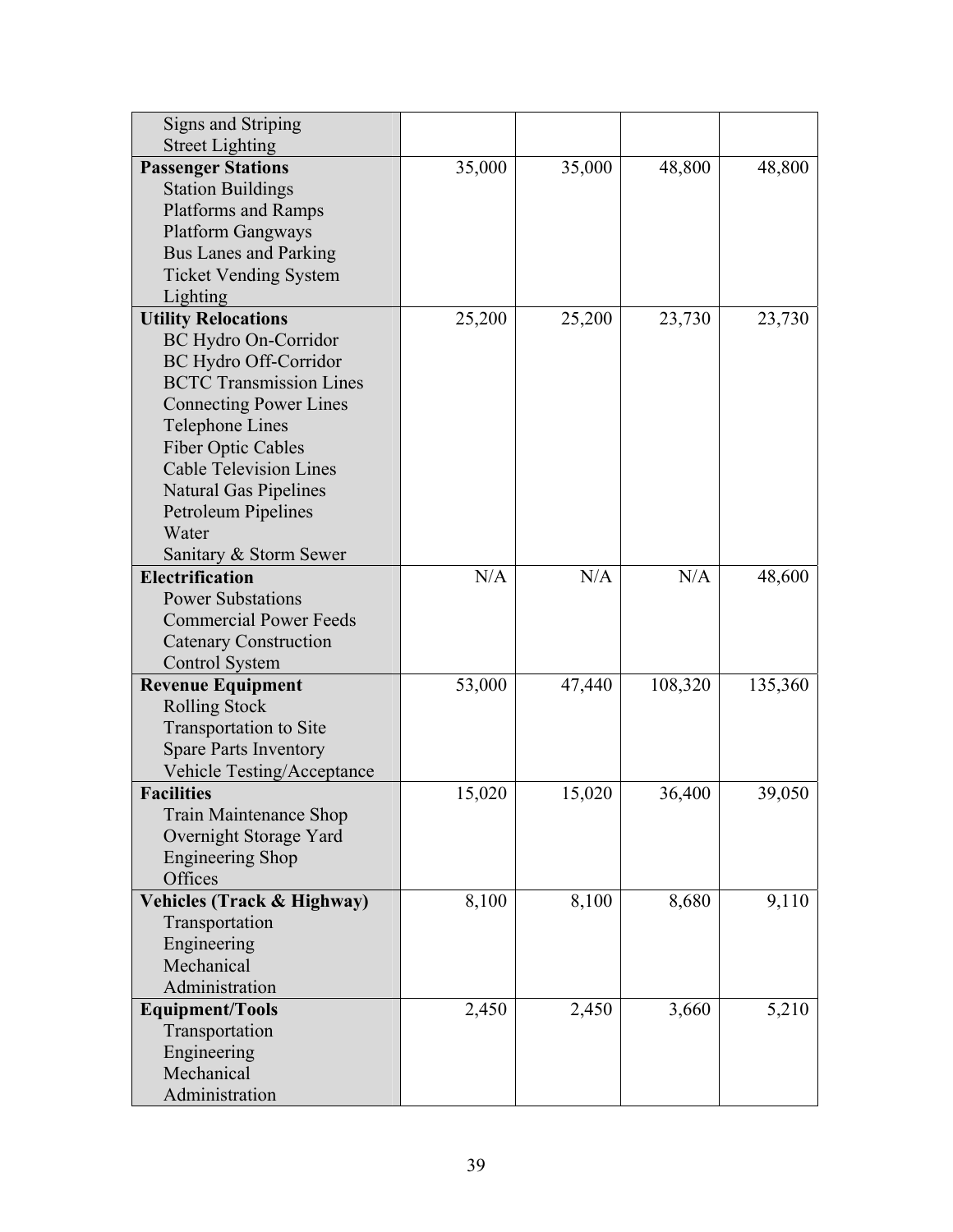| <b>Operations during construction</b> | 9,050   | 9,050   | 9,050   | 9,200   |
|---------------------------------------|---------|---------|---------|---------|
| <b>SRY Detours/Access Fees</b>        |         |         |         |         |
| <b>SRY Local Switch Train</b>         |         |         |         |         |
| Force Account Work                    |         |         |         |         |
| <b>Work Trains-Construction</b>       |         |         |         |         |
| Flagging-Construction                 |         |         |         |         |
| Crew Costs/Transportation             |         |         |         |         |
| Coordination/Supervision              |         |         |         |         |
| Transportation & Travel               |         |         |         |         |
| <b>Vehicles and Facilities</b>        |         |         |         |         |
| Offices $&$ Equipment                 |         |         |         |         |
| Communications/Shipping               |         |         |         |         |
| <b>Self-Insured Casualty</b>          |         |         |         |         |
| <b>Insurance Premiums</b>             |         |         |         |         |
| <b>Sub-Totals</b>                     | 279,510 | 273,950 | 455,700 | 536,290 |
| Contingency $(30\%)$ (1)              | 83,850  | 82,190  | 136,710 | 160,890 |
|                                       |         |         |         |         |
| <b>Total ROM Cost by Mode (2)</b>     | 363,360 | 356,140 | 592,410 | 697,180 |
|                                       |         |         |         |         |
| <b>ROM Capital Cost per KM (2)</b>    | 13,420  | 13,150  | 22,590  | 26,580  |

Notes:

- (1) For purposes of these ROM cost estimates and this study, the term "Contingency" is defined as an allowance for unforeseen events or conditions, emergencies, project interruptions or Force Majeur conditions. It is specifically not intended to provide a "cushion" to compensate for general cost overruns in any of the cost categories listed above. Because this estimate is being prepared in the early phase of the conceptual stage, where no decision has been made to pursue the project, and where no preliminary engineering has been done, and where there are many significant unknowns, the project contingency has been arbitrarily estimated at 30%. This percentage should be expected to decrease as the various planning milestones are reached.
- (2) Specifically not included in these ROM estimates are the following cost categories:
	- a. Property acquisition;
	- b. Relocation of businesses and residences;
	- c. Engineering and design-all levels;
	- d. Project management during planning;
	- e. Project management during construction;
	- f. Owners representative staffing requirements;
	- g. Environmental impact studies;
	- h. Permits-all categories;
	- i. Public outreach activities;
	- j. Allowance for future year cost escalation;
	- k. Interest on debt obligations; and
	- l. Consulting and legal fees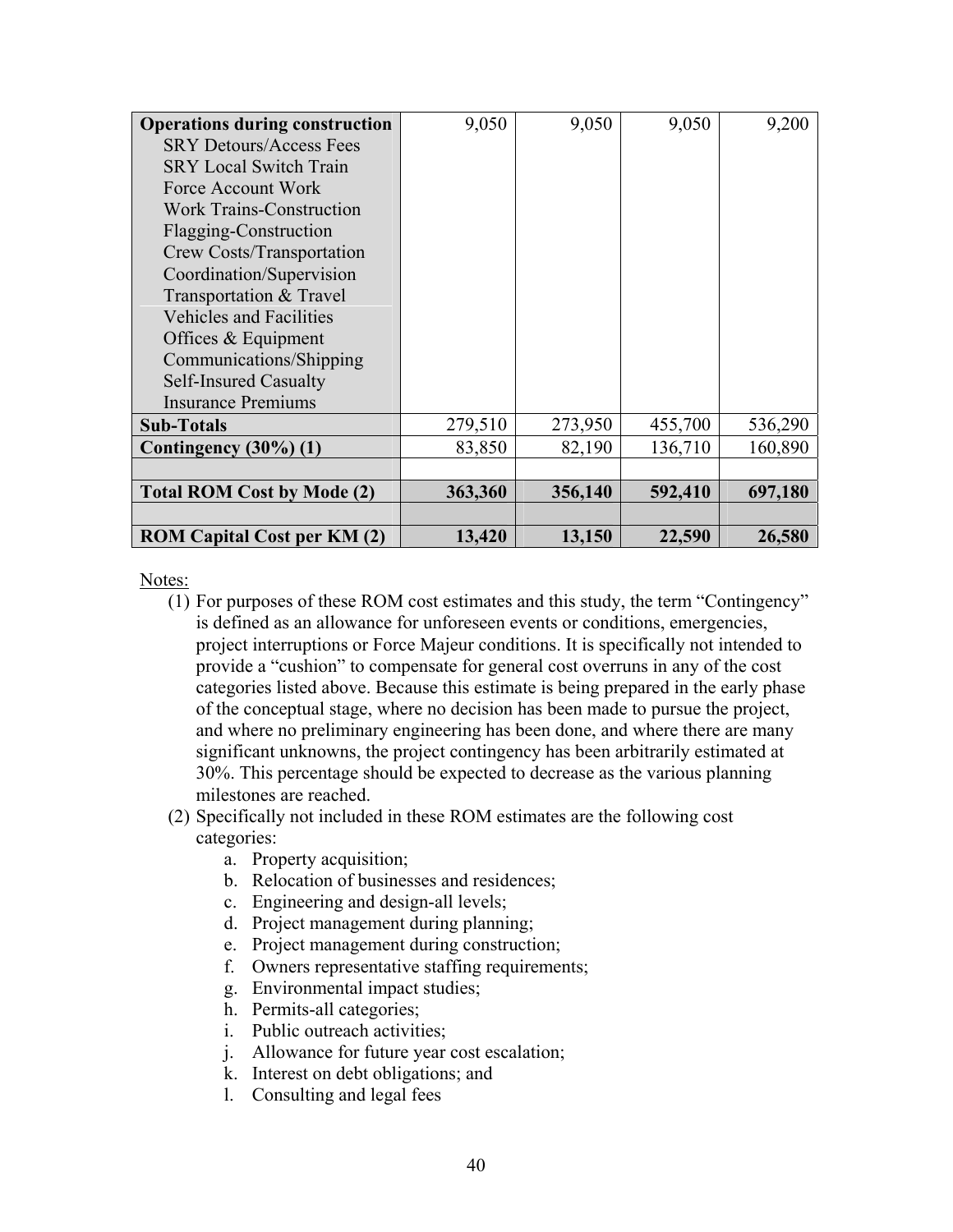These costs can be expected to significantly increase both the Total ROM Cost by Mode and the ROM Capital Cost per Mile of the project were it to be undertaken.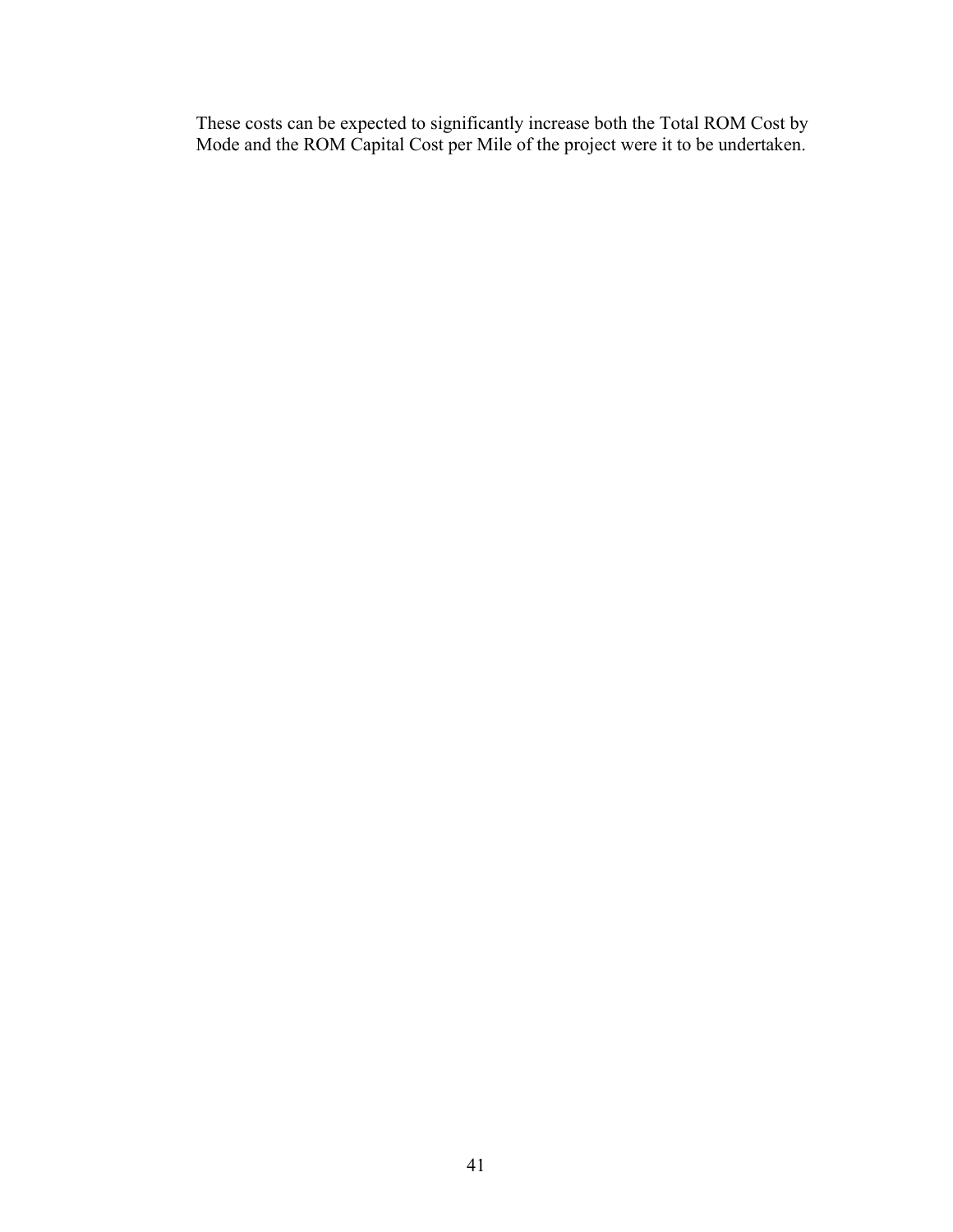# **APPENDIX A**

Maps of Conceptual Station Locations

Light Rail Station= Single Circle Light Rail / Heavy Rail Station= Double Circle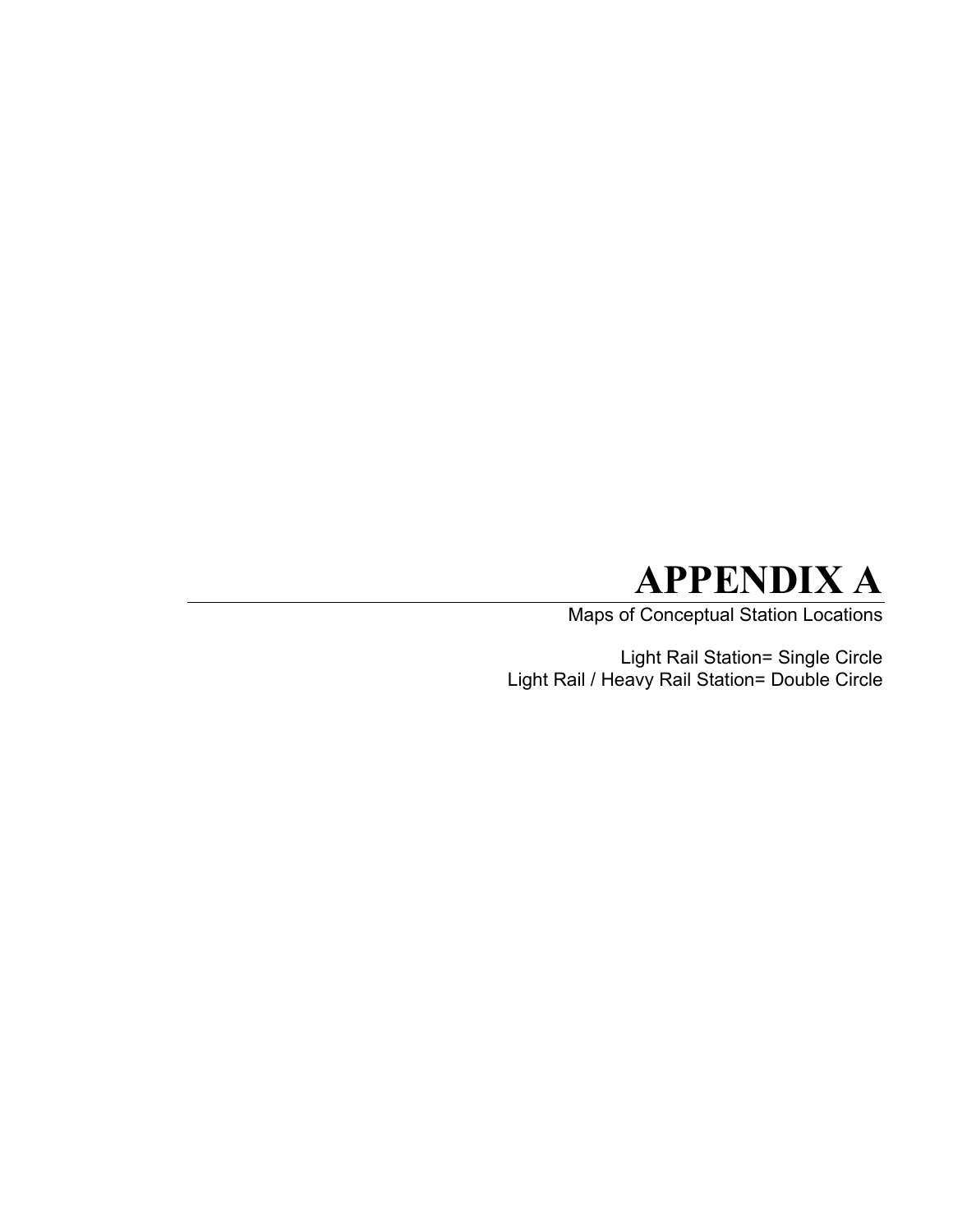# **APPENDIX B**

Industrial Track Inventory Diagrams